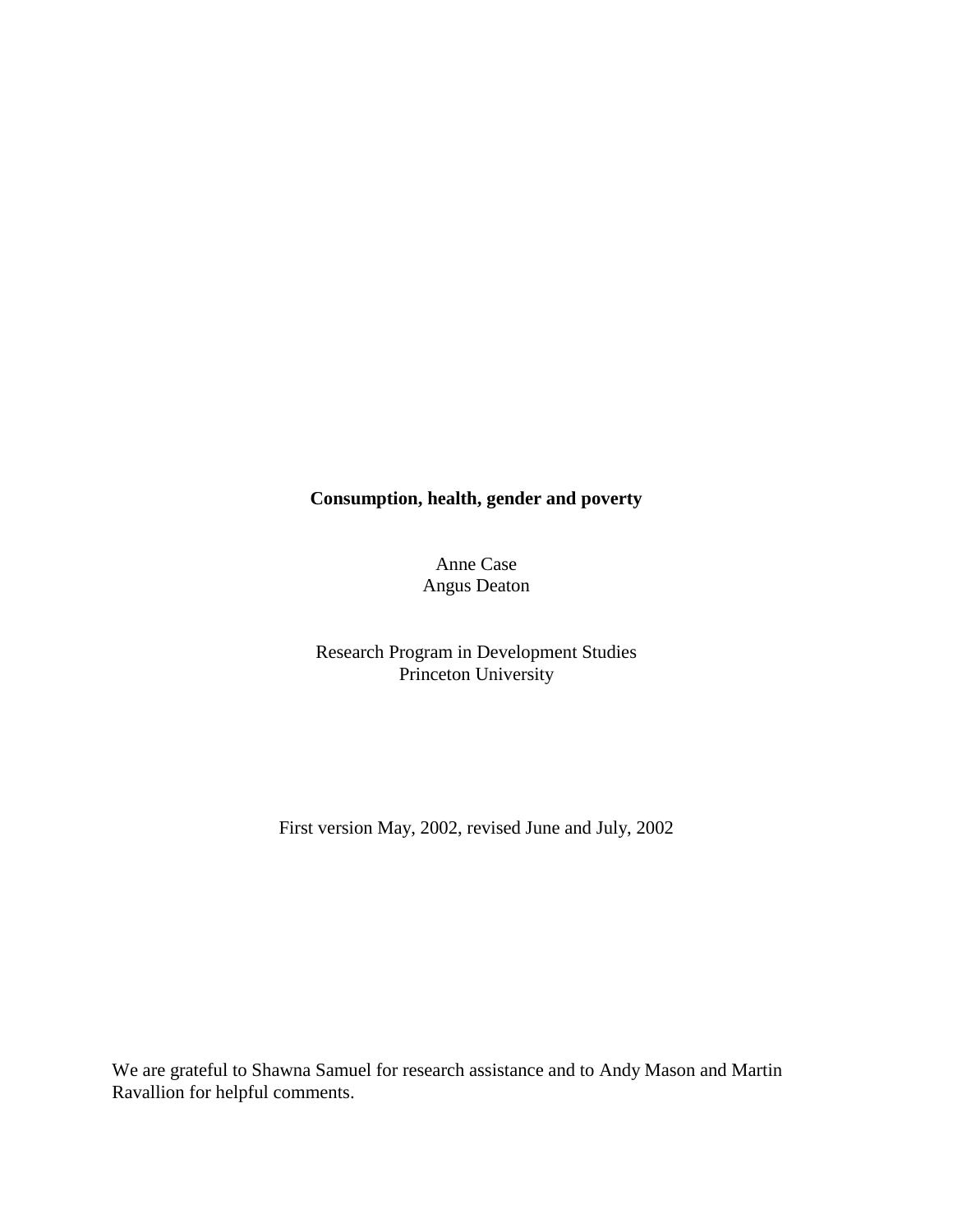# **Consumption, health, gender and poverty**

## **Anne Case and Angus Deaton**

# **ABSTRACT**

Standard methods of poverty measurement assume that an individual is poor if he or she lives in a *family* whose income or consumption lies below an appropriate poverty line. Such methods can provide only limited insight into male and female poverty separately. Nevertheless, there are reasons why household resources are linked to the gender composition of the household; women's earnings are often lower than men, families in some countries control their fertility through differential stopping rules, and women live longer than men. It is also possible to link family expenditure patterns to the gender composition of the household, something we illustrate using data from India and South Africa. Such a procedure provides useful information on who gets what, but cannot tell us how total resources are allocated between males and females. More can be gleaned from data on consumption by individual household members, and for many goods, collecting such information is good survey practice in any case. Even so, we suspect that it will be some time before such information can be used routinely to produce estimates of poverty by gender. A more promising approach is likely to come within a broader definition of poverty that includes health (and possibly education) as well as income. We discuss recent work on collecting self-reported measures of non-fatal health, and argue that such measures are already useful for assessing the relative health status of males and females. The evidence is consistent with non-elderly women generally having poorer health than non-elderly men. We emphasize the importance of simultaneously measuring poverty in multiple dimensions. The different components of wellbeing are correlated, and it is misleading to look at any one in isolation from the others.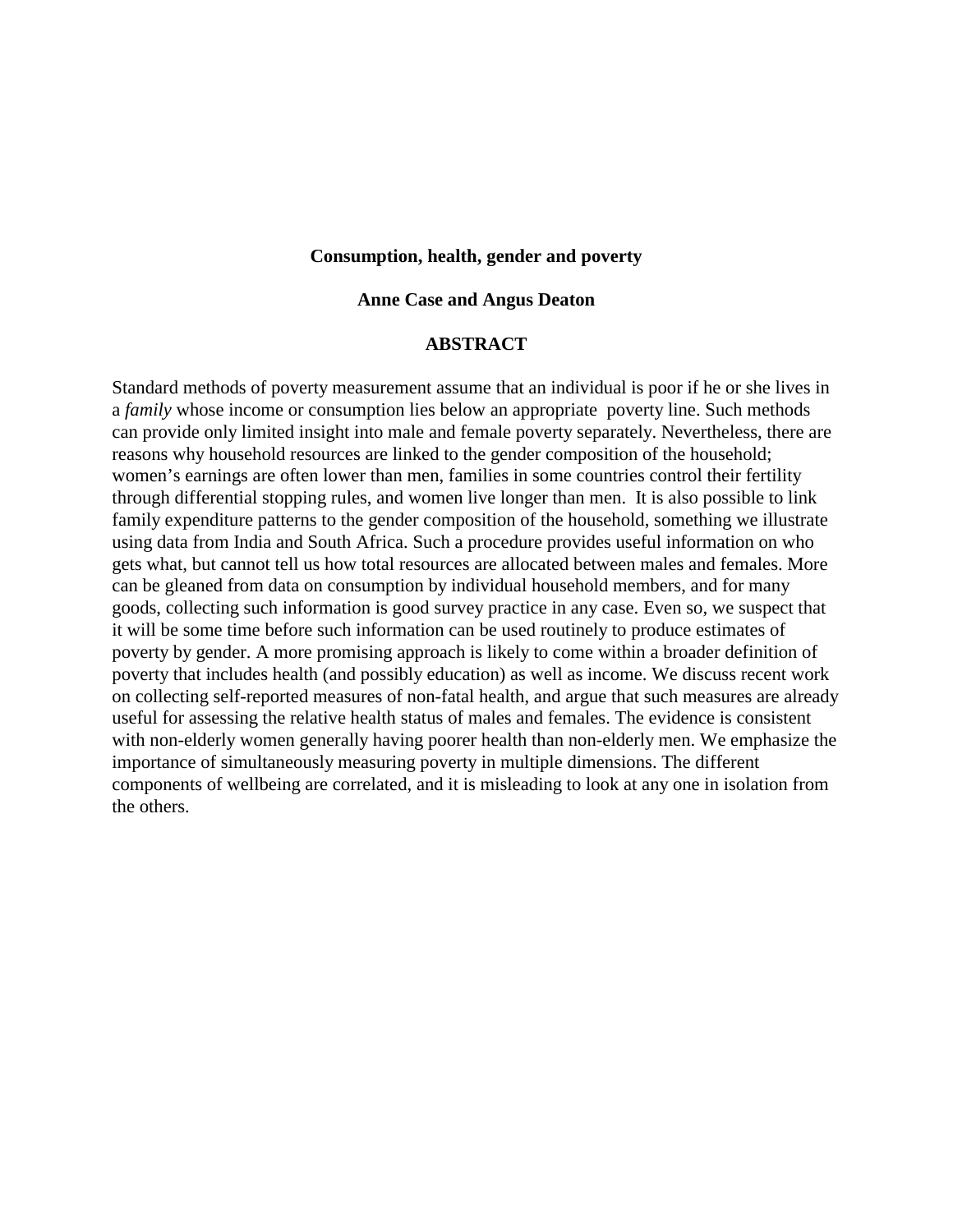# **Introduction**

This paper is concerned with methods for measuring poverty that allow men and women to be differentially poor. The currently dominant method of measuring poverty, in the World Bank and elsewhere, counts the number of people who live in households whose collective household income (or expenditure) is less than some cutoff. Because these income-based methods rely on *household* measures of resources, they have limited ability to measure differences in poverty between men and women, who typically live together in households. Nevertheless, the literature contains a number of methods that, at least in principle, allow separate poverty counts for men and women using only household-level measures of resources. In Section 1, we discuss some of them, and present some results using data from India and South Africa. All such methods rest on controversial, readily challenged, and not always transparent assumptions. Our conclusion is that, while they often produce results that are interesting in their own right, they do not deliver everything we need. We think that it is unlikely in the foreseeable future that any of the methods will yield a generally useful and acceptable methodology for producing separate counts of the number of males and females in poverty. One possible remedy is to collect more data on *individual* rather than *household* consumption; there is scope for experimentation here, but there are also some real difficulties.

We argue that broader notions of wellbeing, which recognize education and health, are not only theoretically superior, but offer a much more promising route to gendered measures of poverty. Because these measures are gathered for people, not households, direct measurement by sex is immediate. The measurement problems lie elsewhere, particularly for health. Education measures are relatively straightforward; measures of illiteracy, years of education, and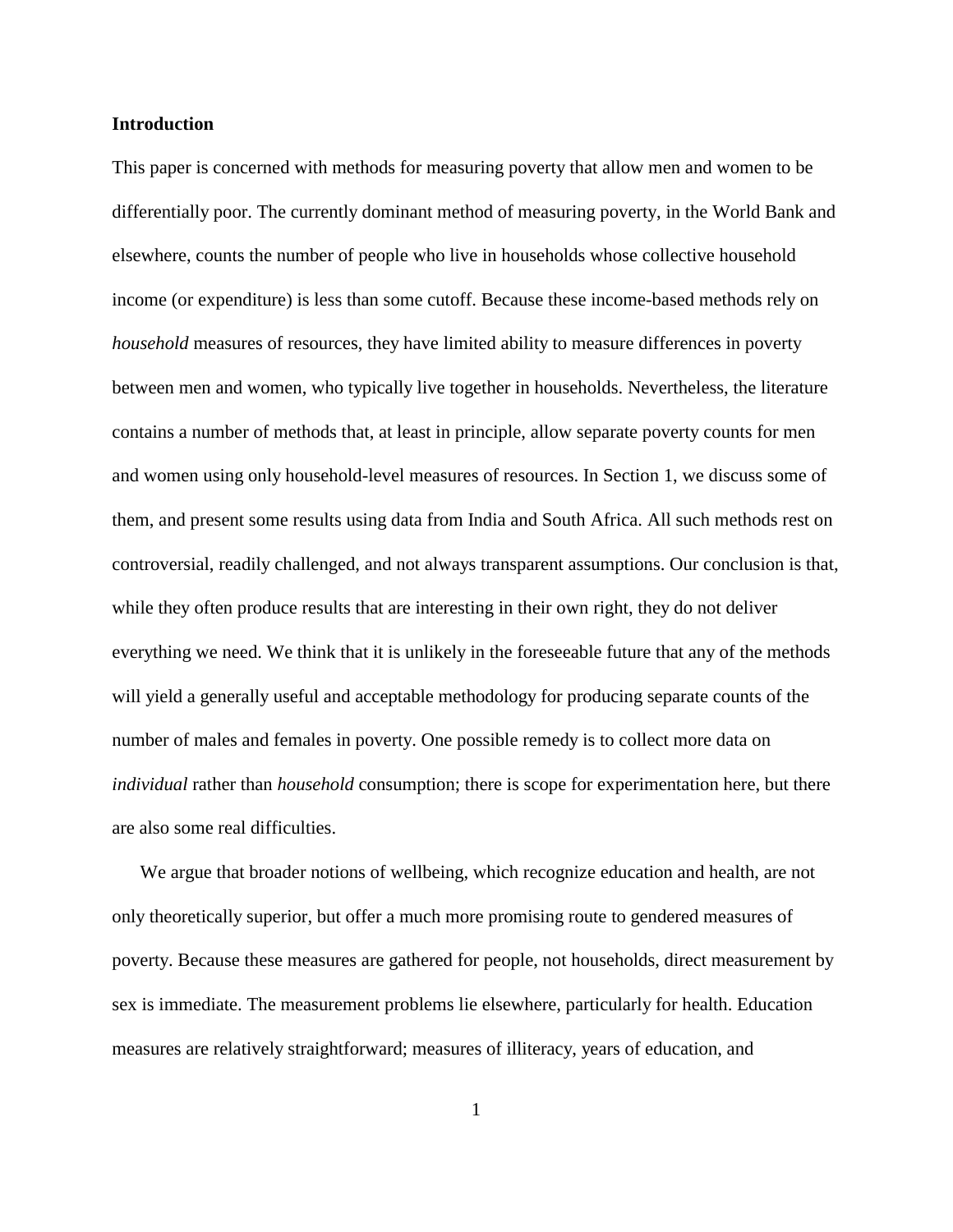educational attainment are routinely and successfully used to compare males and females. For health, however, summary measures, such as self-reported health status or even counts of health limitations, are far from obviously comparable between men and women, just as they are unlikely to be comparable across income or educational groups, or across countries. In Section 2, we review these arguments, and conclude that the difficulties with self-reported health status can easily be exaggerated. We believe that such measures provide useful comparisons of the health status of men and women, and should be a central component of poverty comparisons by sex.

We also emphasize that health, educational, and income-based approaches to poverty must be implemented simultaneously. Many studies have revealed "gradients" in health and educational status by income, some of which are gendered so that, for example, girls are sometimes less likely to go to school than boys if they live in poor households, but equally likely to go to school in well-off households, Filmer (1999). Poorer people live shorter and less healthy lives then richer people the world over, and excess infant mortality among girls is higher among less educated women. In such circumstances, separately aggregated measures of income, health, and educational poverty, such as those used to measure gender related development in the *Human Development Report*, miss the multiple deprivations associated with the correlations between the different dimensions of poverty. The evidence shows that women disproportionately suffer from poverty in several dimensions simultaneously.

Section 3 concludes and provides recommendations for data collection.

# **1. Income-based poverty measures**

We use the term "income-based measures" to include consumption-based measures, but to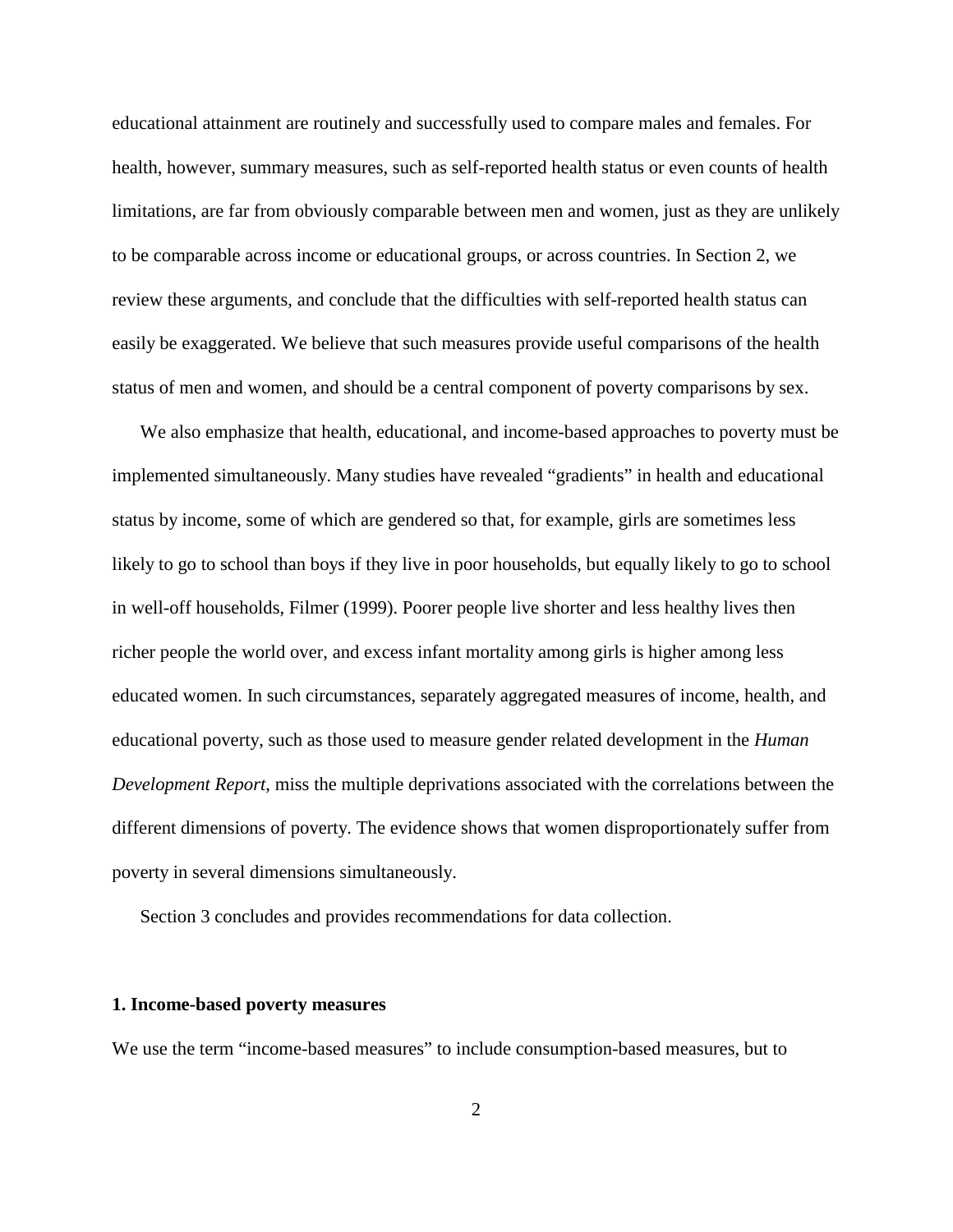distinguish them from those that use information on health or education. In this section, we review some of the ways in which household measures of resources can inform us about the extent to which males and females are in poverty. Section 1.1 reviews the standard procedure, that of assessing individuals as poor if they live in households whose total resources are below some cut-off, and asks what this can say about poverty by sex. Because resources are not differentiated by sex, differentiation comes about through the interaction between household resources and household demographic composition, and through the extent to which poverty lines are related to the latter. There are several mechanisms through which household resources are systematically related to household composition, including differential stopping rules in fertility behavior, the greater life-expectancy of women, the generally greater earning ability of men, and so on. While poverty lines nowadays rarely differentiate by sex, they are almost always responsive to household size and sometimes to household composition, both of which differ for men and women. It is in this context that the construction and use of equivalence scales can affect the gender composition of poverty.

Section 1.2 turns to methods of using household expenditure data to make inferences about the allocation of resources within the household. Given that there is typically no information in the surveys on the allocation by sex, all such methods rely on assumptions, which tend to be controversial. Even if the assumptions are accepted, implementation of the methods raises a number of econometric issues that are far from being solved. While some of these methods clearly do not work, we argue that a relatively unstructured approach can yield insights and useful information, even if it cannot deliver poverty counts by gender.

Section 1.3 is a discussion of what might be possible if there were more collection of data on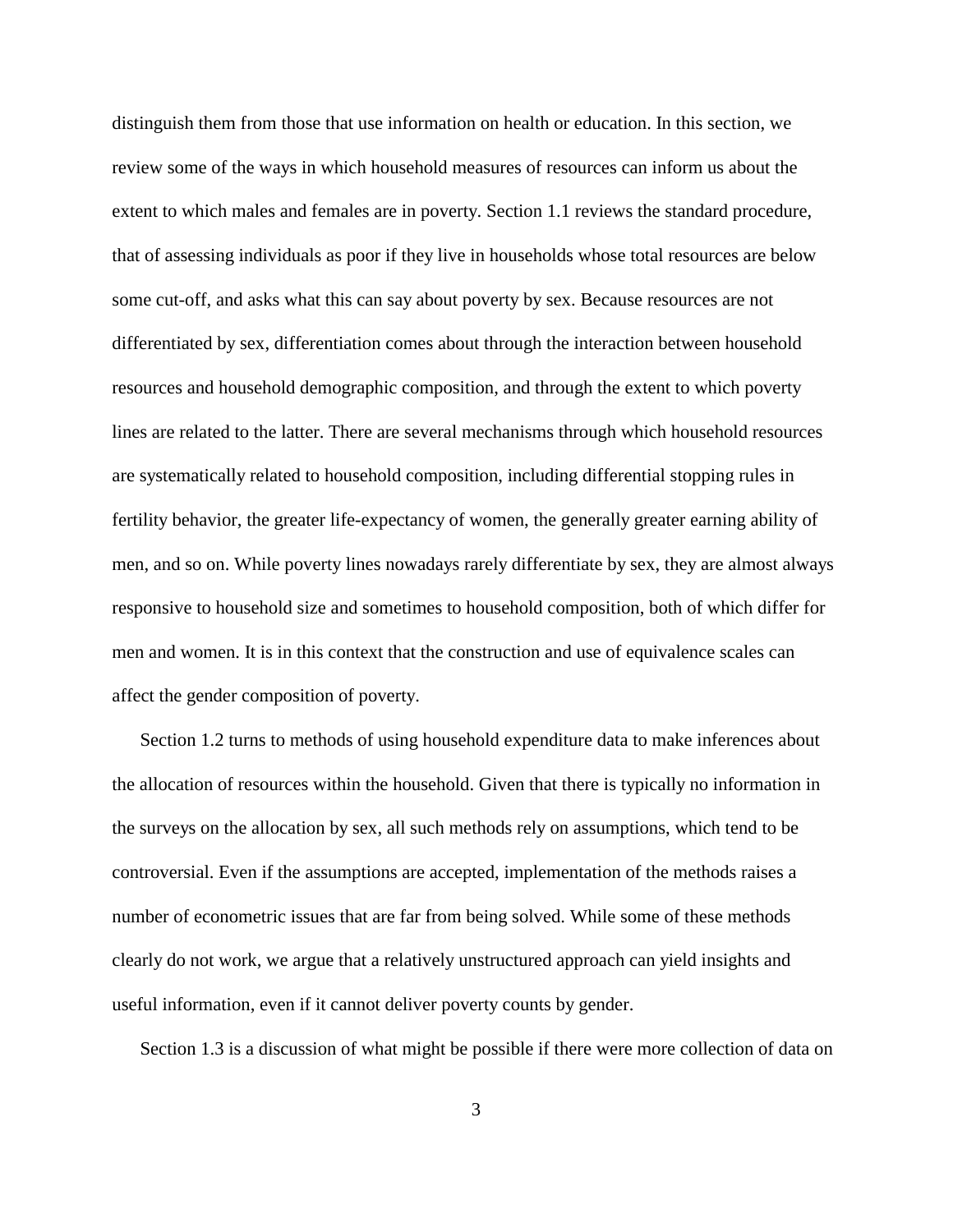the consumption of individuals, not just households. We argue that, in many countries, household data would be more accurate if more expenditures were collected on this basis, and we review methods from the literature that allow identification of household sharing rules on the basis of such data. We believe that there is good work still to be done along these lines, and we believe that more individual consumption data should be collected. Even so, we are not optimistic that such methods will soon permit routine measurement of male versus female poverty.

# **1.1 Household composition, gender, and poverty**

The most frequently cited poverty measure is the fraction of people living in households whose resources, usually per capita income or per capita total household expenditure, are less than a common poverty line. Table 1, from the 55<sup>th</sup> Round of India's National Sample Survey, collected in 1999–2000, shows some relevant data. The major states of India are shown, together with All India; all data are from the rural sector. The first three columns show mean per capita total household expenditures, for males and females together, for males, and for females. The household per capita expenditure figures are taken directly from the data; we have used the 30 day reporting period, and we have assigned household per capita expenditure to each member of the household. The average over all persons appears in the first column, and the averages over males and females respectively appear in the second and third. The last three columns show the percentages of persons, males, and females, who live in households whose per capita expenditure is below the official (Planning Commission) poverty lines for each state. The "all" column here corresponds (up to rounding error) to the Planning Commission's own estimates of poverty in India. (We have made no attempt to correct the poverty estimates to make them comparable with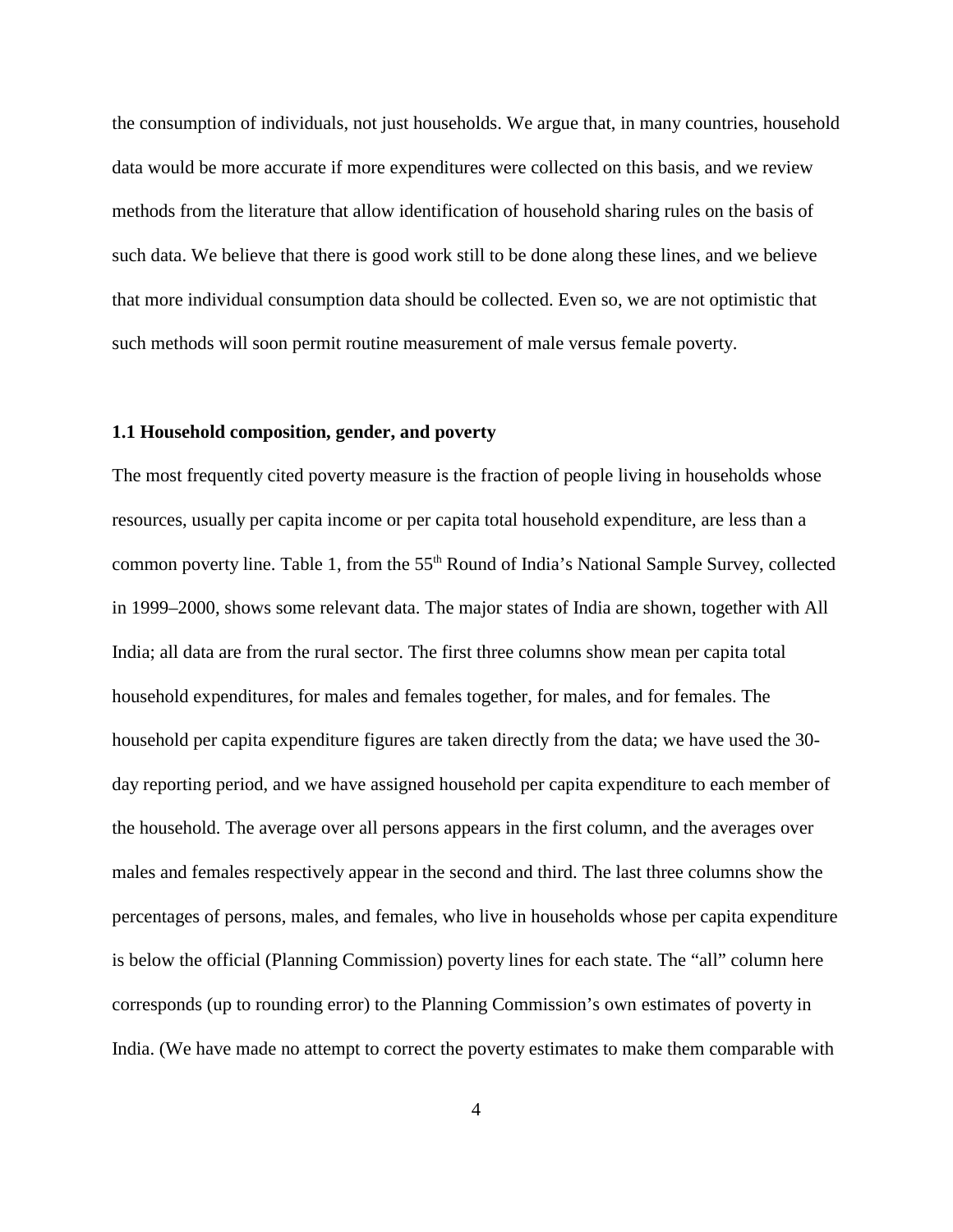earlier surveys; the 55<sup>th</sup> Round estimates are entirely sensible in their own right, even if not comparable with earlier rounds.)

The differences between males and females are modest. Although average per capita expenditure is lower for women than for men (except in Haryana), the average difference is only 10.34 rupees per month, or just over two per cent. This turns into a 1.1 percentage point difference in the headcount poverty rates. Why do these differences exist, and should we attach any significance to them? Given that most households contain both males and females, and given that we are assigning the same per capita expenditure to all members of each household, irrespective of sex, the differences come from the fact that there is a negative relationship across households between the fraction of females and per capita expenditure. This comes in part from the fact that men have higher earnings than women in most cases, so that households that have a higher fraction of females will generally have lower earnings, and thus lower per capita expenditure. This has been much studied in the context of female headship, which often occurs only in the absence of an adult male, and where incomes are likely to be particularly low. But the point holds more generally.

There are also systematic differences in household composition for males and females. For example, in nearly all countries, women have longer life-expectancy than men, so the ratio of women to men increases at higher ages. In rich and middle-income countries, many older women form one-person households which may be at relatively high risk of poverty, depending on the private and public arrangements for social security. In poor countries, such as India, elderly people rarely live alone. The presence of non-earning elders tends to depress per capita income and consumption, and, because there are more elderly women than men, there will be an effect in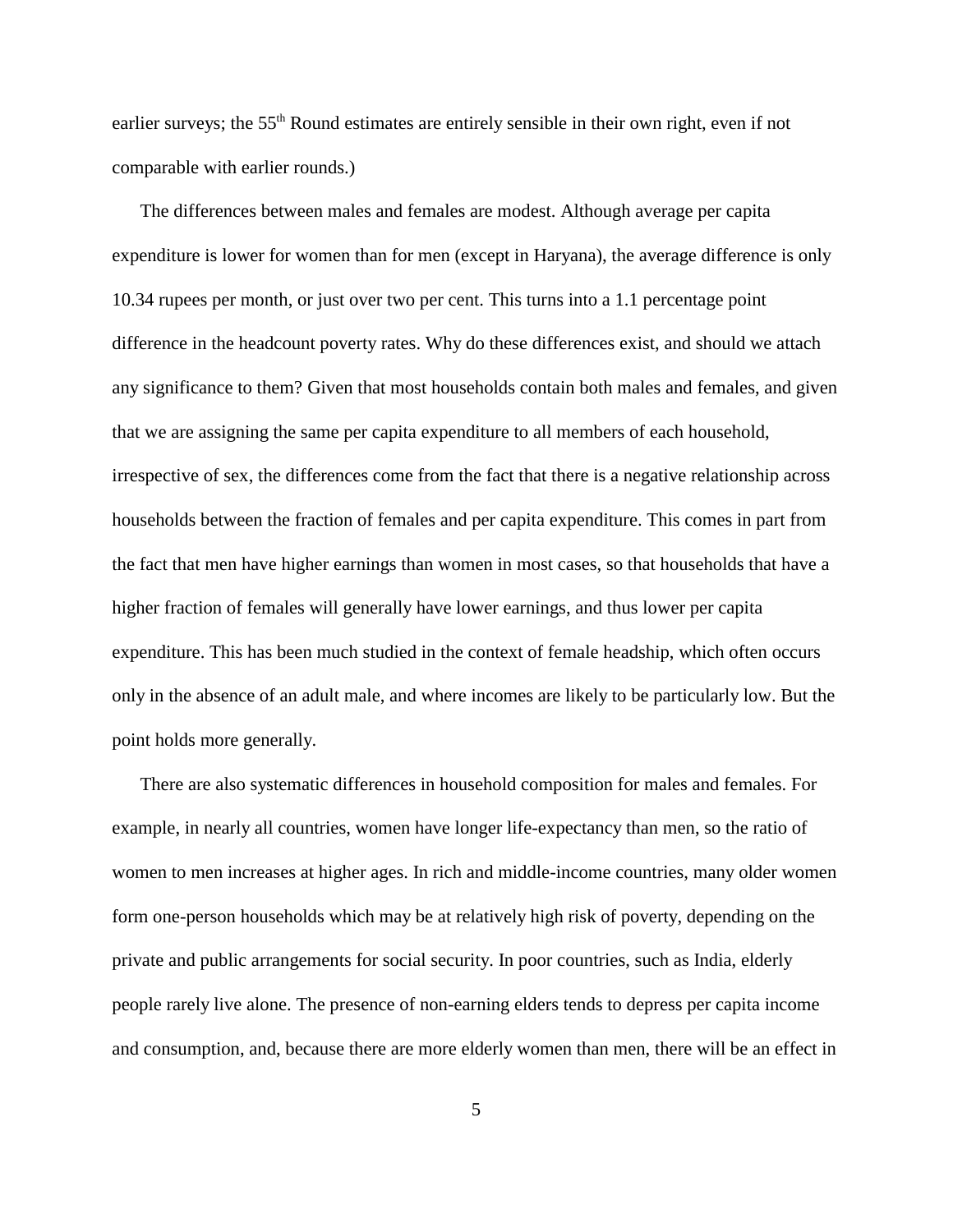the direction of lowering average per capita expenditure among women.

Another demographic mechanism which has been less discussed in the context of poverty measurement is the effect of gender-related fertility rules. In countries where many parents prefer sons to daughters, and where sex-selective abortion is not available, parents can influence the gender composition of their families by continuing to have children until they reach a desired number of sons. If every birth has an equal probability of being a boy (0.513 in India), such behavior cannot affect the gender composition of the population. However, parents who are "unlucky" early in their fertility will continue to have children, so that girls tend to live in large families and have more siblings than do boys. Smaller families have a higher fraction of boys, and the average family size of girls is larger than the average family size of boys. Families with the strongest son preference tend to have largest family sizes, and the highest ratio of girls, by what Shelley Clark (2000) refers to as the "irony of Bernoulli mathematics." Girls then live in larger than average households, they tend to have a lot of sisters relative to brothers, and they have parents who would have preferred boys. If son-preference is related to low education, more daughters will be born to poorly educated, and relatively low earning parents.

Kazuo Yamaguchi (1989) provides a discussion of the underlying mathematics. For example, Yamaguchi shows that if the probability of having a boy is *p* and is constant across families, and if families go on having children until they have *M* boys, the expected number of boys in the household is  $M/p$  and the expected number of girls is  $(M+1)/p$  so that, on average, there are  $1/p$ (approximately 2) more girls than boys in such families. Of course, not all families behave in this way, and not all that want to will succeed (for example if they stop being fertile before having *M* boys), so that in practice the difference will be smaller.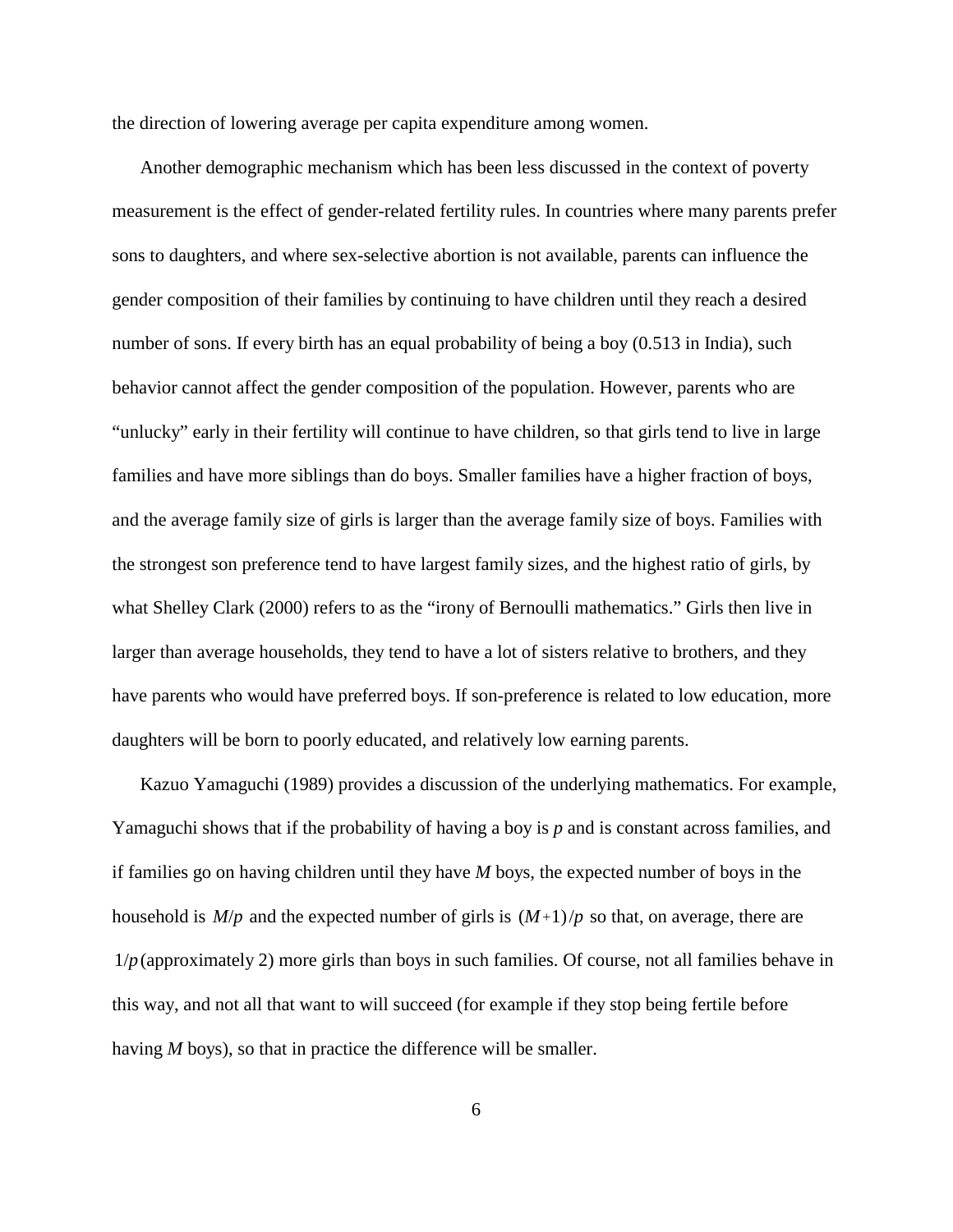Table 2 shows household sizes for males and females, as well as for boys and girls, using the same survey as in Table 1. The procedure is the same as before; each person in the household is assigned the household size of the household in which he or she lives, and the results averaged over the different groups. For all males and females, there is little or no difference in household size, only 0.02 persons over rural India as a whole. However, girls aged 0–14 live in households that are 0.16 person larger on average, and the differences are a good deal larger in those states where son-preference is strongest, see Clark (2000) and Murthi, Guio, and Drèze (1995). For example, the household size gap is 0.33 in Gujarat and Haryana, 0.25 in Himachal Pradesh, 0.29 in Madhya Pradesh, 0.32 in Maharashtra, 0.26 in Orissa, 0.25 in Punjab, 0.21 in Rajasthan, and 0.23 in West Bengal. Many of these states are in the North and West of India, where son preference also shows up in excess infant mortality for girls, while the states of the South, Tamil Nadu, Kerala, and Karnataka show much smaller differences, or even a negative difference in Kerala.

What implications do these gender-related differences in household size have for the measurement of poverty in India? Recall that the standard Indian poverty counts, like many others, use *per capita* household expenditure as their measure of resources. Because such a measure ignores both economies of scale and the lower cost of children, it understates the resources available to larger households, particularly larger households with children. Making some sort of adjustment would decrease the poverty rate for larger households relative to smaller ones, and would decrease the measured poverty of girls relative to the measured poverty of boys. Of course, such estimates take no account of intrahousehold allocation, and in particular of the very real possibility that high birth-order girls, born to parents who did not plan for them, are

7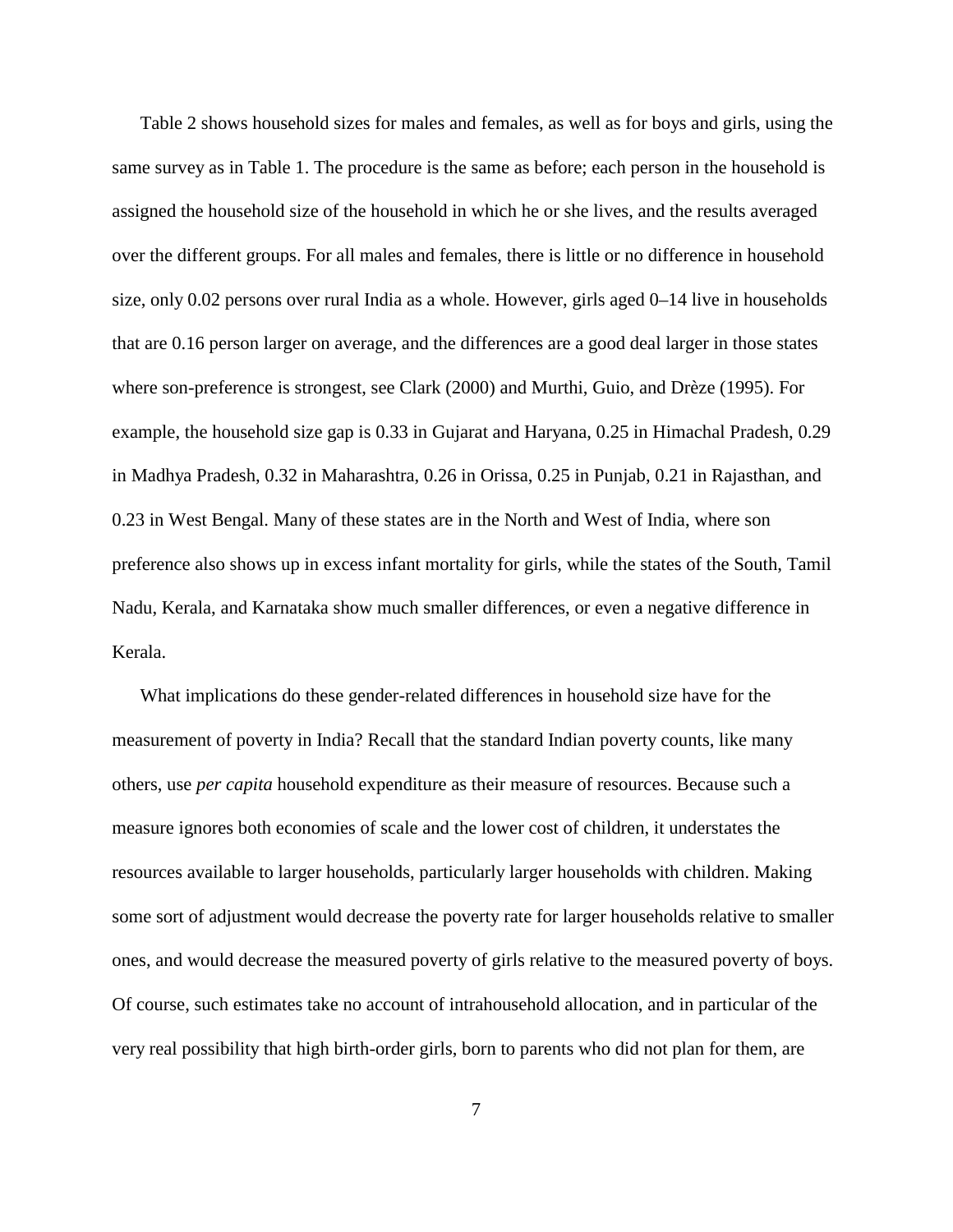treated less well than their brothers, Das Gupta (1987).

Whenever the demographic structure of families differs by sex, poverty measures will be affected, not only by how resources vary with household composition, but also by the assumptions we make about how family needs vary with family composition. In India, households with the same level of per capita total expenditure are assumed to be equally well-off, but other countries—such as the US—have more elaborate schemes that tailor poverty lines to household compositions or, alternatively, divide household resources, not by the number of people, but by the number of *adult equivalents*. The number of equivalent adults in each household is typically calculated by assigning a lower weight to children, and by assuming that there are diminishing marginal needs to each additional (weighted) person. For example, one much used formula is to define the number of equivalents *E* by the formula

$$
E = (A + \alpha K)^{\theta} \tag{1}
$$

where *A* is the number of adults in the household, *K* is the number of children, and  $\alpha$  and  $\theta$  are parameters that lie between 0 and 1. The parameter  $\alpha$  represents the costs of a child relative to that of an adult, while the parameter  $\theta$  captures the extent of economies of scale. When  $\theta$  is low, economies of scale are large, and *vice versa*.

One useful procedure is to use (1) to examine the robustness of a poverty profile, looking at how the composition of the poor changes as we vary  $\alpha$ ,  $\theta$ , and the poverty line. Deaton and Paxson (2001) use such methods to look at poverty among children and the elderly in a number of countries. As might be expected, the elderly are less likely and children more likely to be poor when  $\alpha$  and  $\theta$  are both large, so that children cost almost as much as adults, and economies of scale are limited. The detailed outcomes depend on the patterns of household composition and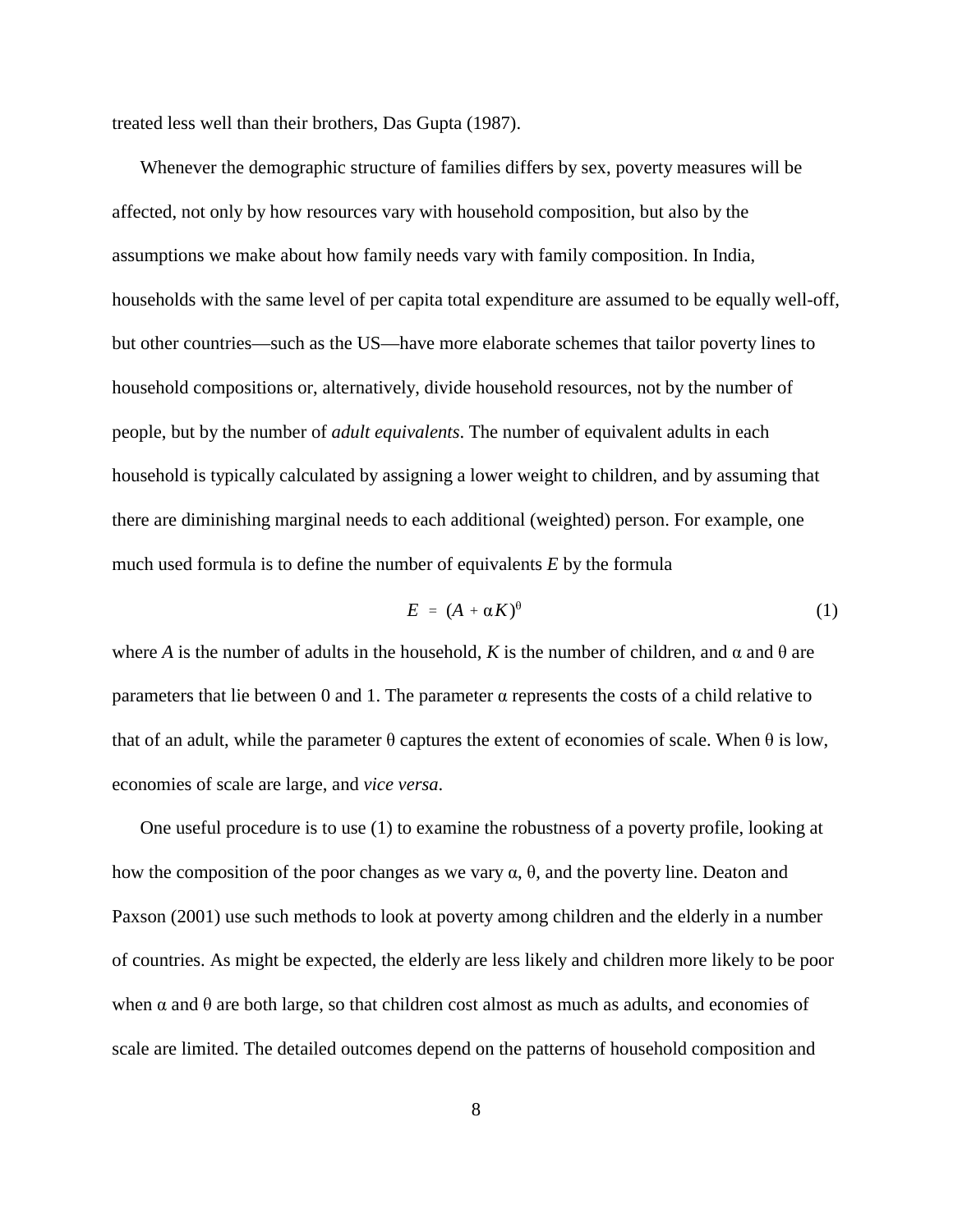resources in each country, as well as the choice of poverty line. In spite of the variation in household composition by gender that we have seen, it is hard to see that the variation in the parameters of (1) will have much of an effect on the gender composition of poverty provided, of course, that the equivalents are not constructed so as to weight women differently from men. Such gendered scales have been used in the past, defended on the grounds that women are less likely to undertake heavy agricultural work, but they have the effect of essentially *assuming* the gender structure of poverty.

As we have described it here, (1) works by assuming values for the parameters, or at least trying out a range. By contrast, there is a literature dating back to the middle of the  $19<sup>th</sup>$  Century that attempts to estimate equivalence scales by looking at the structure of household budgets (or saving, or time use) for households of different compositions. If such methods could be trusted, they could be used to calculate differential needs, not only by household size and composition, but also by males and females. But all such methods must overcome the formidable hurdle raised by Pollak and Wales (1979) impossibility theorem, that such scales cannot be identified without information on shadow prices of children. Popular empirical methods for measuring child costs, such as those due to Engel and Rothbarth make essentially arbitrary identifying assumptions households with equal food shares are equally well off, or households with equal expenditures on adult goods are equally well off—that are hard to defend, and that have been far from garnering anything like universal assent. See Deaton (1997, Chapter 4) for description and discussion. The nature of economies of scale seems reasonably located in the existence of public or (semi-public) goods in the household, yet the attempt to model such economies of scale in Deaton and Paxson (1998) runs into currently unresolved empirical paradoxes. Another approach is to ask people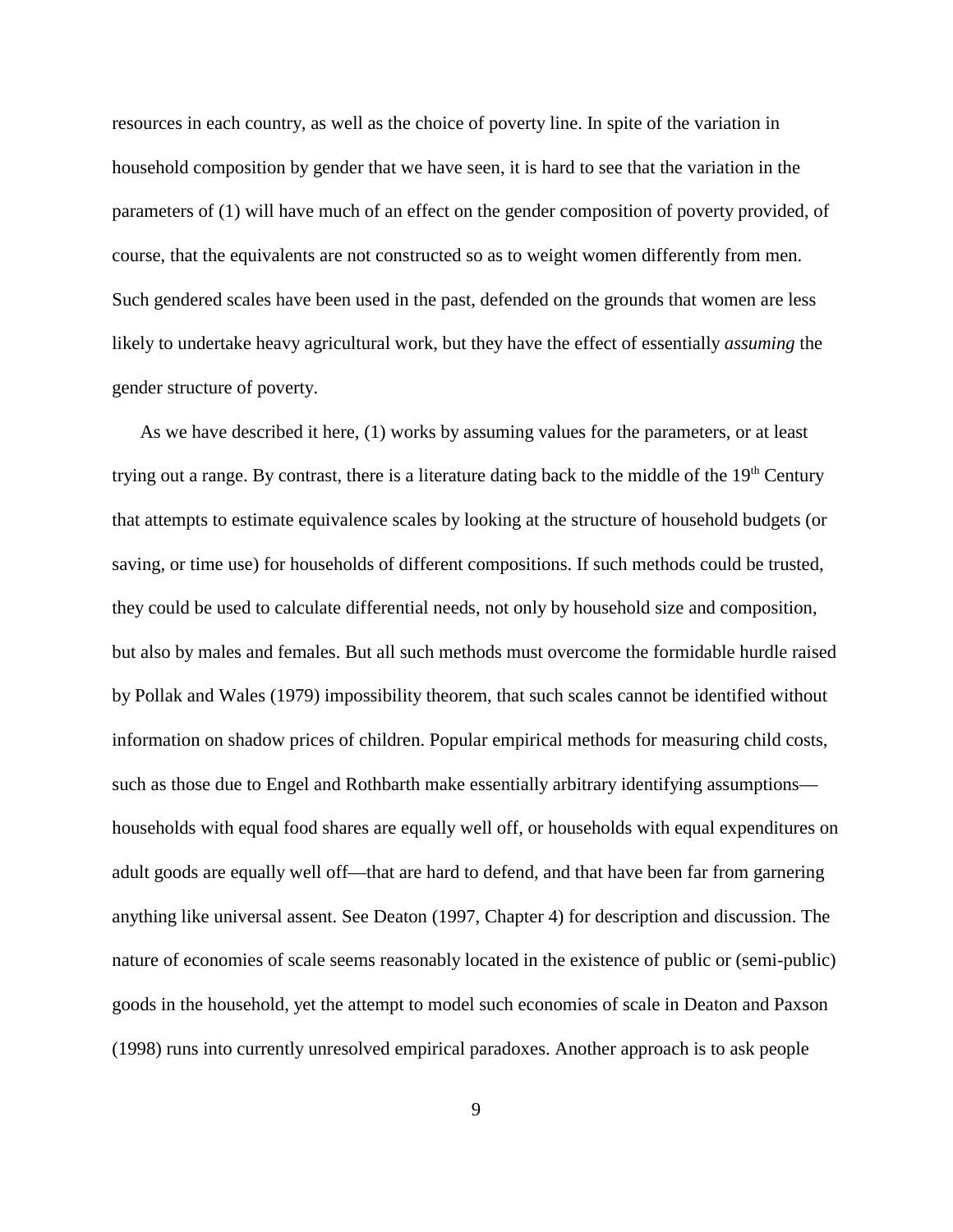who live in different households how much they need to keep out of poverty, but such methods typically lead to very low estimates of costs, see van Praag and Warnaar (1997), presumably because those who have large families are those who perceive the costs as low and benefits as high. While one can remain hopeful that the last word on this topic has not yet been written, there is currently no procedure in the literature that we could recommend as the basis for estimating reasonable child costs or economies of scale, let alone differential needs of males and females.

# **1.2 Intrahousehold allocation**

In spite of the fact that data come only at the household level, there are a number of procedures for "opening up" the household, and estimating who gets what, the "sharing rule," see in particular the work by Chiappori and his collaborators, Bourguignon and Chiappori (1992), Browning, Bourguignon, Chiappori, and Lechene (1994). These procedures typically require that, for at least some of the budget, it is possible to see explicitly who gets what, either because the data are collected that way ("men's clothing" and "women's clothing") or because we know that the good is consumed only by one person, or by a subgroup of household members, e.g. "adult" goods. Deaton (1989) used a closely-related idea to estimate the possible discrimination against girls by asking whether the reduction in adult goods associated with the birth of a female child was less than the amount of the reduction following the birth of a male child. The data could then be taken as showing the extent to which adults make more room in the budget for boys than for girls, something that would be consistent with other evidence of discrimination against girls, most notably excess infant mortality.

This methodology has by now been widely applied, including to a number of countries such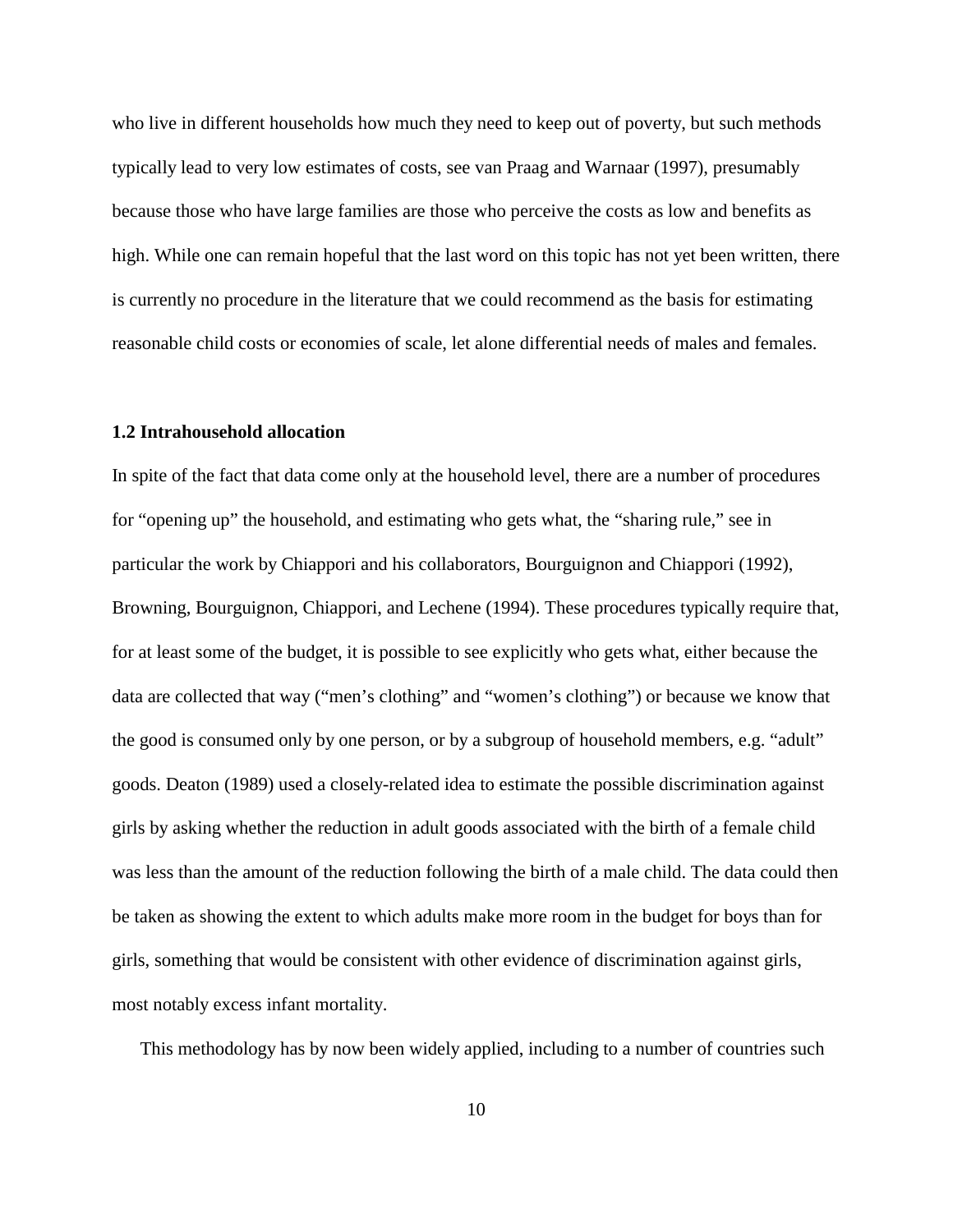as Pakistan and Bangladesh where such discrimination is to be expected. Yet the results have not produced any evidence of discrimination; even in those cases where the reduction in expenditures on adult goods is quite precisely estimated, there appears to be no difference between boys and girls, see for example Deaton (1997, p. 240). It is not clear whether there really is no discrimination, or whether, for some reason that is unclear, the method simply does not work. In order to try to gain some further insight into the issue, we have applied the method to the Indian NSS data from the 55<sup>th</sup> Round.

The details are as follows. We specify a model of the form:

$$
w_{ih} = \alpha_i + \beta_i \ln \frac{x_h}{n_h} + \xi_i \ln n_h + \sum_{j=i}^{J-1} \gamma_{ij} \frac{n_{jh}}{n_h} + \theta'_i z_h + u_{ih}
$$
 (2)

where  $w_{ih}$  is the share of the budget devoted to good *i* by household *h*,  $x_h$  is total household expenditure,  $n_h$  is household size (so that  $x_h/n_h$  is per capita expenditure),  $n_{jh}$  is the number of people in each of *J* age and sex groups (note that the last group needs to be dropped from the regression) and  $z<sub>h</sub>$  is a vector of other relevant household characteristics. The results for three adult goods, tobacco, intoxicants (alcohol, toddy, ganja), and *pan*, together with their sum, are shown in Table 3.

These estimates provide even less insight into gender discrimination in consumption than did previous results. If we start with "all adult goods" combined, the procedure fails at the first step; the presence of children, except possibly of boys aged 5 to 14, does not seem to exert a welldefined negative effect on expenditures on adult goods. Although the presence of adult males exerts a large positive effect on consumption, and the presence of adult females a smaller but still significant effect, the presence of children has about the same effect as the presence of an elderly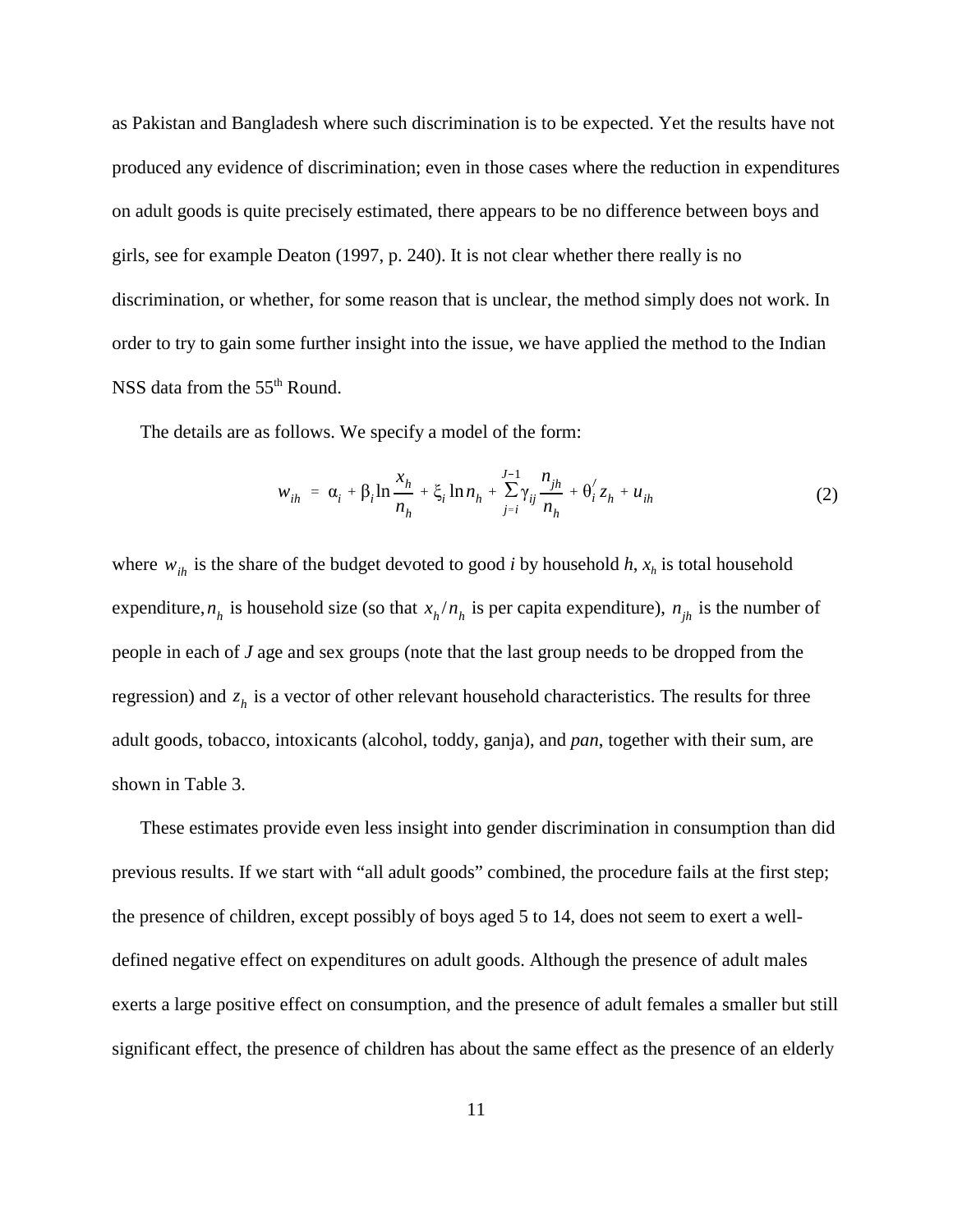woman. Although the coefficient on boys aged 5 to 14 (the *only* significant coefficient for children) is indeed more negative  $(-0.377)$  than the corresponding coefficient on girls  $(-0.195)$ , they are not significantly different from one another.

The tobacco regression appears to say that all children enhance consumption relative to the elderly female omitted category, perhaps because the presence of the last acts so as to decrease consumption. Conditional on this odd pattern, it is once again true that there is more tobacco consumption associated with girls than with boys, so the differences in the coefficients are in the direction that discrimination would predict, although not significantly so. The results for *pan* show negative effects of the presence of children, but also for *all* age and sex groups. According to this, old women are the great consumers of *pan*. Here the reductions in consumption associated with boys are very similar to those associated with girls. Finally, the results for intoxicants look like those for tobacco, with all groups consuming more than older women. And once again, although the coefficient for boys is here smaller than that for girls, there are no significant differences between them. Indeed, in none of these regressions are the male and female coefficents for children significantly different, either in single pairs, or all three pairs taken together. We have run these regressions state by state (there are more than 70,000 observations in Table 3), but with similarly discouraging results. As in previous work with this method, there is no evidence for discrimination in consumption.

A number of authors, including Chesher (1997), Bidani and Ravallion (1997), and Deaton and Paxson (2000), have proposed schemes for breaking up an observed aggregate into its components, either for a household or national aggregate. In principle, this offers a straightforward way of disaggregating household expenditure, an approach that has recently been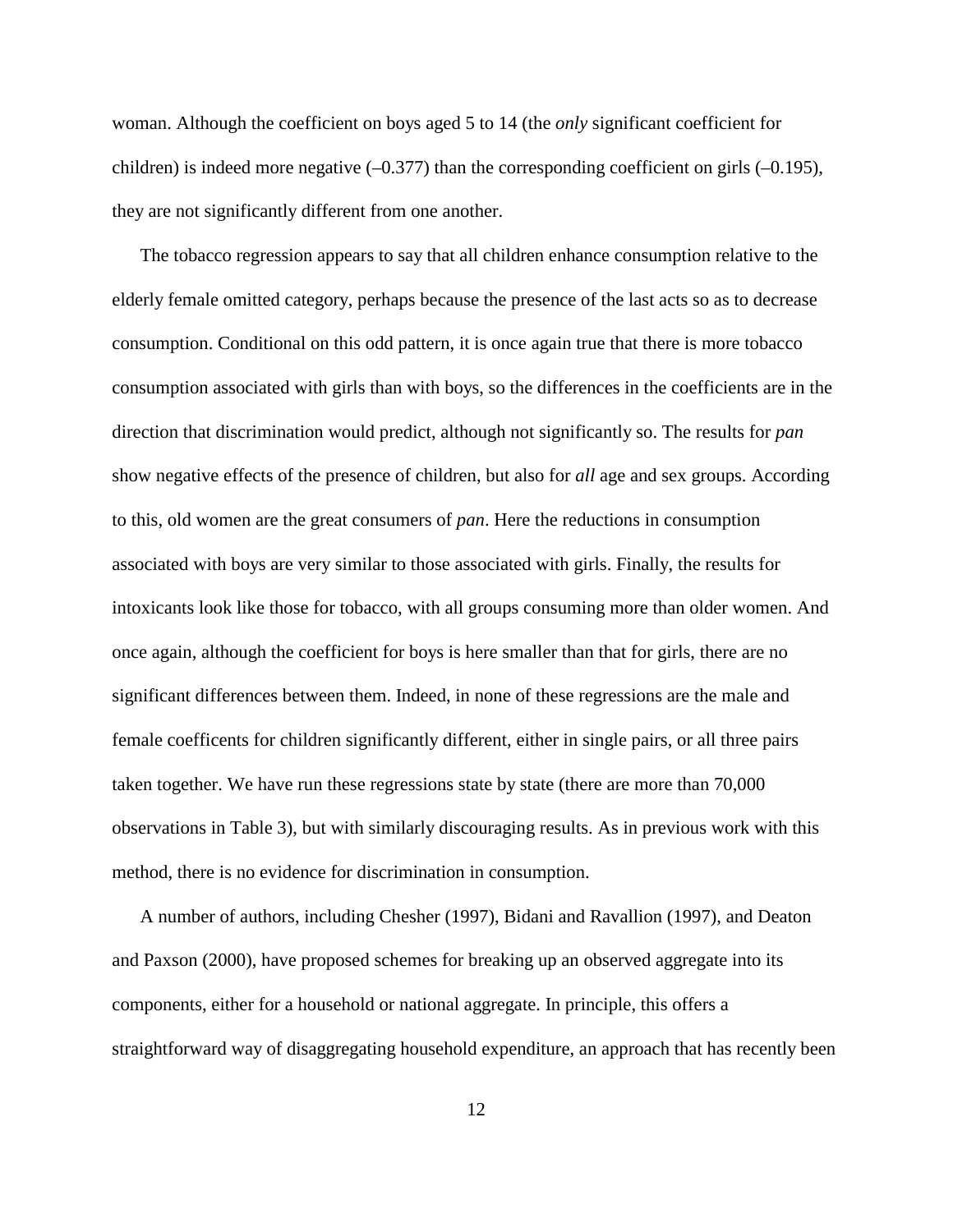implemented by Mason, Montenegro and Khandker (1999). According to this, we observe total household expenditure, or expenditure on a specific commodity, which is envisioned as the sum of expenditures by each of the household members, where each person of a given age and sex group receives the same amount. As we shall see, this interpretation cannot be taken seriously, but it provides a motivation for writing

$$
x_{ih} = \sum_{j=1}^{J} \varphi_{ij} n_{jh} + \varepsilon_{ih}
$$
 (3)

where  $x_{ih}$  is expenditure on good *i* by household *h*, and, as in equation (2), the  $n_{ih}$  are the numbers of people in household *h* in each of *J* age and sex groups. Perhaps the best way to think about equation (3) is to imagine a cross-tabulation in which each cell corresponds to an age and sex composition, such as one adult female, one adult male, and two young boys, and in which average expenditure for the good is recorded in each cell. Equation (3) is then a simple regression that attempts to fit the mean in each cell by a linear, no constant, function of the numbers of people in each class.

Before further discussing the interpretation of (3), it is useful to look at some results. We use the same age groups as Mason et al,  $0-5$ ,  $6-15$ ,  $16-35$ ,  $36-55$ , and over 55, and we fit (3) to the 10 resulting age-sex classes. We illustrate the estimated  $\varphi$  coefficients as a series of bar charts. The data are the NSS data for rural India in 1999–2000, seen above, as well as those from Black and Coloured households from the 1995 Household Income and Expenditure Survey of South Africa. For the commodities, we examine goods that are either adult or child specific, such as alcohol and tobacco, or adult and child footwear and clothing, as well as "merit" goods, such as educational and health related expenditures. We also examine some broad aggregates such as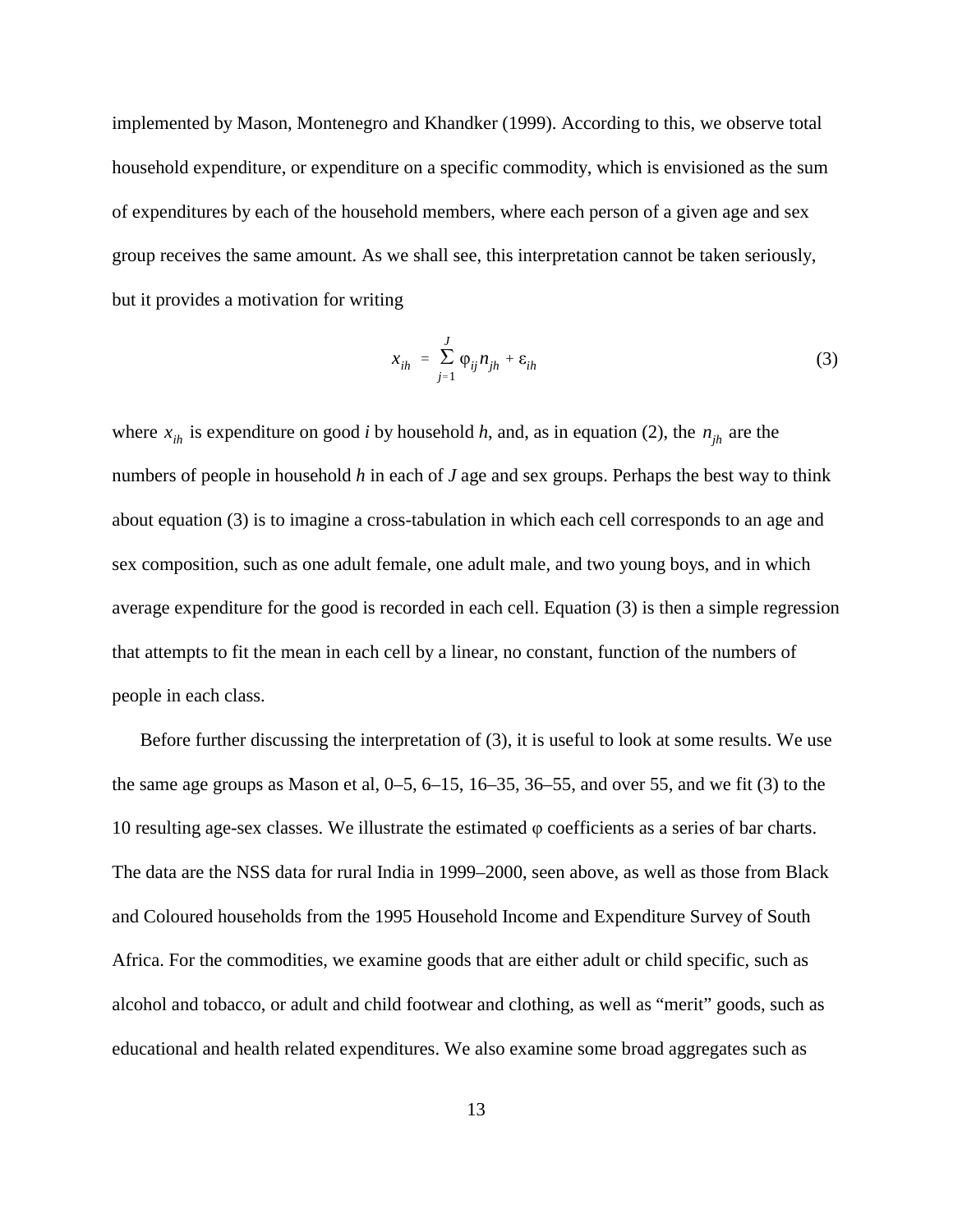food, or total expenditures.

Starting with India, Figure 1 shows total consumption expenditure, where the only major difference by sex is in the 36 to 54 age group, where the yellow male bar on the left is higher than the female bar on the right. Figures 2 and 3 show the corresponding figures for each of the major states of India. The all India pattern reappears in some, but not in all, though there is no obvious pattern in which the favoring of men is greater in the states where women typically do worse, for example, in infant mortality. Figure 4 for South Africa shows a pattern for total expenditure that is similar to that for India, though with a somewhat greater relative advantage for middle-aged males. Figure 4 also shows the South African food data, with once again an apparent advantage for males in the 36-54 year old group, though not at other ages. Mason et al find similar results for food expenditures in Bangladesh. One might use such figures to argue that men, especially middle aged men, get more than women. However, this does not necessarily follow. Men earn more than women, so that such results are consistent with a pattern in which everyone in each household consumes exactly the same amount in total, irrespective of gender, but people in households with more men consume more than people in households with fewer men.

Figure 5 shows tobacco consumption in India, and here the picture is very different. Expenditures on tobacco are clearly associated with the presence of adult males though, as in Table 3, there are surprising positive effects associated with children, especially young girls. Figure 6 repeats the tobacco graph together with the graphs for pan and for intoxicants. Pan is much more equitably associated across the genders, while intoxicants, like tobacco, are associated with men and not women. For both pan and intoxicants, adult goods are indeed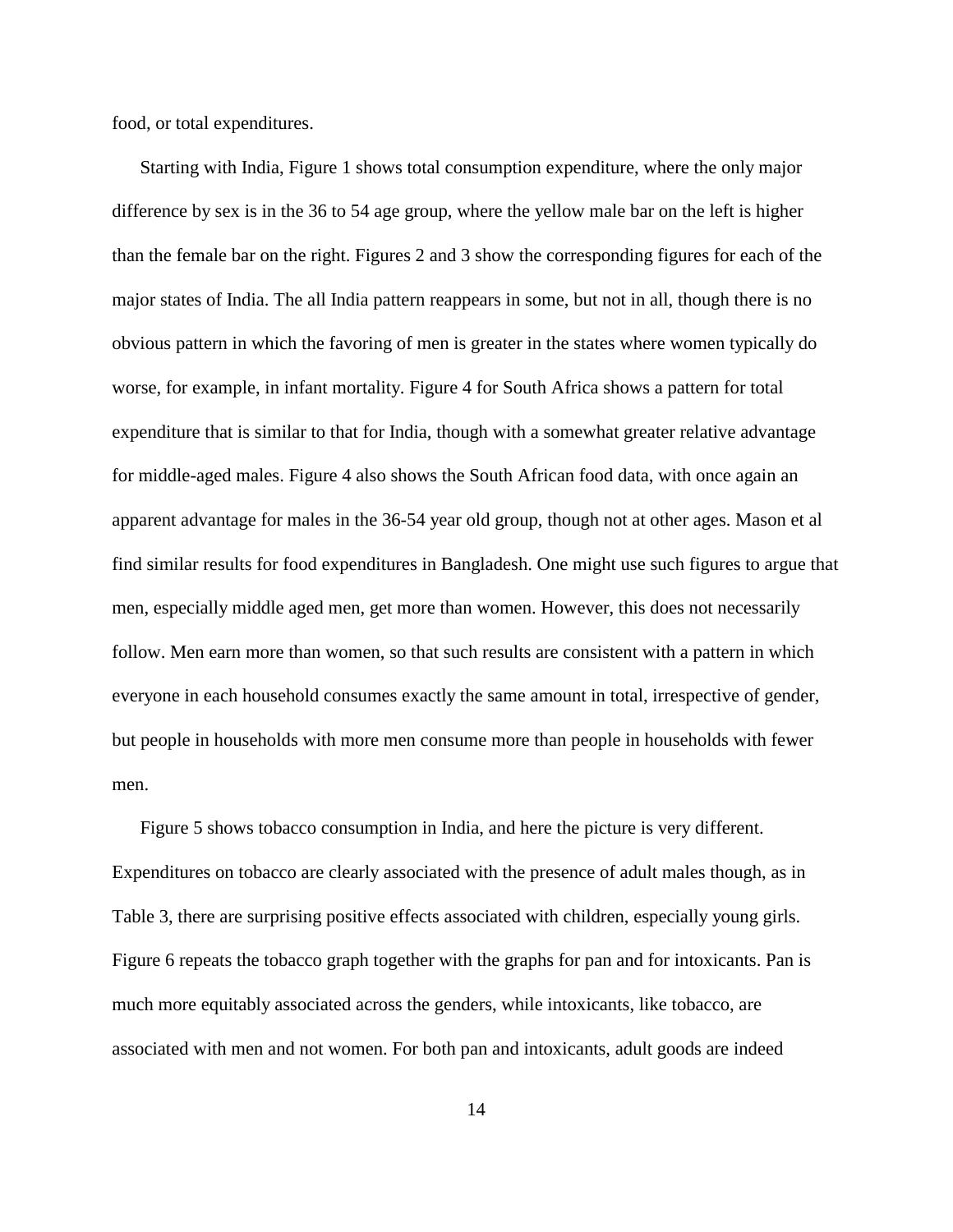associate with adults! Figure 7 shows the corresponding results for tobacco and alcohol in South Africa. Almost all of these expenditures are associated with adult males, and none with children or with females. Expenditure on personal items, by contrast, is also directed towards adults, but is more equitably distributed by sex, with young women favored over young men.

We turn to educational expenditures in Figures 8 (India) and Figure 9 (South Africa). In India, and in spite of differential enrolment rates by girls and boys, these graphs show no genderrelated differences. (But note that gender differences in school attendance have much diminished in India in recent years.) The youngest children, who neither go to school, nor contribute earnings, lower educational expenditures, which is how we interpret the negative values in the two figures. Older children, who go to school, generate educational expenditures, as do adults, who earn the money to pay for them. Figure 9 shows total educational expenditure for South African households, and shows a similar pattern to Figure 8 for India, although there appears to be a gender specific positive effect associated with women aged 36 to 55, an effect that also appears in the subcategories day care and school fees. Perhaps women are more interested in the education of their children and grandchildren than are men, but the interest is normally attributed to female pensioners, over the age of 55, who also have the money to help pay. No such association appears in Figure 9.

Figure 10 shows the results for medical expenditures in India, and shows no pattern of gender differences. The state results in Figures 11 and 12 are more variable, but we have not been able to discern any consistent pattern of discrimination against girls. While girls are associated with less medical expenditures in Madhya Pradesh and Maharashtra, and with more such expenditures in Kerala, there are no anti-girl patterns in Gujarat, Rajasthan, or Uttar Pradesh, where we might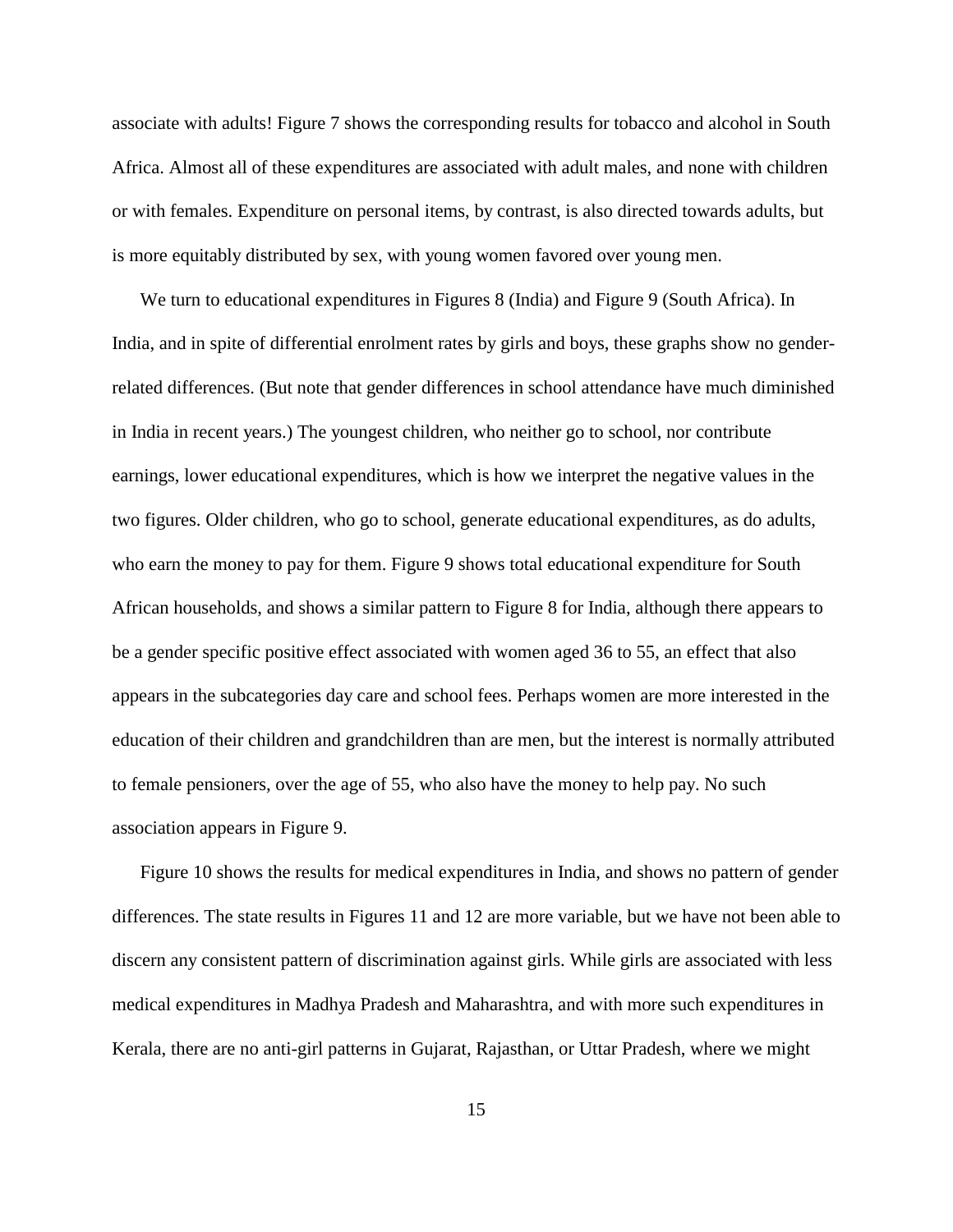otherwise expect to see them. The South African data in Figure 13 do indeed show a pro-male pattern, but those who are favored are middle-aged men.

The final two graphs, Figures 14 and 15, show footwear and clothing in South Africa, split up by children's and adult clothing, which are separately recorded in the survey. These graphs show no discrimination among children, but as was the case for medical care, middle-aged men are favored over middle-aged women in both adult clothing and footwear.

What can we infer from these graphs? They clearly tell us something about gender patterns in consumption. For example, it is men and not women who smoke and drink, a finding that is credible and supported by a great deal of other evidence. Can we then push them far enough to tell us whether, and to what extent, women get less than men, and boys get more than girls? Unfortunately, the answer is clearly no. As we have seen, these results are affected not only by "needs" but also by the ability to pay for them, so that when we project expenditures on to household composition, we are looking at the effects of needs and earnings simultaneously, so that we cannot tell whether men appear to be favored because they are consuming more, or because they are earning more.

To see what is going on, sum equation (3) over all expenditures to get

$$
x_h = \sum_{j=1}^{J} \varphi_j n_{jh} + \varepsilon_h \tag{4}
$$

where  $x<sub>h</sub>$  is total household expenditure on all goods, and  $\varphi<sub>j</sub>$  is the sum over *i* of the individual - The bar graphs for equation (4) appear in Figure 1 for India and Figure 4 for South Africa, *ij*. and they show relatively little difference by gender. Suppose, for the moment, that they showed none. Then the comparison of (3) and (4) shows that, if we were to draw graphs for all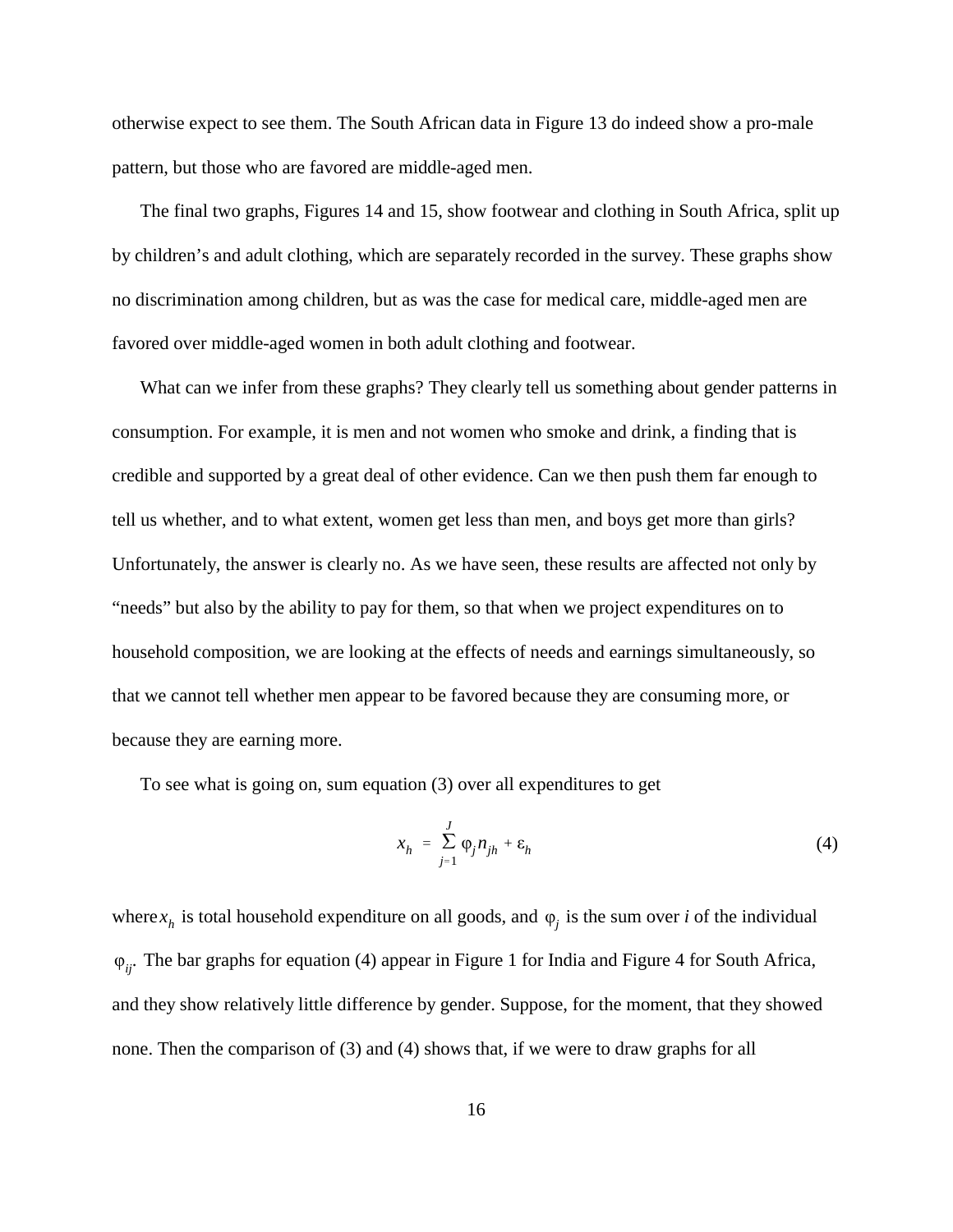commodities, and then add up, we would lose all gender differences in the aggregation, and we would get no overall difference between men and women. But this is not quite what happens. Men tend to earn more than women, and the  $\varphi_j$  for middle-aged men may be larger than that for middle-aged women. But in this more general case, the sum over all goods will not be the same for men as for women, but it will add up to whatever is the difference in their patterns of total consumption, or total household income which, in the absence of saving, is the same thing. The fundamental issue here is that, apart from saving, the individual expenditures must add up to income, and that identity holds no matter what is the composition of the household. So changing the gender composition of the household can only *reallocate* the total budget, not change it, and we have no way of telling whether these reallocations are the consequence of discrimination or, more benignly, of different preferences by gender. But the only way in which the sum of the expenditures can be lower for women is if income (or more precisely income less saving) is lower for women. Indeed, this is exactly the familiar rock that has sunk almost all attempts to measure child costs or gender differences in household budgets. Within the same budget, differences in one direction in one expenditure must be offset by equal and opposite differences somewhere else.

# **1.3 Using individual in place of household data**

Most household expenditure surveys collect data on *household* expenditures or consumption so that, for example, we know how much rice the members of the household consumed in the last month, or how much its members spent on transportation. Such data are often collected from a single respondent, usually the person deemed to be most knowledgeable about such things, who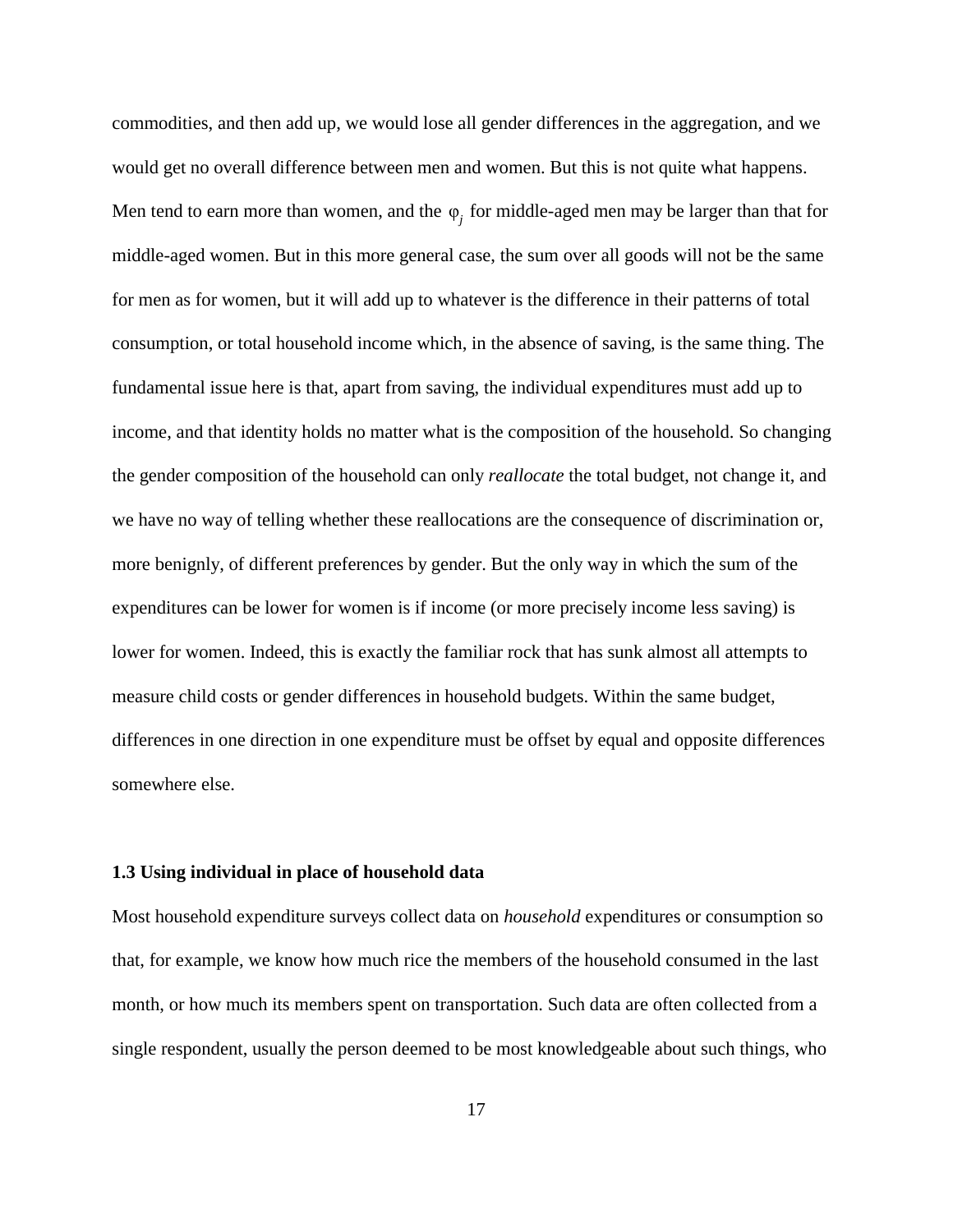reports on behalf of all household members. An alternative methodology, sometimes employed, is to ask each adult member of the household about his or her own spending so that, in principle, we can observe, not only total household consumption, but also the consumption of each household member. Such data hold out the promise of constructing individual welfare measures and, in particular, measures by gender. They also provide often invaluable information on the individual's consumption of specific commodities that we are interested in, such as educational or medical expenditures, or the consumption of tobacco.

Of course, many consumption items cannot be allocated to individuals, even in principle. Household public goods, most notably housing, are shared and there is no non-arbitrary method of allocating them to individuals. Private goods are often purchased by someone other than the final consumer, so that a person using the good may not be well-informed about its purchase, nor the purchaser about its use. Food consumption, which in poor households may be more than twothirds of the budget, is an example of a (mostly) private good—what one person eats another cannot—but one where the observation of individual intakes is notoriously difficult, invasive, and expensive, although certainly not impossible. Yet there are other goods, such as cigarettes, where it is relatively easy to find out who consumes how much. The goods for which individual consumption expenditures are most easily collected are those items where individuals make their own purchases outside the home, such as transportation, personal services, meals taken away from home, and minor purchases made with "walking around money." Indeed, our own experience is that, in some countries, such items can be accurately recorded only when each member of the household is separately questioned; there is no single household member who knows about all purchases. In the surveys that we have developed to deal with situations where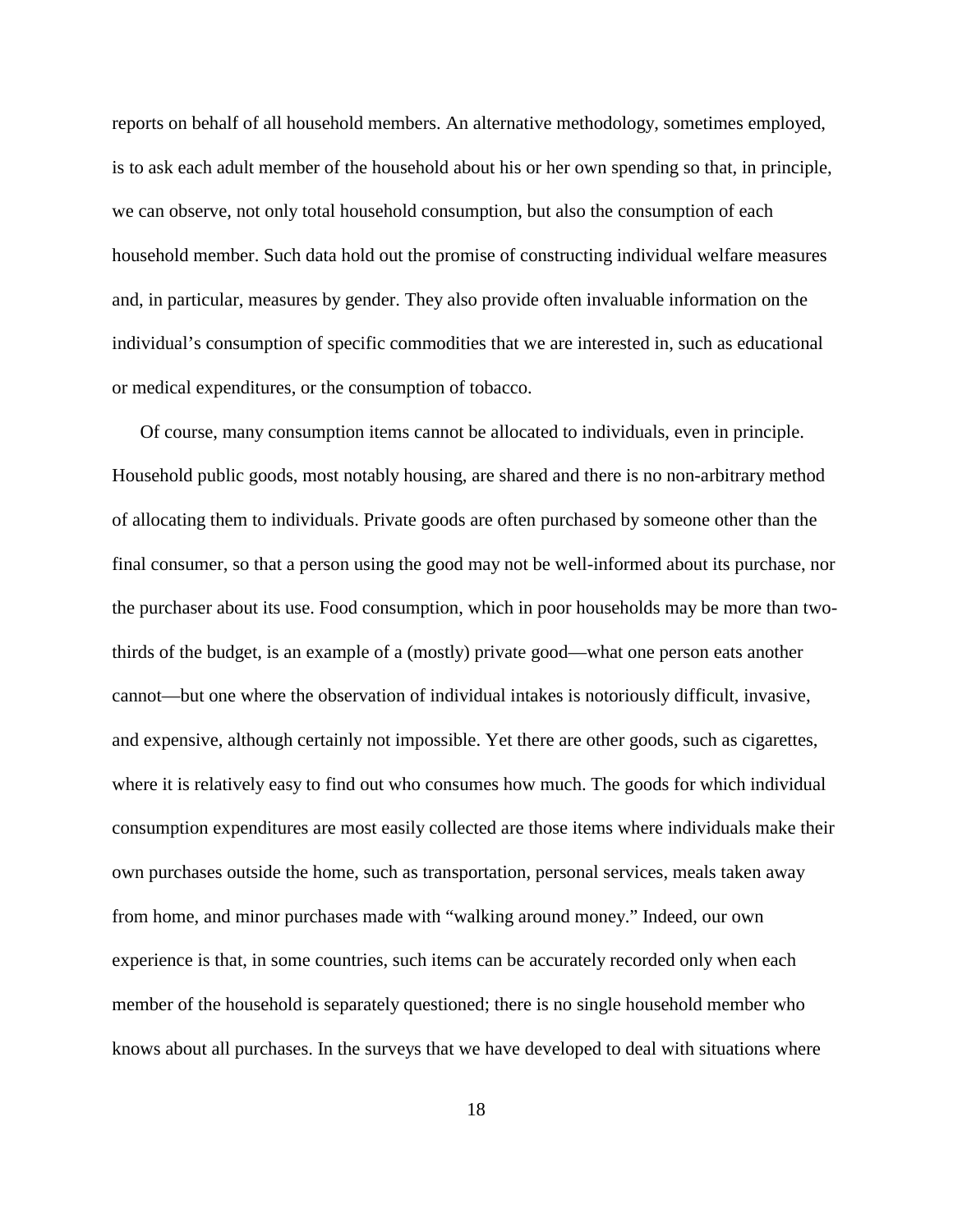private knowledge is important, we have a "household" questionnaire in which most household consumption is collected, but also a series of "individual" questionnaires where each adult is asked to report a subset of expenditures.

The promise of individual consumption data lies not only in increased accuracy of total household consumption, but also in the information they contain on allocation within the household. If all goods were private, and were attributable to specific individuals, we could immediately derive total consumption for each household member, and no special techniques would be required. But when we only have a subset of private goods, matters are not straightforward. In particular, if individual A gets more of some good than individual B, we have no way of knowing whether the difference is simply a matter of taste with individual B getting more of something else, possibly even of the shared, public goods, or whether individual B is generally deprived, getting less than his or her share of household resources overall.

As noted in the previous section, Chiappori and his collaborators, Chiappori (1988, 1992) Bourguignon and Chiappori (1992) have developed a method that allows the recovery of the "sharing rule" given data on the amounts of private consumption. For example, if there are two people *A* and *B* in the household, and there are three kinds of income,  $y^A$ ,  $y^B$ , and  $y^O$  for *A*'s income, *B*'s income, and "other" income, Chiappori writes the sharing rule in terms of the amount that *A* gets as

$$
\theta^A(y^A, y^B, y^O). \tag{5}
$$

The amount received by *B* is total income less the amount received by *A*. (Note that "other" income is not simply "unclassifiable" income, but a third category with a stable effect in the sharing rule.) Chiappori then shows that, provided we have data on at least one good whose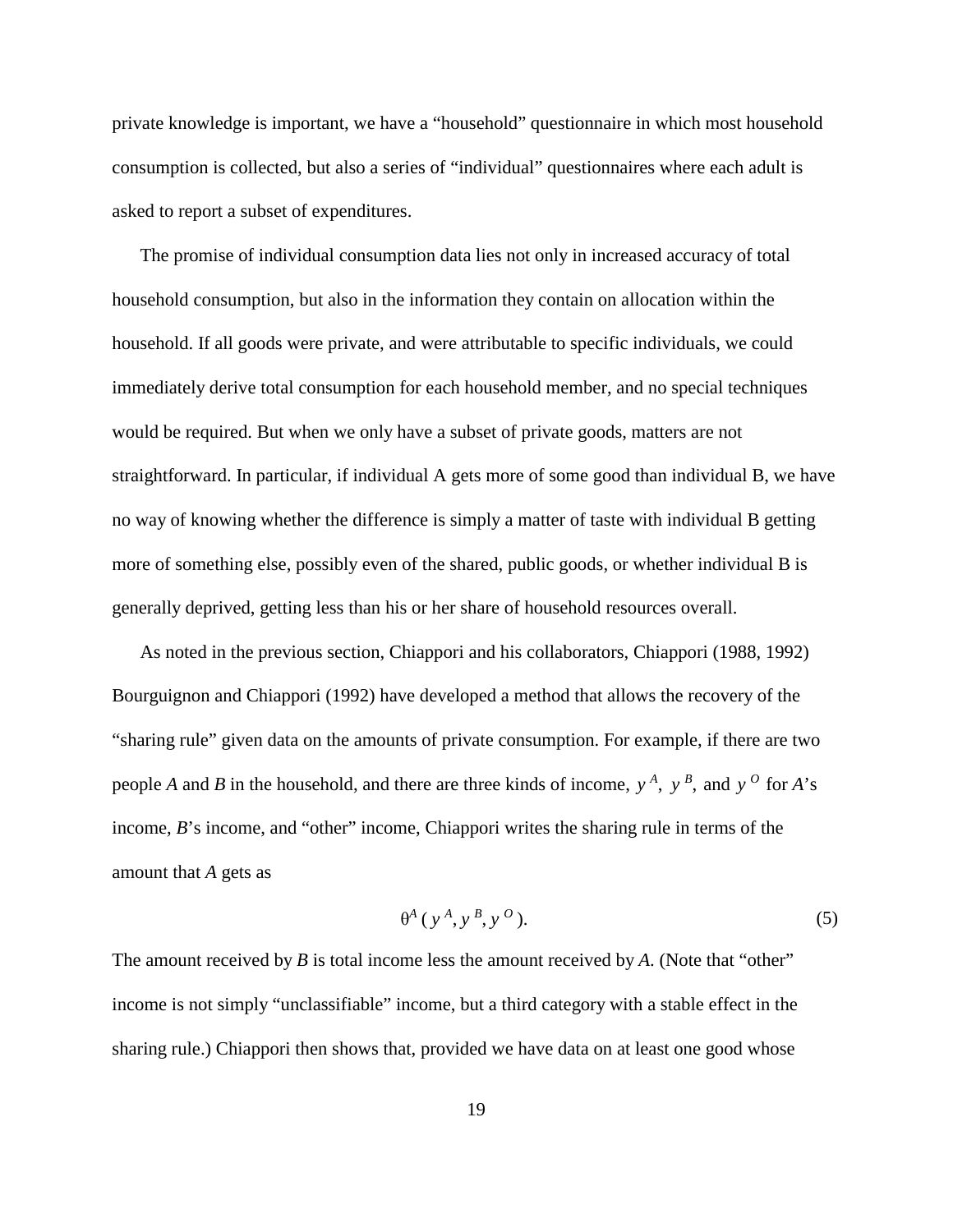consumption by *A* and *B* is separately available, or two goods that are known to be consumed by only one person, variation in the three types of incomes identifies all three derivatives of the sharing rule. Additional assumptions would identify the rule itself. For example, if (5) were linearly homogeneous, so that a doubling of all incomes doubles both partners' allocations, the sharing rule is the sum of the derivatives multiplied by the respective incomes.

Another way of getting at sharing rules is to see what happens as household composition changes, an idea that goes back at least as far as Rothbarth (1941), and was formalized as the concept of demographic separability in Deaton, Ruiz-Castillo and Thomas (1989). Here we illustrate with the simplest example. Suppose that there are only adults in the household, and that there are *f* women and *m* men. Suppose too that each person gets "shares" in income, that the shares are the same for all women and for all men, but may differ by sex. Suppose that each woman gets  $\alpha^f$  shares and each man  $\alpha^m$  shares. In consequence, each woman's part of total household income *y* is

$$
\frac{\alpha^f y}{\alpha^f f + \alpha^m m} = \frac{y}{f + m\rho} \tag{6}
$$

where  $\rho$  is the ratio of  $\alpha^m$  to  $\alpha^f$ , and thus captures the gender bias in the household allocation.

Suppose then that we have, as in Chiappori's set up, one or more goods whose consumption by males and by females we can separately observe. For such a good, labeled *i*, write the household demand by women as

$$
q_i^f = fg_i\left(\frac{y}{f + m\rho}, p, z\right) \tag{7}
$$

where  $g_i$  is the demand function for each woman,  $p$  is a vector of commodity prices, and  $z$  other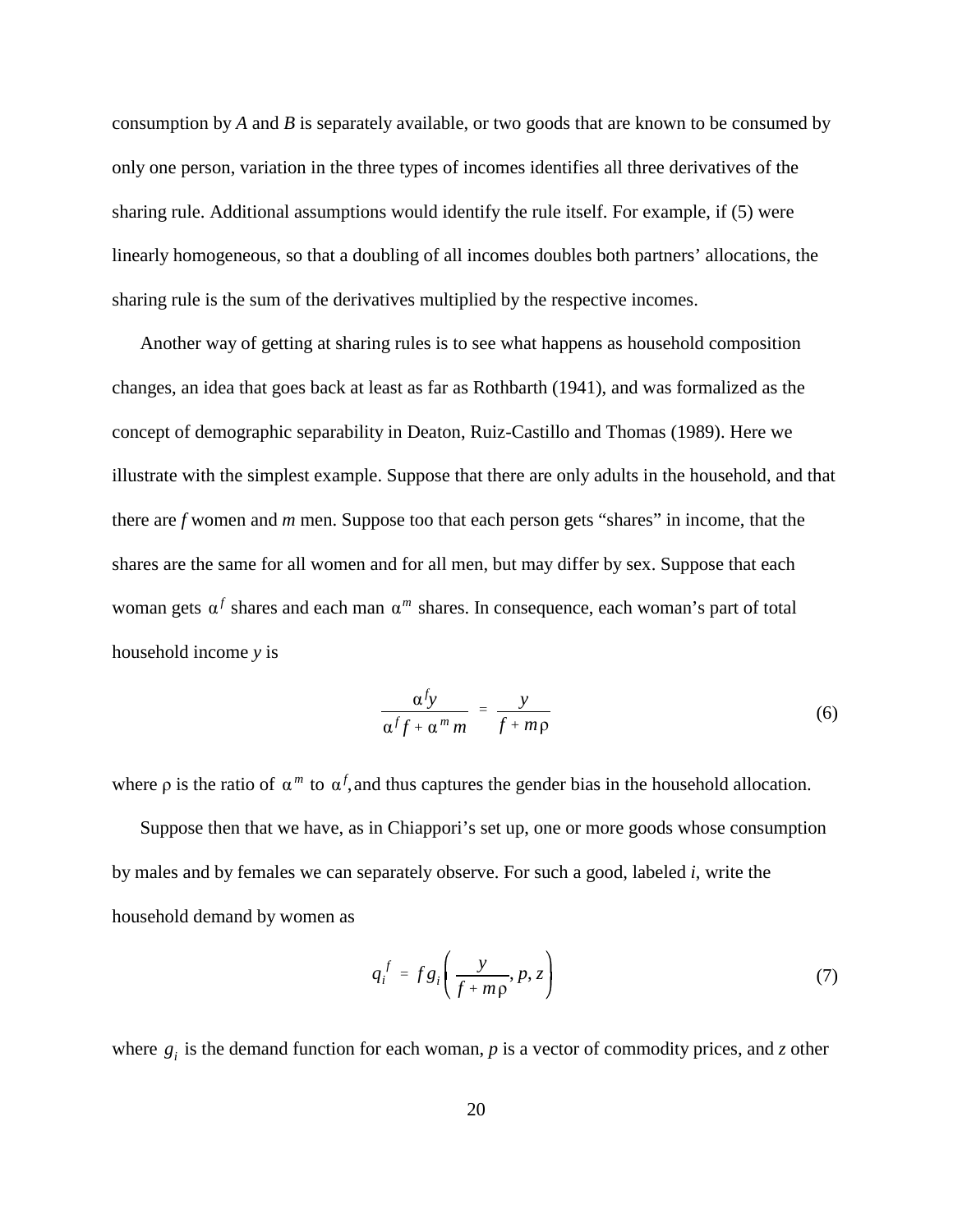variables affecting demand. If we add an extra man to the household and, if for the purposes of exposition, we are allowed to have a continuous number of men, we can compare the effect with the effect of an additional unit of income, then we get

$$
\frac{\partial q_i^f/\partial m}{\partial q_i^f/\partial y} = \frac{-\rho y}{f + m\rho}.\tag{8}
$$

Equation (8) is essentially the "income equivalent ratio" defined in Deaton (1989); it is the amount of additional income that would have the same effect on women's consumption as adding a man to the household. Note that the right hand side of (8) is independent of *i*, so that there are potentially testable restrictions when there is more than one good whose purchases by women we observe.

The corresponding income equivalent ratio for the effect of a woman on men's goods is

$$
\frac{\partial q_i^m / \partial f}{\partial q_i^m / \partial y} = \frac{-y}{f + m\rho}.
$$
\n(9)

The ratio of the two income equivalent ratios, of (8) to (9) is the distributional parameter  $\rho$ , which is therefore identified provided we can identify the derivatives with respect to men, women, and income.

We suspect that these methods are worth serious investigation in cases where there is a reasonable number of goods whose consumption can be attributed to men and women separately. Applications of the Chiappori method to date have been hampered by this lack, and have relied heavily on the identification provided by a few goods, such as men's and women's clothing. But, even with a richer menu of assignable goods, it may be hard to obtain convincing results. There are (related) theoretical and econometric issues. On the latter, the Chiappori method requires the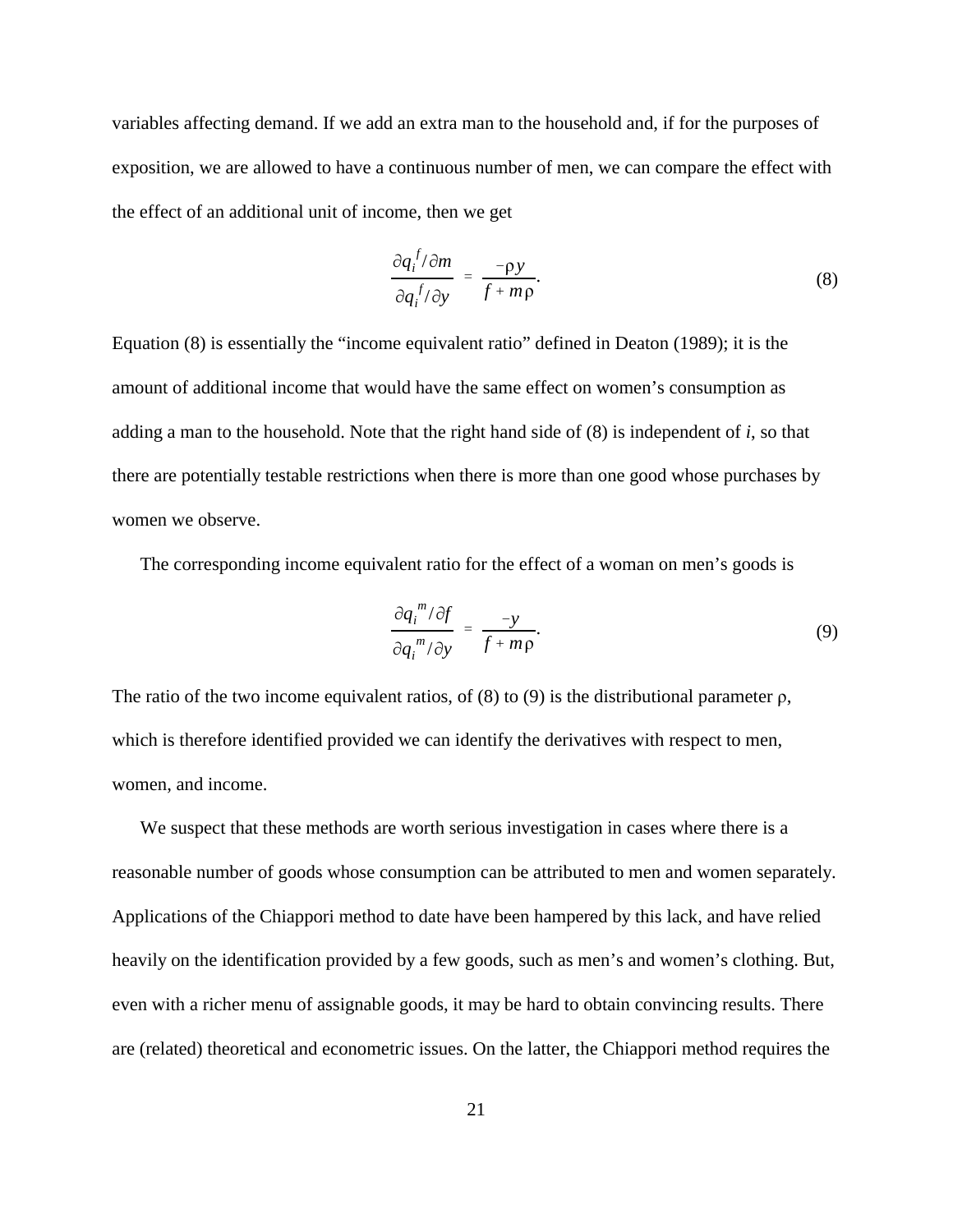ability to exogenously vary the three kinds of income, either directly, or through instruments. The method outlined immediately above faces similar (and perhaps even more difficult) challenges with varying household composition. When an additional person joins the household, all sort of household arrangements are likely to change, including work patterns, child care arrangements, the allocation of time, as well as saving and wealth, none of which is adequately captured in a model that assumes that, conditional on income, an extra person is simply an additional consumer whose needs are met along with those of everyone else of the same sex. Similarly, households with different balances of men's and women's incomes will also have different patterns of labor force participation and work-related expenditures, so that additional "female" income may have a much more profound effect on expenditures than its role in the sharing rule would suggest. None of these problems is insuperable, but much remains to be done, even if there were much more data available than is currently the case.

# **2. Measuring health poverty**

If we cannot make an adequate assessment of poverty based on consumption, then broader approaches may be more successful. In particular, measures of health and education are collected at the *individual* level, not for households, so that they have an enormous immediate advantage over measures based on consumption, income, or wealth. We shall say little about education here, if only because the measurement problems do not seem to be particular severe. Many surveys routinely collect data on literacy, on years of schooling, and on educational achievement, and there is no difficulty in comparing these measures across males and females. The measurement of health is much more difficult, and it is the issue that we discuss in this section.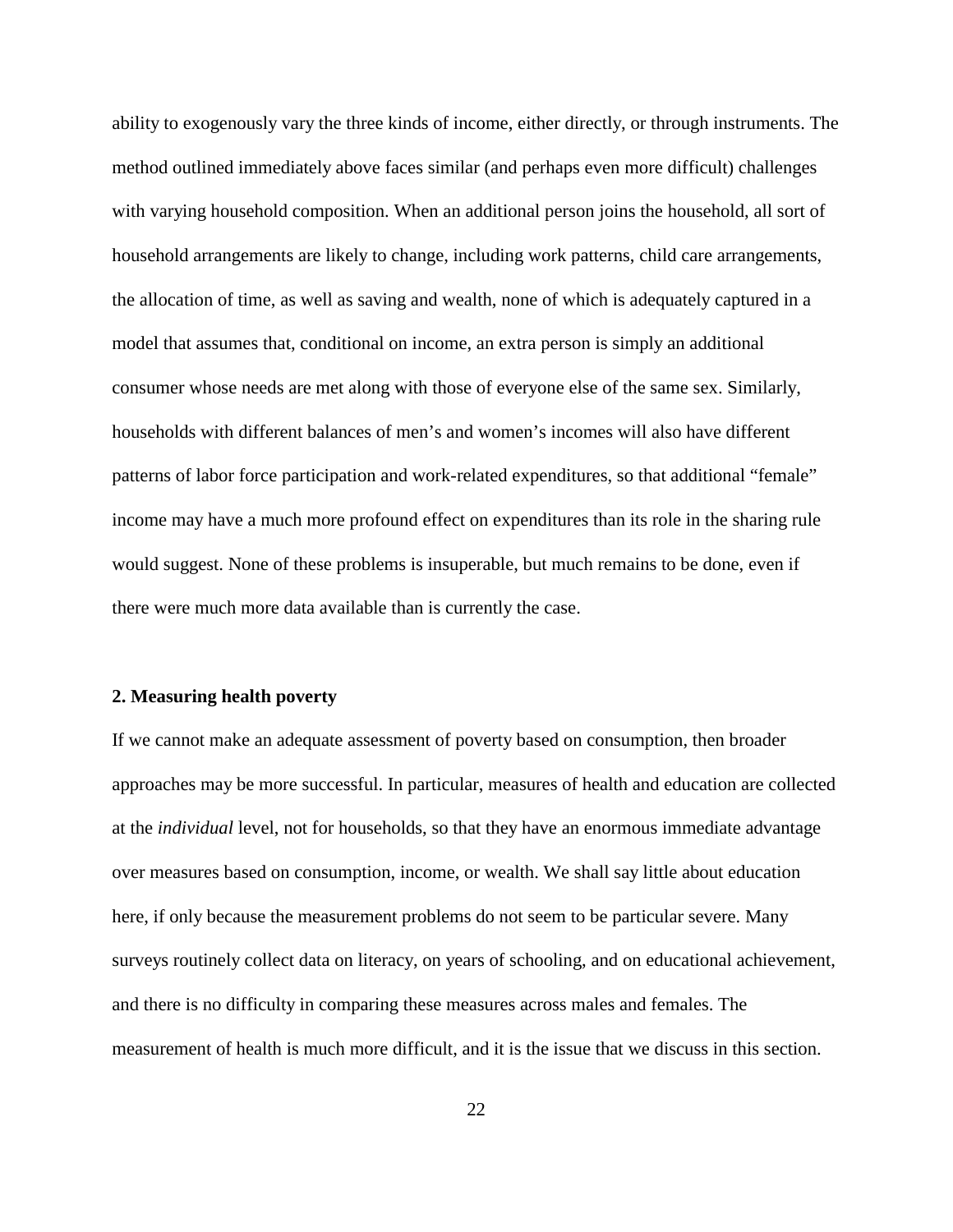The standard measure of population health is life expectancy. At any given moment, someone is either alive or dead—states that are generally straightforward to measure and tell apart—so that, by looking at mortality rates by age, we can calculate how long a person is expected to live. Good use has been made of such measures to supplement income-based measures of wellbeing. Even so, life expectancy has a number of limitations as a measure of welfare. It can only be measured at the population or sub-population level, because the estimation of mortality rates requires a large sample of people, and is not useful at the individual level, at least if we are not prepared to wait until the person's life is over. In order to measure the health of individuals when they are alive, sometimes called "non-fatal health," we need a measure of health status. Even if life-expectancy could supply this, it is not conceptually what we want. Women typically have longer life-expectancy than men though, remarkably, the *Human Development Report* refuses to recognize the advantage by scaling their Gender Development Index to eliminate it. Yet longer life-expectancy says very little about the burden of non-fatal disease through life and, as we shall see, the evidence suggests that these burdens are higher for women.

A good measure of health status among the general population has been something of a holy grail among researchers, and in Section 2.1, we briefly review the various alternatives that are available. We conclude that the conceptually appropriate measure is some version of selfreported overall (or global) health status, where people report their health on an ordinal scale. We review the various difficulties with such a measure, particularly the argument that it is not comparable across different groups so that we cannot use it to compare, for example, Africans with Indians, rich people with poor people, or men with women. We argue that such difficulties are not severe enough to prevent their serious consideration in the context of poverty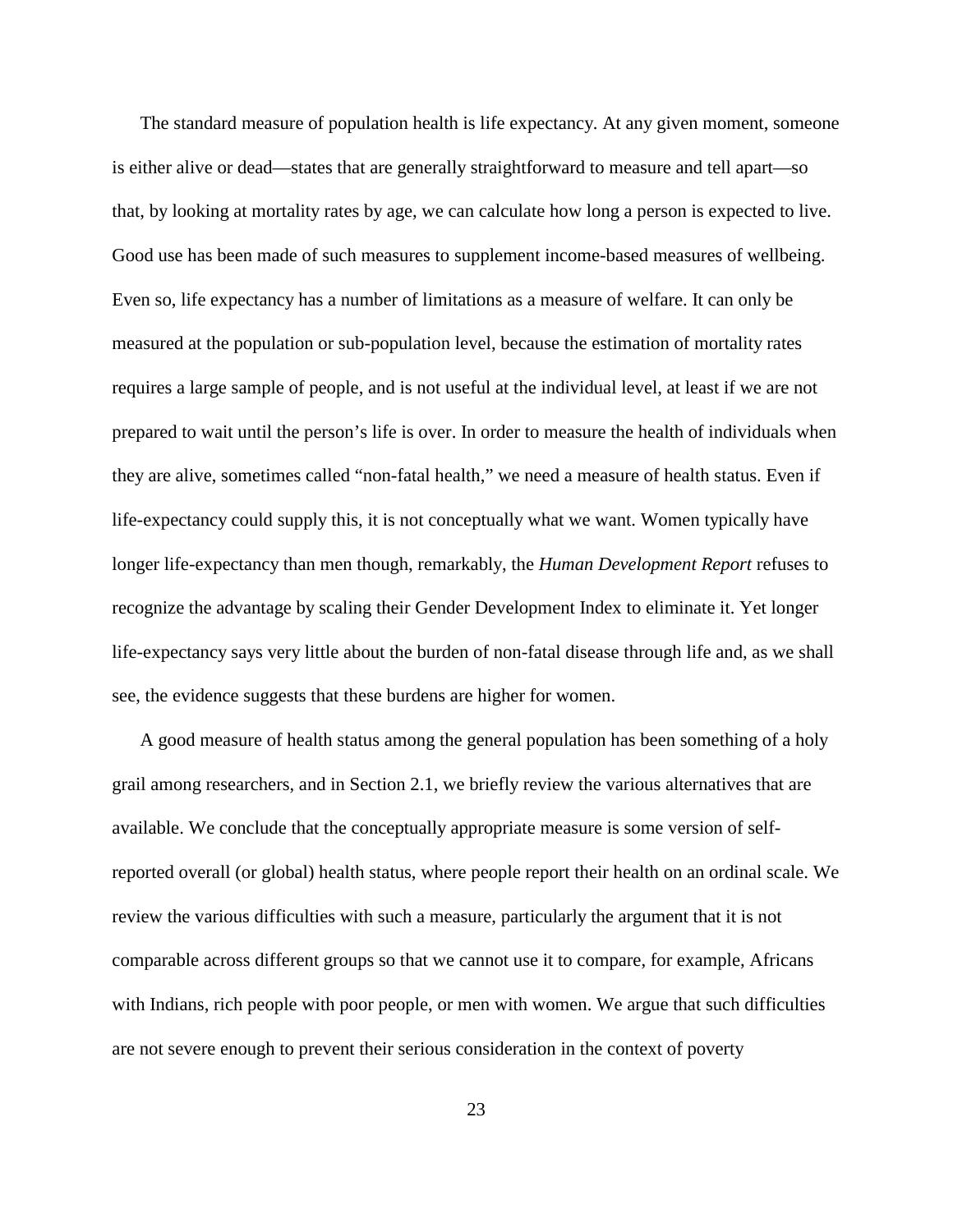measurement. Section 2.2 presents some evidence on self-reported health status from the Langeberg survey in South Africa, with some comparisons from the United States, as well as from other related studies in the literature. These results support the view that the differences in self-reported health status between men and women are a real component of their differential wellbeing. Section 2.3 discusses some recent work from the World Health Organization on methods of improving the comparability of self-reported health across different groups, and we argue that the WHO surveys, with appropriate supplementation for information on education and on consumption, would be good vehicles for Bank measures of poverty that would not only improve and broaden our understanding, but that would allow poverty to be separately monitored for men and for women.

## **2.1 Measures of health status among the living**

Survey researchers have many ways of collecting information about health status. Self-reported measures can usefully be separated from those made by trained medical personnel, although limited examinations, either in the household or in a medical facility, are now often included as part of a survey effort. Increasingly too, investigators have the ability to merge survey data with medical records. Such records and physical examinations are clearly the appropriate gold standards for conditions that are susceptible to direct measurement, for example, anemia, hypertension, helminthic infestation, or TB, but often tell us relatively little about the extent to which less than perfect health inhibits the way that people function in their lives. People with a clean bill of health after a physical examination may nevertheless be compromised in their ability to lead a full life, for example by severe depression, while some of those who show up with well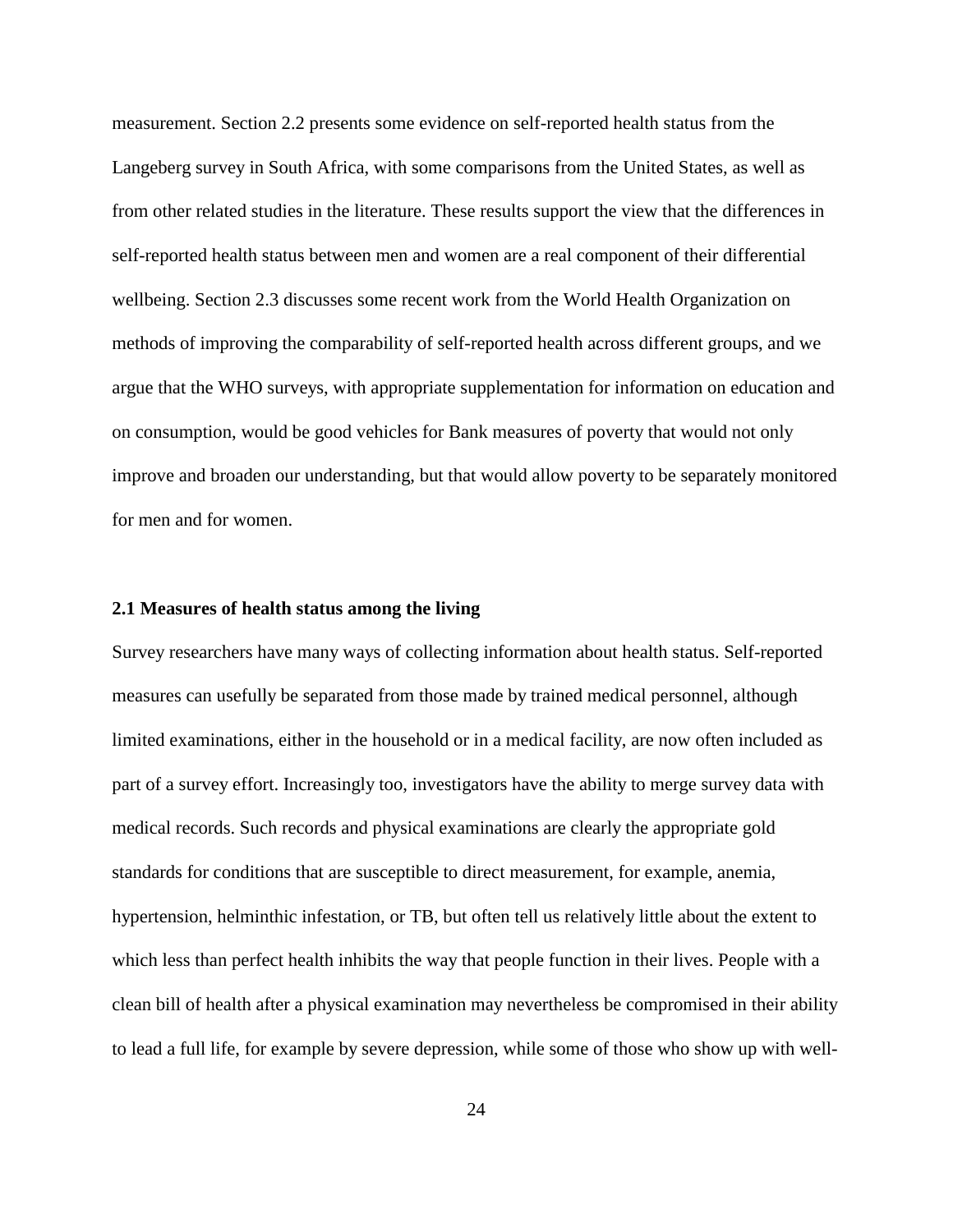defined conditions may suffer very little functional limitation. The medical construction of health, although important as an input into a healthcare strategy, is much less relevant for measuring wellbeing.

For these and other reasons (including the relatively high cost of examinations by medically trained investigators), many surveys ask the respondent to provide information about their own health. This often takes the form of asking people to report medical conditions that have been previously diagnosed by a nurse or a physician. Such procedures can only work in places where people have regular contact with a healthcare system, but such is not the case in many lowincome settings. Such reports may also be quite different from medical records. Although the latter are sometimes incomplete or incorrect, there is almost certainly misreporting by individuals, who may forget what they were told, or may never have been provided with the information in their records.

People can also be asked directly about aspects of their health. Height and weight are relatively straightforward examples, although these can also be directly ascertained by enumerators, and see Thomas and Frankenberg (2000) for documentation of systematic selfreporting biases in the United States. Data on height and weight allow construction of standardized measures of "stunting" and "wasting," that have been invaluable in assessing the health status of children. Appropriately standardized, these measures are thought to be comparable across boys and girls, as well as across countries. Because height is a measure of early-life nutrition, it retains its relevance for adult health, as does weight, because both high and low weight relative to height are risk factors for morbidity and mortality in adults. Yet neither height nor weight for height within the large normal range provide much of an indication of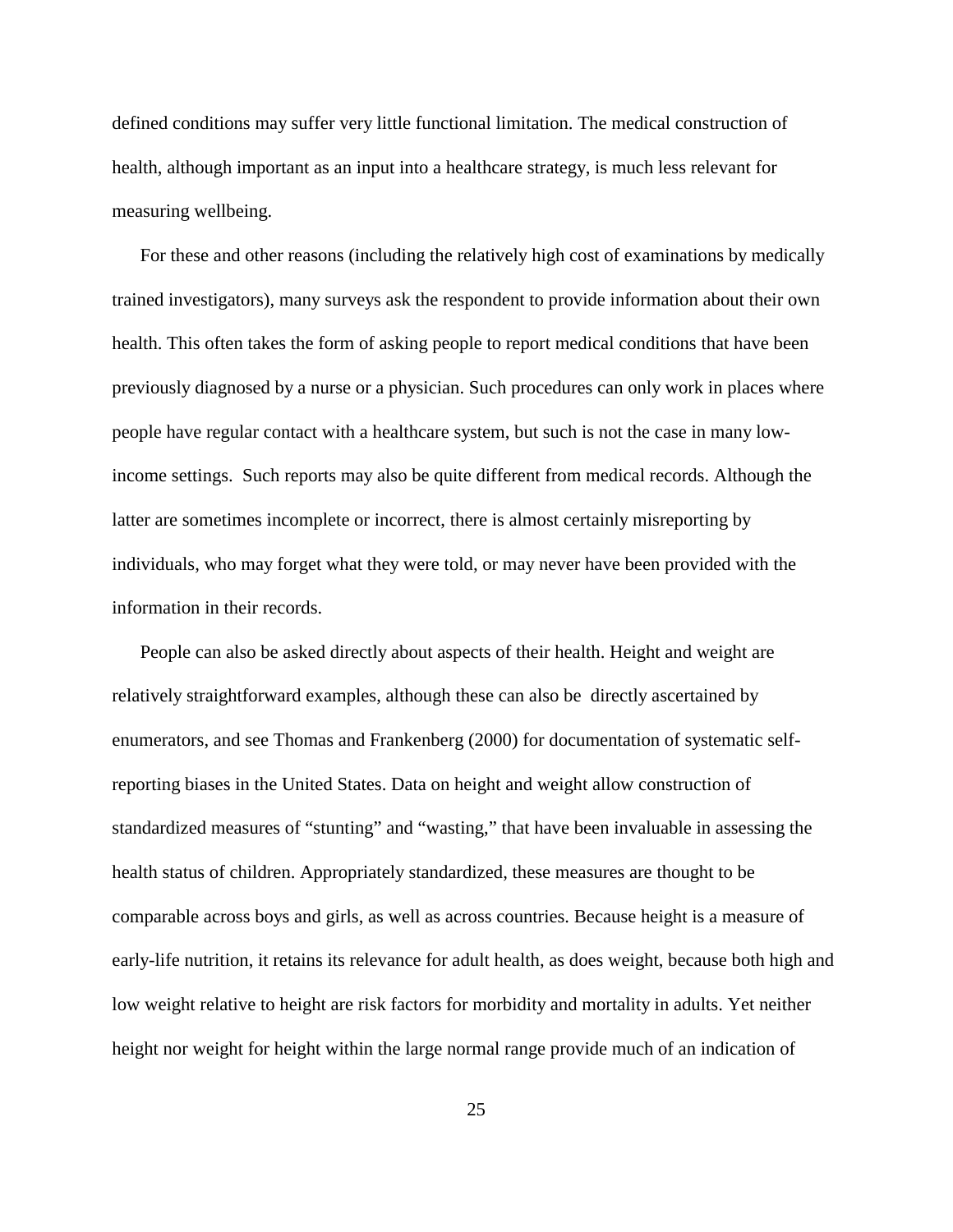functioning among adults.

Many health-related surveys collect data on "activities of daily living" (ADLs) or "instrumental activities of daily living" (IADLs). The ADL questions relate to activities that are central to people's daily functioning, such as the ability to feed, clothe, bathe, or toilet oneself, or to rise unaided from a chair. IADLs, as their name suggests, relate to activities that are instrumental to the more basic functions. Examples might be the ability to walk for a few kilometers, carry a heavy load, fetch water, catch a bus, manage money, or sweep a floor. Respondents are usually asked whether they have any difficulties or limitations with ADLs and IADLs, and a crude measure of health status constructed, for example, by counting the number of reported limitations. The inability to function, as measured through ADL limitations, is closer to what we are looking for in a measure of health poverty. Such measurements are a direct response to the question of the extent to which poor health burdens people's lives, and would surely be a part of any suitable health measure. However, in most surveys, ADL limitations are relatively rare, except among the elderly, even among people whose health is clearly far from perfect. Poor people, even those who are visibly malnourished, have an astonishing ability to perform even the most grueling daily tasks. More generally, the willingness to let poor health compromise one's ADLs may respond to other circumstances of life. For example, a headache may only be debilitating if one has the luxury to make it so.

Limitations to IADLs are more common, but their degree of "instrumentality" may vary from person to person. For example, a rich woman may be unable to carry a heavy load—and indeed may express gratitude that she would never be expected to do so—while her poor cousin's life might be severely compromised by her inability to do so. The link between IADLs and health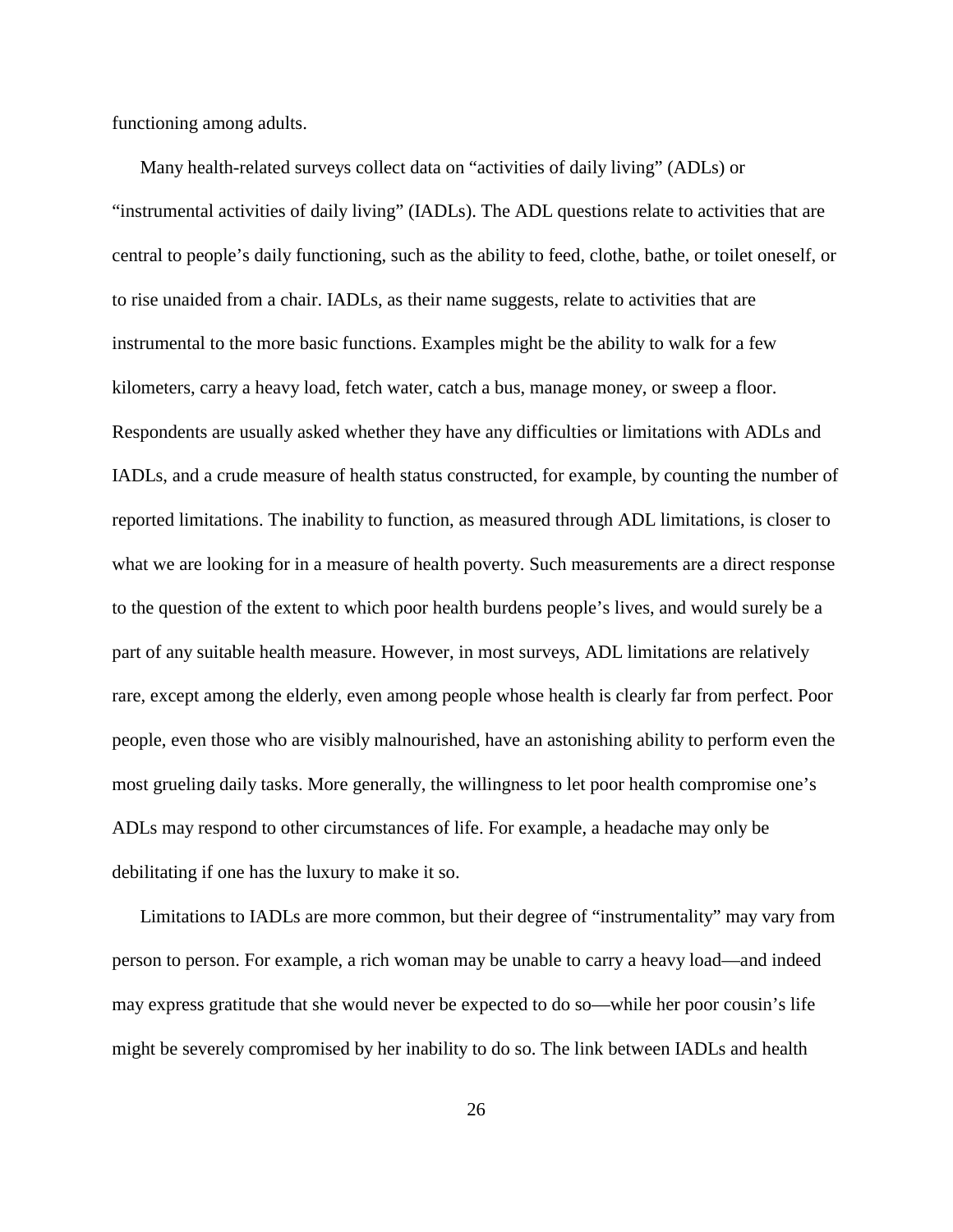poverty is less direct than the link between ADLs and health poverty.

Older health surveys tend to ask people whether they have been "ill" over some response period, say the last thirty days, often with some measure of severity or chronicity, such as whether they were forced to spend time in bed, to miss work, or whether the condition is a recurrent one. But such questions have been much discredited in recent years, again because whether people perceive themselves as ill at all, let alone whether this illness is sufficient to interfere with work, is likely to vary systematically according to their circumstances. One problem is adaptation, that after a while people get used to whatever state they are in, so that the reported severity of an illness will diminish with the time it is experienced. This can lead to the paradoxical effect that people who are chronically sick may report themselves in better health than those who suffer the same disease but less frequently. Bed days, or time spent away from work, may also be a luxury that only those who are better-off can afford, so that patterns of reported morbidity may be more severe among the rich than the poor, even when the opposite is true. Chen and Murray (1989) documented this phenomenon in India, where reported morbidity is much higher in Kerala than in Bihar, even though life-expectancy, as well as a host of anecdotal evidence, indicates precisely the opposite, see also Sen (2002). It is less clear that ADLs or IADLs, which relate to more objective and well-defined situations, are subject to biases that are as severe. Even so, "objective" conditions also get misreported, not only when Americans optimistically "shade" self-reported height and weight, but also in Ghana where people "forget" that they are missing fingers and toes, Belcher et al (1976).

In recent years, much use has been made of self-reports of "global" health status. Respondents are asked to rate their overall health status on a scale, known as a Likert scale,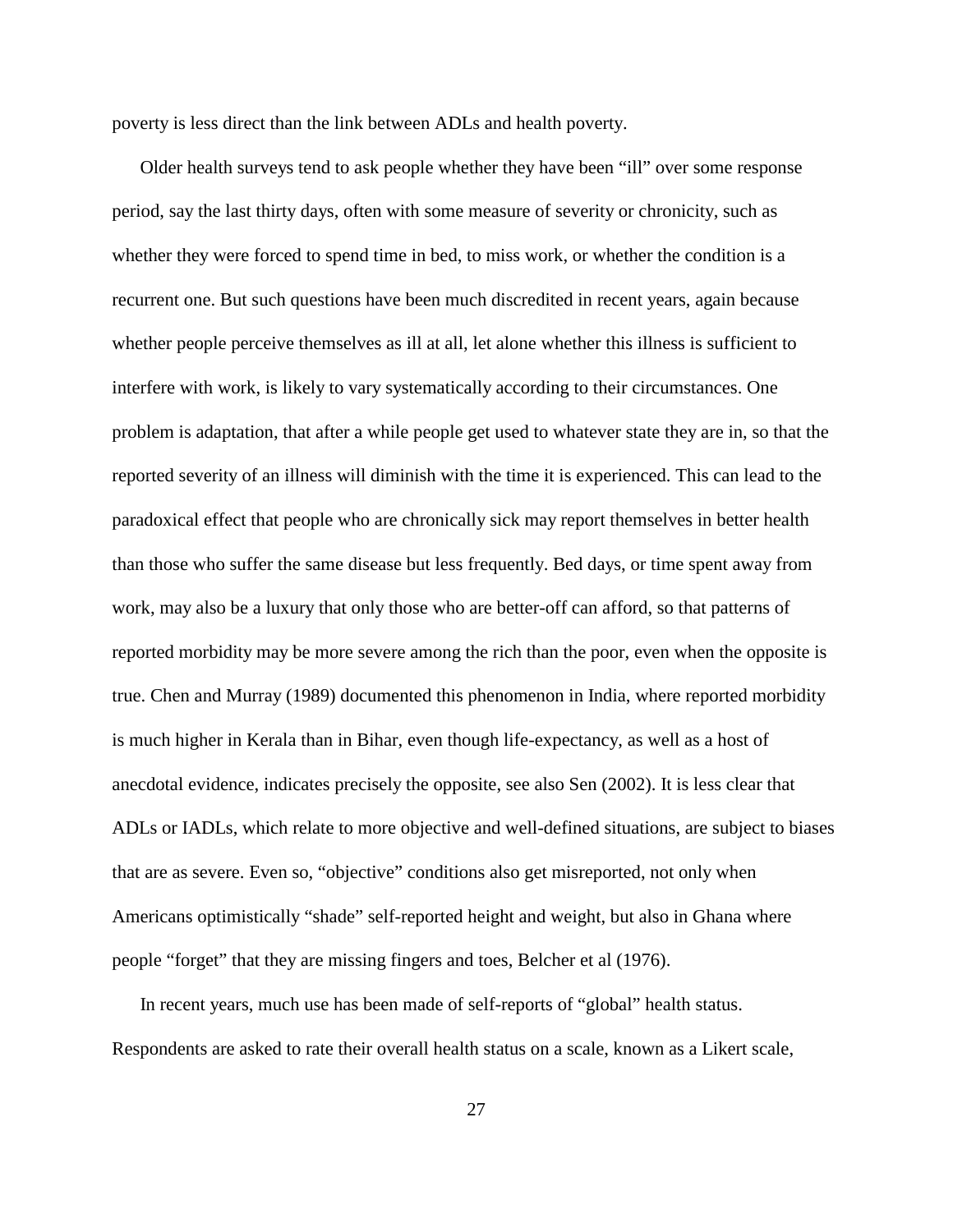usually of five points, with descriptions corresponding to something like "excellent, very good, good, fair, and poor." At least in part, this question owes its popularity to the low cost of including it in a survey, and the ease and speed with which respondents are able to answer it. The use of the measure has also been spurred by studies that show its ability to predict mortality for several years after the report, even conditional on a direct examination by a physician, see Idler and Benyamini (1997) for a review. Yet for our purposes here, predicting mortality is not the main goal. We are much more interested in whether such reports of global health are useful as measures of what they purport to be, which is the individual's actual health status, as perceived by themselves. The problem is not in the definition, which is exactly what we want, but rather in the question of whether such reports can be treated seriously, whether they are comparable between men and women, or whether, like the illness measures, they are so affected by people's position (including their health itself) as to make them useless or misleading.

#### **2.2 Self-reported health status: some evidence**

Perhaps the greatest difficulty with assessing the validity of self-reported health status (SRHS) is the lack of a gold standard for comparison. While SRHS can be used to predict mortality, or to compare with the results of medical examinations, neither positive nor negative results would be conclusive, because it is conceptually different from either. So there is little alternative but to examine such reports, and to see how they behave in practice. A number of papers in the literature have provided relevant evidence, and we present more here, relying primarily on a recent survey from the Langeberg health district in South Africa, with some comparative figures from the United States.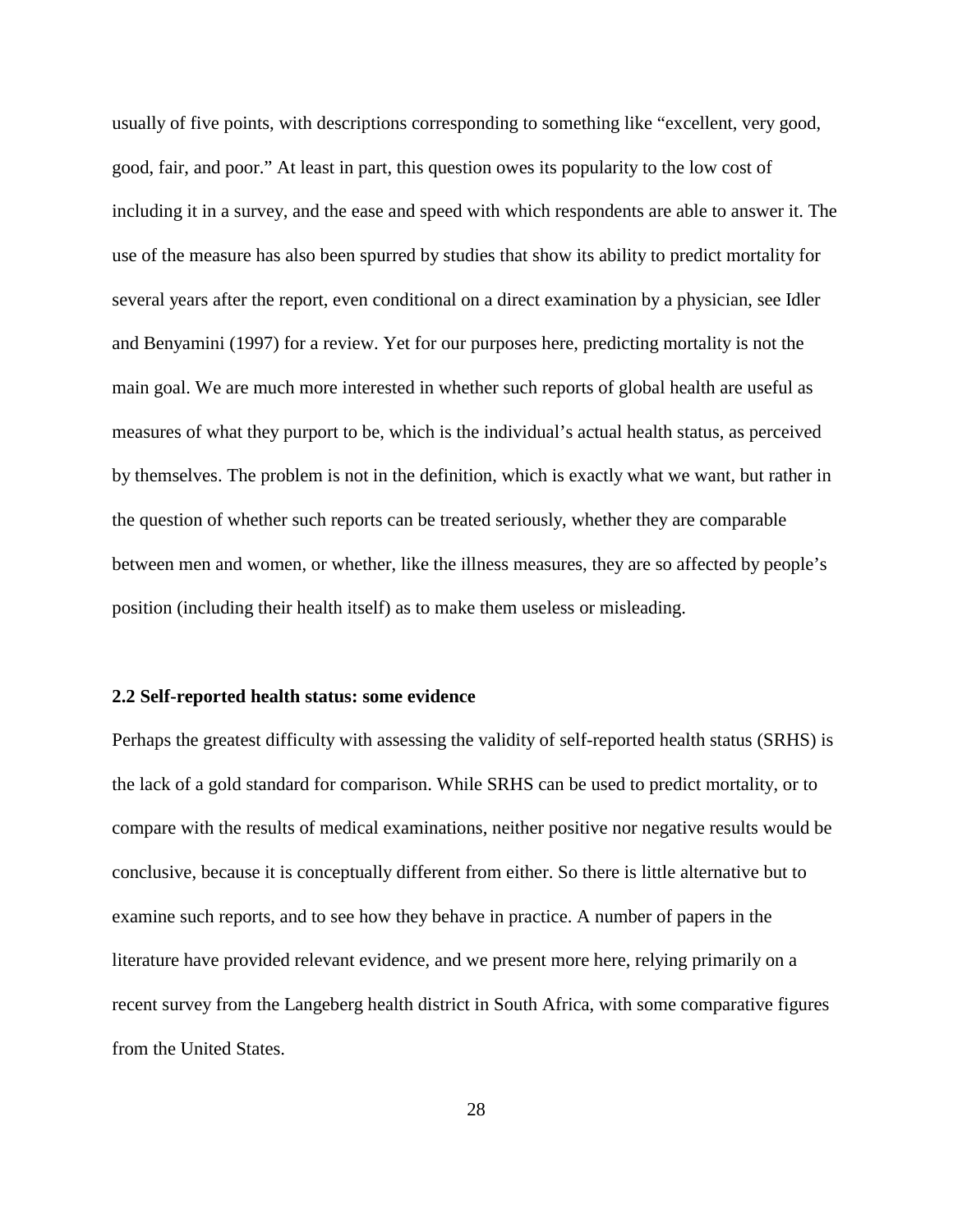We begin with the United States, where we have a large number of observations, which serves as a useful baseline. Figure 16 shows ten years of data from the National Health Interview Survey (NHIS) from survey years 1986 through 1995. SRHS is reported on a scale of 1 ("excellent") to 5 ("poor") so that, in this case, more is worse. The figure shows the average reported values using the "natural" scale, 1 through 5, for men and women separately by two year age groups from ages 18 through 90. Nearly 800,000 people are represented in the graph.

Up until age 65, women have worse average self-reported health status than men. At age 20, the difference is about 0.2, and this narrows with age until age 65, after which there is no consistent difference by sex although, if anything, women have the advantage. Average SRHS becomes steadily worse with age so that, if there is adaptation by age, with the question being effectively interpreted as "relative to other people your age," it is not enough to offset the natural deterioration of health with age. Using the 1 through 5 scale, as here, the deterioration of health with age is slow until age 30, when few people report anything other than "excellent" health, and then speeds up in middle-age, slowing down again after age 65. There are many possible explanations for such an effect: perhaps adaptation to declining health is better after age 65, perhaps mortality selects out more rapidly those in worse health, or perhaps Medicare helps ameliorate the effects of aging.

Figure 17 shows comparable data from the Langeberg health district in the Western Cape province of South Africa. These data were collected in 1999 by the South African Labour and Development Research Unit of the University of Cape Town. The figure is drawn for the black and coloured sample only. Because the sample is so much smaller than for the US, only 519 people, we show the results as a bar chart for ten year age groups. Overall, these South Africans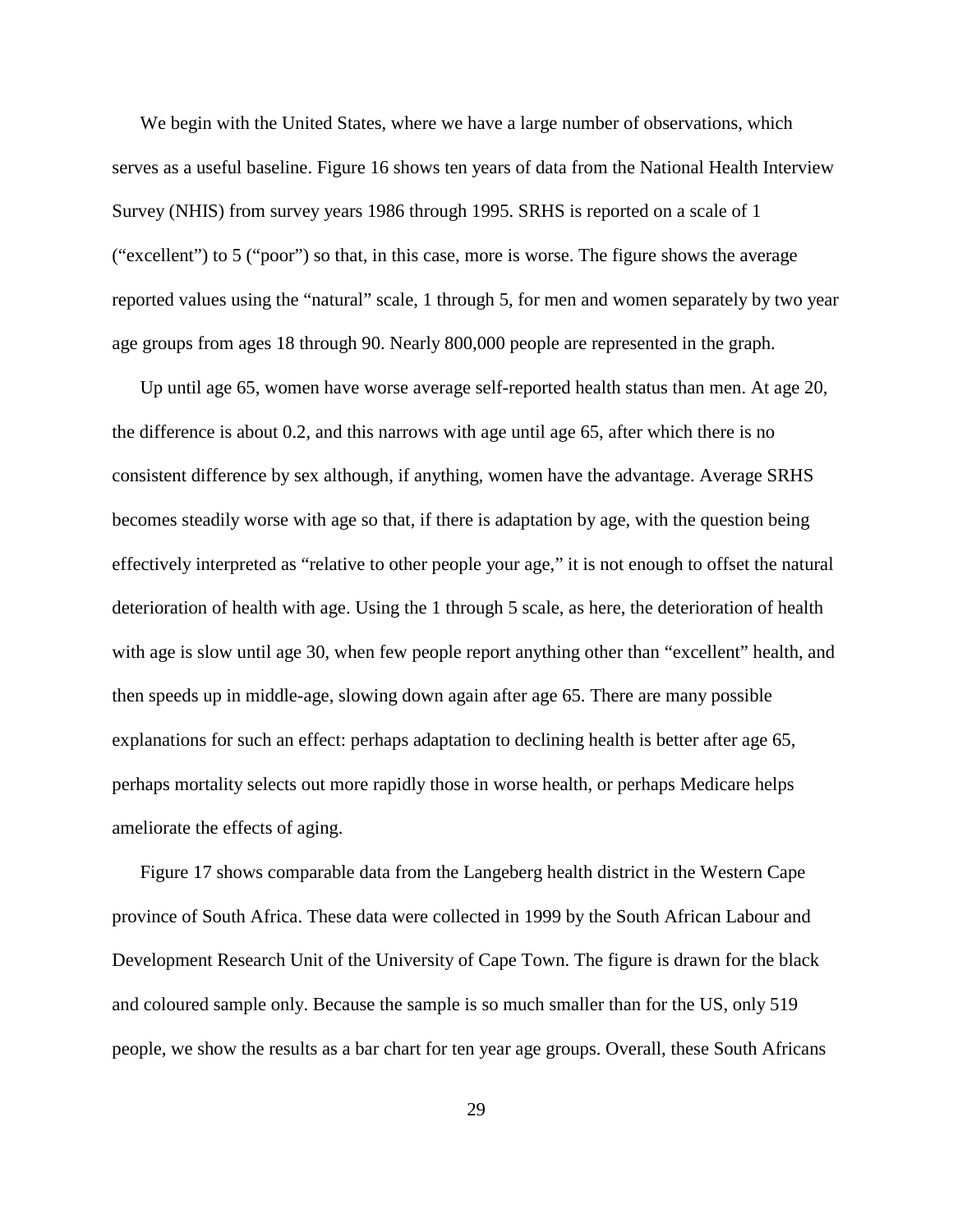report themselves as being in worse health than Americans, with an average SRHS of 2.82 for blacks and 2.31 for coloureds, compared with 2.23 for Americans. As for the US, women report worse health than men. Once again, the difference vanishes for the group aged 58 to 67, and for (the small sample of) those over 67, women's reported health is better than men's reported health. One of us, Case (2002), has speculated elsewhere that the generous social pension in South Africa might well be related to health among the elderly, and especially to the health of women, who receive the pension five years earlier than do men. Even so, the self-reported health of women is worse than that of men up to age 60, akin to the situation in the US, where the two converge at age 65. Indeed, Sadana et al (2000) analyze 64 surveys of individuals from 46 countries, and find that women have worse self-reported health status in virtually all cases. That in both the US and South Africa elderly women have the advantage in health status over elderly men is consistent with (although hardly required by) their lower mortality rates.

The relationship between the South African and American data is explored numerically in Table 4. In this table, we report the results of running ordered probits on SRHS, so that our results are no longer hostage to the choice of the 1 through 5 (or any other) scale. These probits have SRHS as the dependent variable and age, sex, and race as the independent variables. Age is interacted with sex, so that we can allow for the possibility—suggested by Figures 16 and 17—that the gap between men and women's health changes with age. The first column is for the US and covers all persons, but includes an indicator for black. The second column is for the black subsample of the NHIS interviewees, still of more than 100,000 people. The last column is for the Langeberg survey, and includes a dummy variable for "coloured" compared with the omitted category, which is black.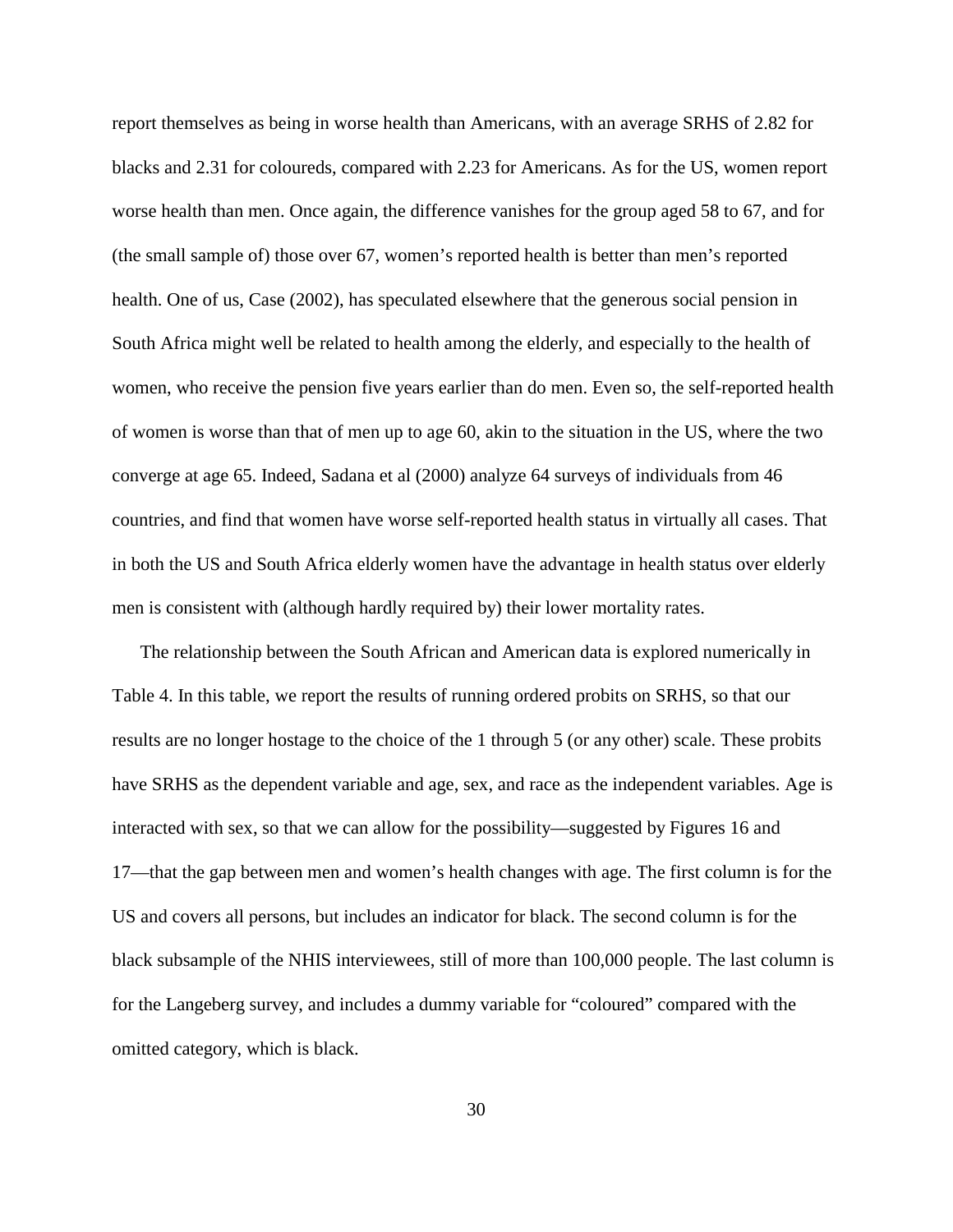As expected, health worsens with age. Women report themselves as being in worse health than men, and the interaction between age and female attracts a negative coefficient, which means that women age less rapidly than men, or equivalently, that the health disadvantage of women diminishes with age. In the US, blacks report worse health than do whites. If we use the effects of age to "normalize" these estimates, American blacks are nearly 18 years "older" than American whites in self-reported health terms; a 25-year old black person has the same health, on average, as a 43-year old white person. The difference between women and men in the US turns into a difference of "only" 12.5 years of (female) age for a woman aged 18, a number that diminishes to 7.6 years at age 40, and that is the same for blacks alone as for whites and blacks combined. Blacks and coloureds in South Africa age almost twice as rapidly as Americans and, as in the US, women and blacks report worse health. The effect on SRHS of being female is equivalent to 20 years in South Africa, and the effect of being black 18 years. None of these differences seem implausible, and there is no evidence in this South African to American comparison to suggest that we should be suspicious of the SRHS measures.

These results raise the further question of whether the gender difference in SRHS is conditioned by income. We know that this is sometimes the case for education, where discrimination against girls is usually more severe among the lower income groups, Filmer (1999). The South African sample size is probably too small to look at this question convincingly, but there are nearly three-quarters of a million observations in the American data and we provide some preliminary evidence in Figure 18. For each two year age band, e.g. 18 and 19 year-olds, 20 and 21 year-olds, and so on, we separate individuals into quartiles of family income within their age band. We then plot average SRHS by age and sex, with separate plots for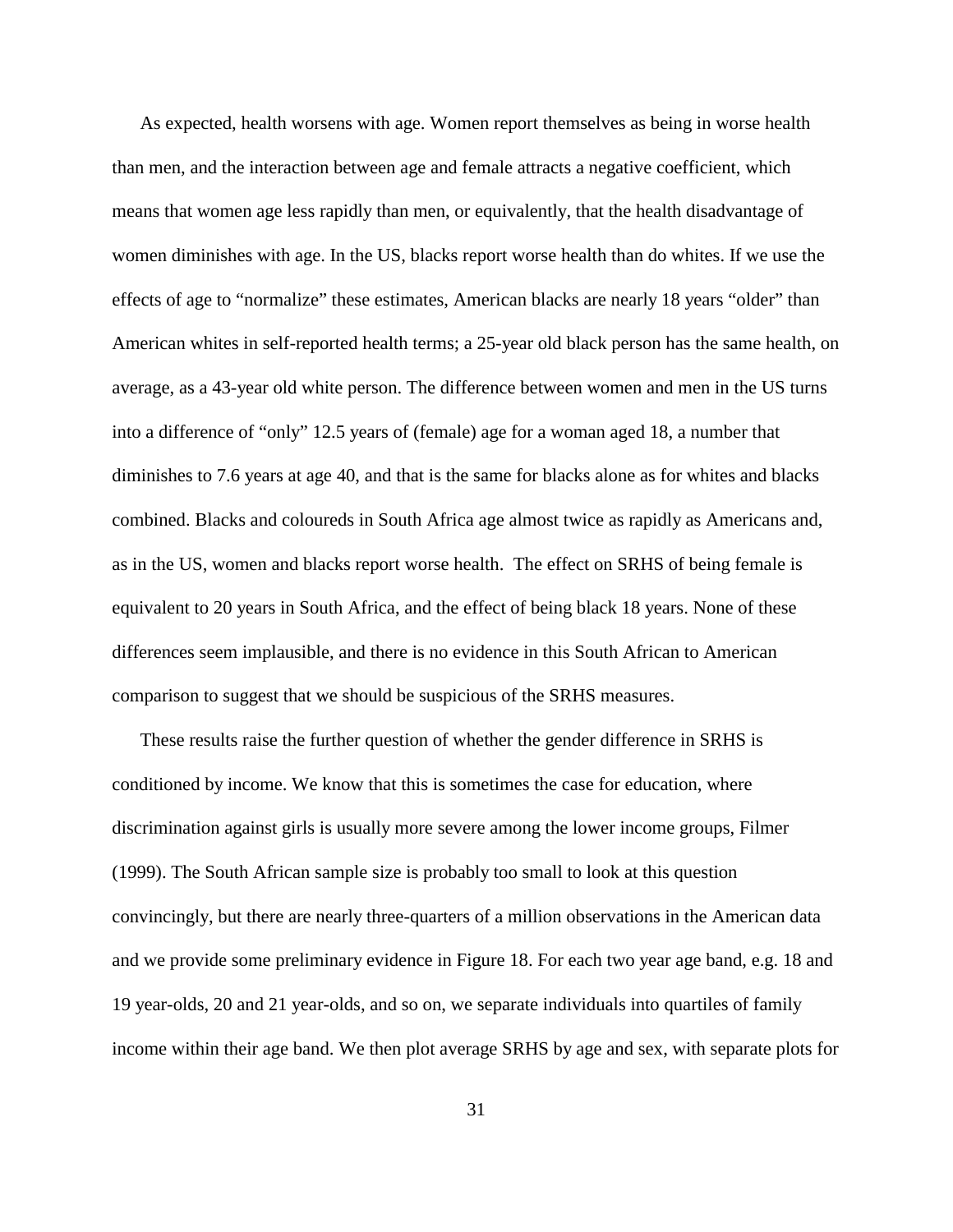those in the top and bottom quartiles. As is to be expected from the health "gradient", SRHS is worse (higher) for the "poor" men and women than for the "rich" men and women. Among the rich, average SRHS gets steadily worse with age, and women's SRHS is always worse than men's on average. The pattern among the poor is quite different. Women start off with a disadvantage, which gradually wears off with age, so that after about age 50, women's SRHS is better than men's. For both men and women in the (income-)poorer group, SRHS stops getting worse with age after age 60, and there is perhaps even somewhat of an improvement, in sharp contrast, not only with the rich men and women, but also with prior expectations. These results require more exploration than can be provided here, and similar experiments need to be carried out in other countries. However, a number of tentative hypotheses can be put forward. The much sharper deterioration in SRHS with age among the poor may come from the greater wear and tear of work in blue-collar rather than white-collar occupations, which is plausibly greater for men than for women. The change in the pattern at age 60 would then be consistent with the cessation of work, and perhaps with greater mortality selection among the poor than the rich.

Table 5 uses the Langeberg data to explore the relationship between SRHS and self-reported chronic conditions. There are eight of these, asthma, tuberculosis, cancer, heart trouble, stroke, high cholesterol, diabetes, and emphysema, each of which was reported in answer to questions of the form, "Have you ever been told by a doctor, a nurse, or a healthcare professional that you have X?" The table reports the results from a single ordered probit containing, in addition to age, a dummy for female, a dummy for race, an age-female interaction, and dummies for the presence of each of the conditions, with each effect allowed to be different for men and women. Our aim here is twofold, first to see whether the inferior SRHS of women can be attributed to their having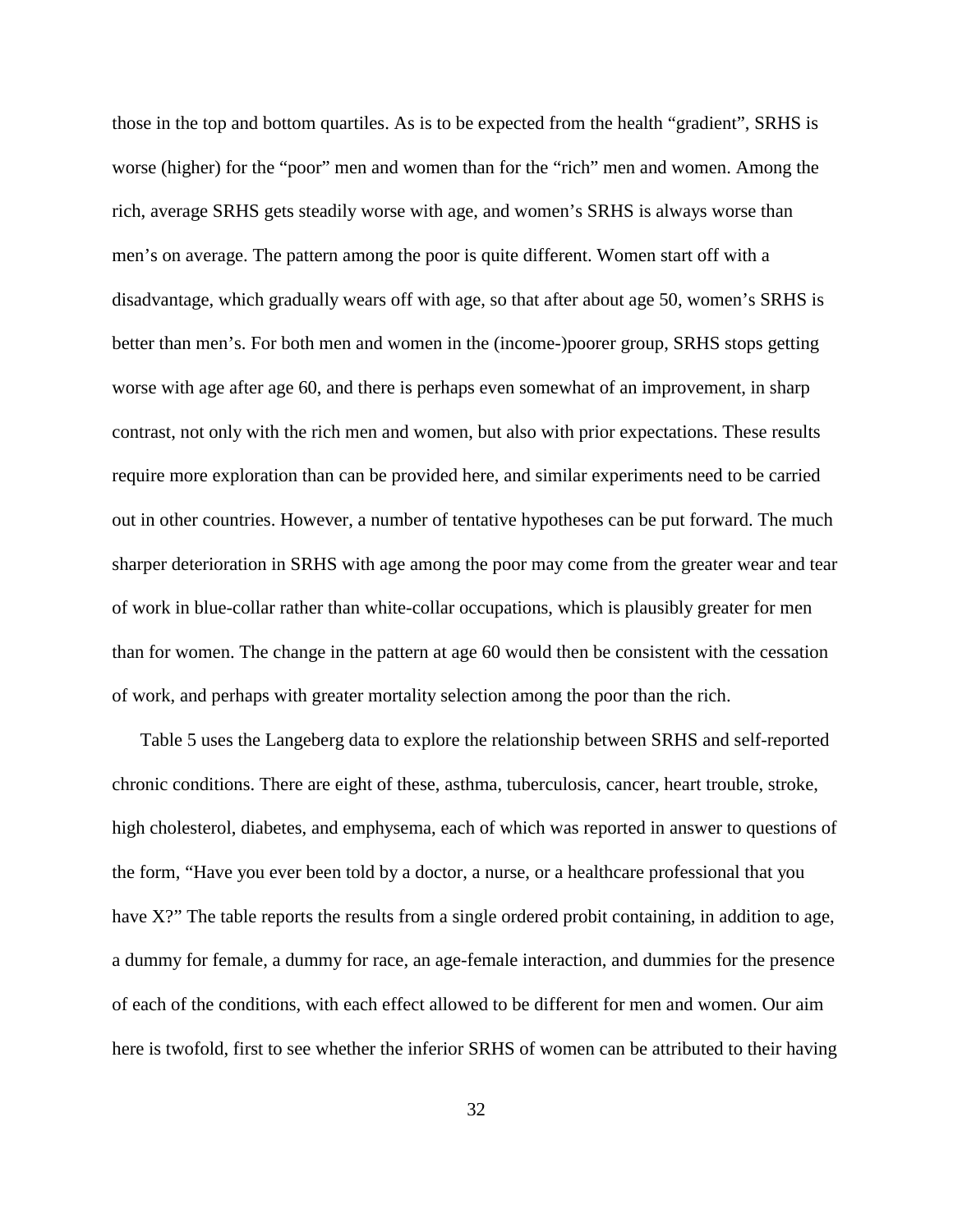more health conditions and, second, to see whether men and women's SRHS responds differently to these medical conditions.

The answer to the first question is no. Even though the presence or absence of conditions has a large and significant effect on SRHS (the  $\chi^2$  tests for their absence are 119.6 for males and 606.2 for females), adding them to the probit, even with different coefficients for men and women, makes the estimated female dummy only slightly smaller than it was in Table 4. Of the conditions themselves, asthma, tuberculosis, heart trouble, high cholesterol, and diabetes all sharply diminish the self-reported health-status of the people who report having been told they have these conditions. Cancer has only an insignificant effect, as does emphysema; both are conditions that are much more common among the white population than among the black and coloured populations analyzed here. For the five conditions that have significant effects, the effects on men's self-reported health status is always similar to the effects on women's selfreported health status, and in none of these cases can we reject the hypothesis that the coefficients are the same by sex. Only for the cancer, where the effects are insignificant for men and women separately, can we marginally reject the hypothesis that the effects are the same.

Medically diagnosed conditions cause people to report lower self-reported health and the effects on health status of common, important conditions are the same for men and women. The causes of women reporting worse health than men lie elsewhere than in the medical conditions with which they have been diagnosed.

Table 6 repeats the analysis of Table 5 but using ADLs and IADLs rather than professionally diagnosed conditions. Because the Langeberg asked questions about activity limitations only for people aged 55 and over, there are only 67 people in the sample used for this table. Nevertheless,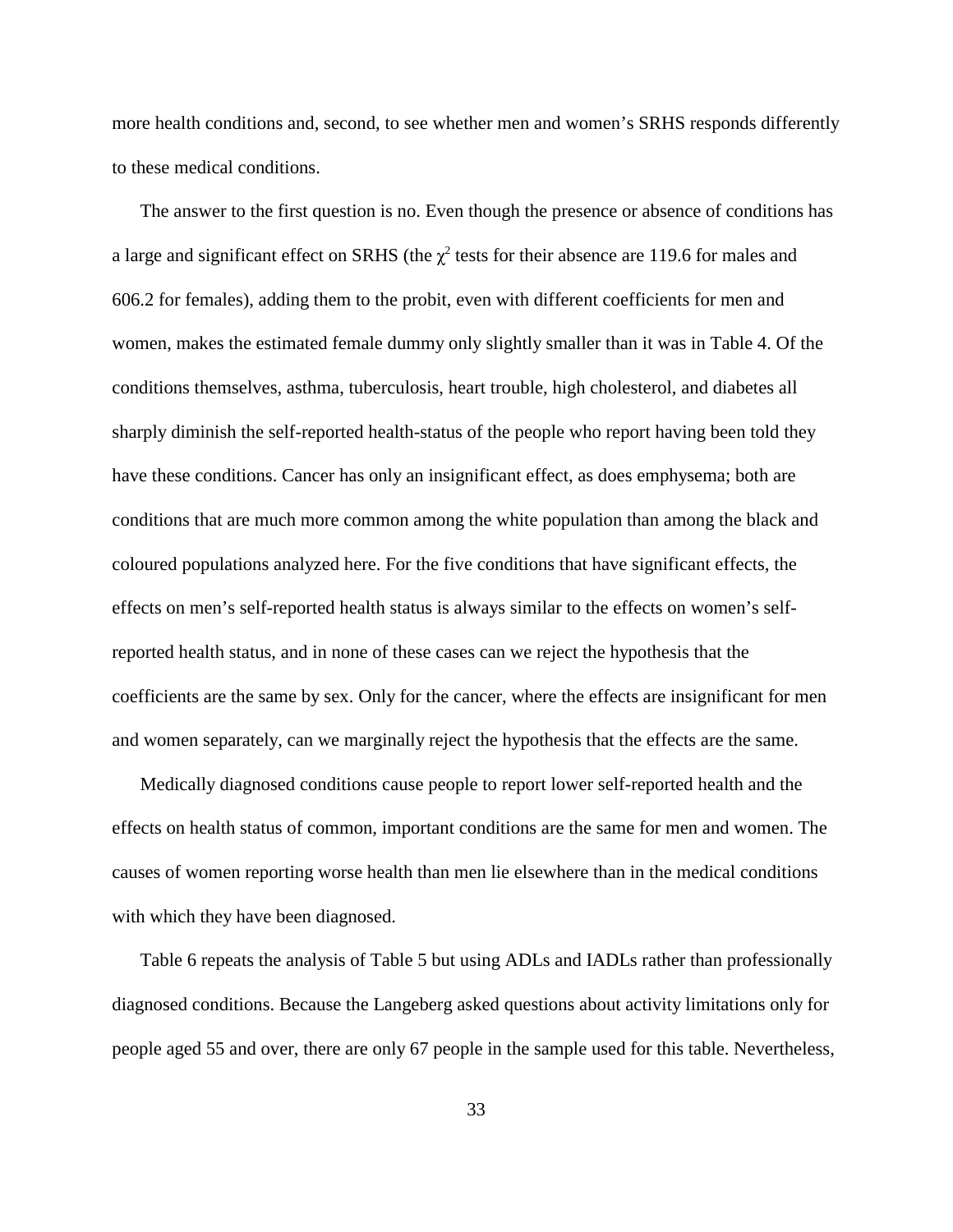the limitations are associated with worse self-reported health status, especially difficulties with dressing (for men), bathing, walking (for men), lifting heavy objects, and light housework (for women.) Contrary to what we find for the professionally diagnosed conditions, limitations in activities of daily living have quite different effects on the self-reported health status of men and women. For example, difficulty with light housework makes women's SRHS worse but, if anything, *improves* the SRHS of men, opening an interesting window on gender roles in South Africa. Difficulties with walking has negative health consequences for men, but not for women. Obesity is common among of these South African women, but is frequently not seen as a problem; indeed, the inability to get around and to be ministered to by others is often seen as a mark of distinction and respect. Having to be helped with dressing may be a limitation that is similarly differentiated by gender, especially in large households where there are other people to help.

We find the results in Table 6 plausible on their own terms. The way in which ADLs and IADLs affect health status is structured according to gender roles in daily living. Similar results were found in Indonesia by Frankenberg and Thomas (2000), who also noted an effect of economic status; high status women, who do not regard certain activities as part of their lives, react very differently to limitations on those activities than do the poorer women who routinely perform them. Such findings are supportive of the usefulness of ADL and IADL measures for their own purposes, and are consistent with our working hypothesis that self-reported health status contains useful information about self-perceived health. Of course the findings militate *against* the use of functional limitations to measure well-being and poverty, however important they may be in helping to explain labor market participation or other outcomes.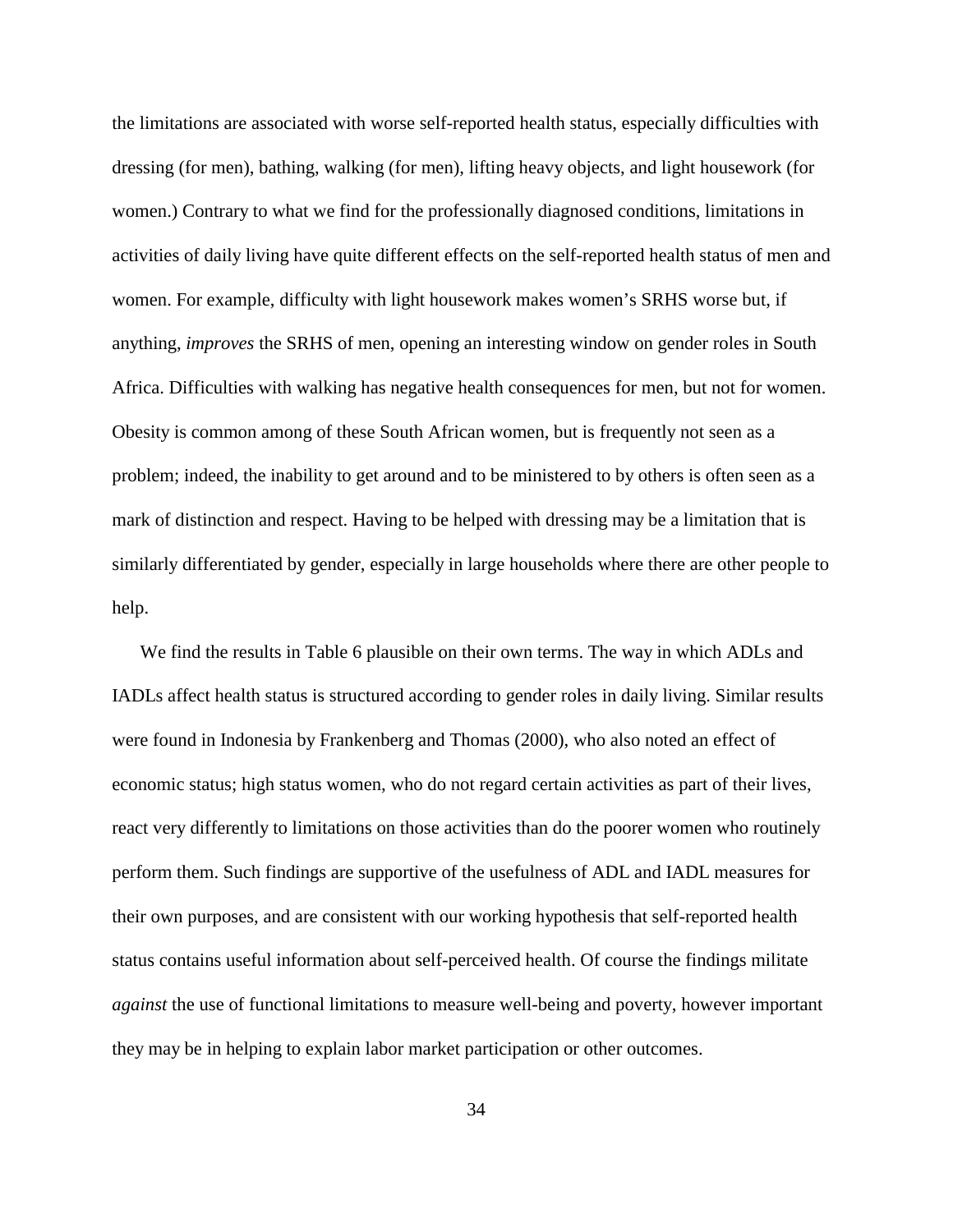#### **2.3 Problems with self-reports: the WHO studies**

In a series of recent studies, directed by Chris Murray, the World Health Organization has embarked on a large-scale household survey program to measure non-fatal health. Although concerned only with the health dimension of poverty, this program has much in common with the more general measurement of wellbeing and poverty that is the topic of this paper. In this final section, we draw some lessons from their work, and make some recommendations for the kind of work that the World Bank might undertake in order to collect better data on poverty and gender.

Sadana et al (2000) report the analysis of self-reported health information from 64 preexisting surveys from 46 countries. These surveys take a wide-range of approaches, including the collection of self-reported health status as used above, but some also gather reports of illness, of injury, as well as asking people about ADLs and IADLs. The overarching aim of the WHO project is to measure non-fatal health from household surveys in a manner that yields comparable results across countries. Although international comparability is neither necessary not sufficient for comparability by gender many of the same concerns arise for both. Sadana et al. make the assumption that the various reports in the various surveys are all attributable to some latent, underlying health status variable, and attempt to recover it in a comparable way for all the surveys and countries. They assessment this exercise as a failure, and for the same reasons that earlier measures, typically illness measures, have not worked: the responses to the same objective state of health are conditioned by the different characteristics of the respondents, leading to implausible cross-country patterns of disease or, within countries, to clearly incorrect relationships between socioeconomic status and health. Faced with this failure, the project has designed a new methodology, the much superior results of which are reported in Sadana et al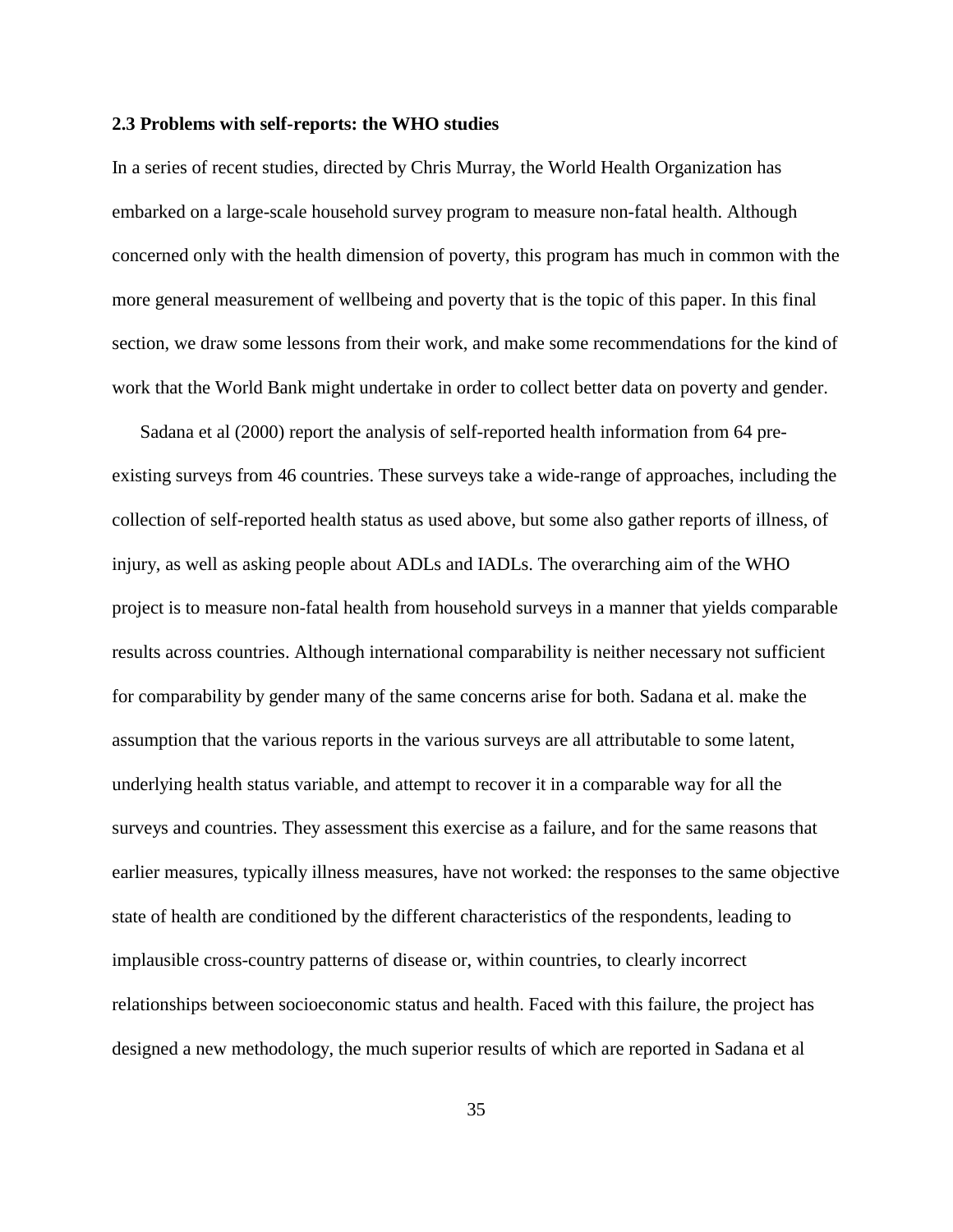(2002). On this, more below.

Note first that not all of the problems in the analysis concern the SRHS measure used in Section 2.2. It has been known for a long time that self-reports of sickness and injury are inappropriately conditioned by individual circumstance, and it is no surprise that the health consequences of ADLs and IADLs are different under different circumstances. Indeed, there are strong theoretical grounds for *not* treating health as separable from consumption and production activities, see Broome (2001). That said, Sadana et al. do identify problems with the SRHS measures, which show differences in distributions of self-reported health across countries that cannot be readily attributed to real differences in health. We note, however, that their results show consistently worse health for women across the countries in their survey. In consequence, even if it was necessary to standardize SRHS for each country, an expedient that would preclude international comparisons, the measure would still be useful for exploring variations in health by gender within each country.

The WHO team proposes a theoretical framework for thinking about non-comparability of health reports. To simplify, we can think of SRHS as the result of an ordered probit applied to an underlying level of health status, while recognizing that the cut-points of the probit, the values at which people switch from one class to the next, from "fair" to "poor," for example, also vary from individual to individual. Just as in Tables 4 and 5, we can model individual health as a function of individual characteristics, such as sex and age, but we must also allow the cut-points to be a function of the same, or other, characteristics. A poor person may have a higher threshold for pain, and so will only report his health as "poor" in much more dire circumstances than for a rich person. Of course, such a model is unidentified. We have no way of telling whether some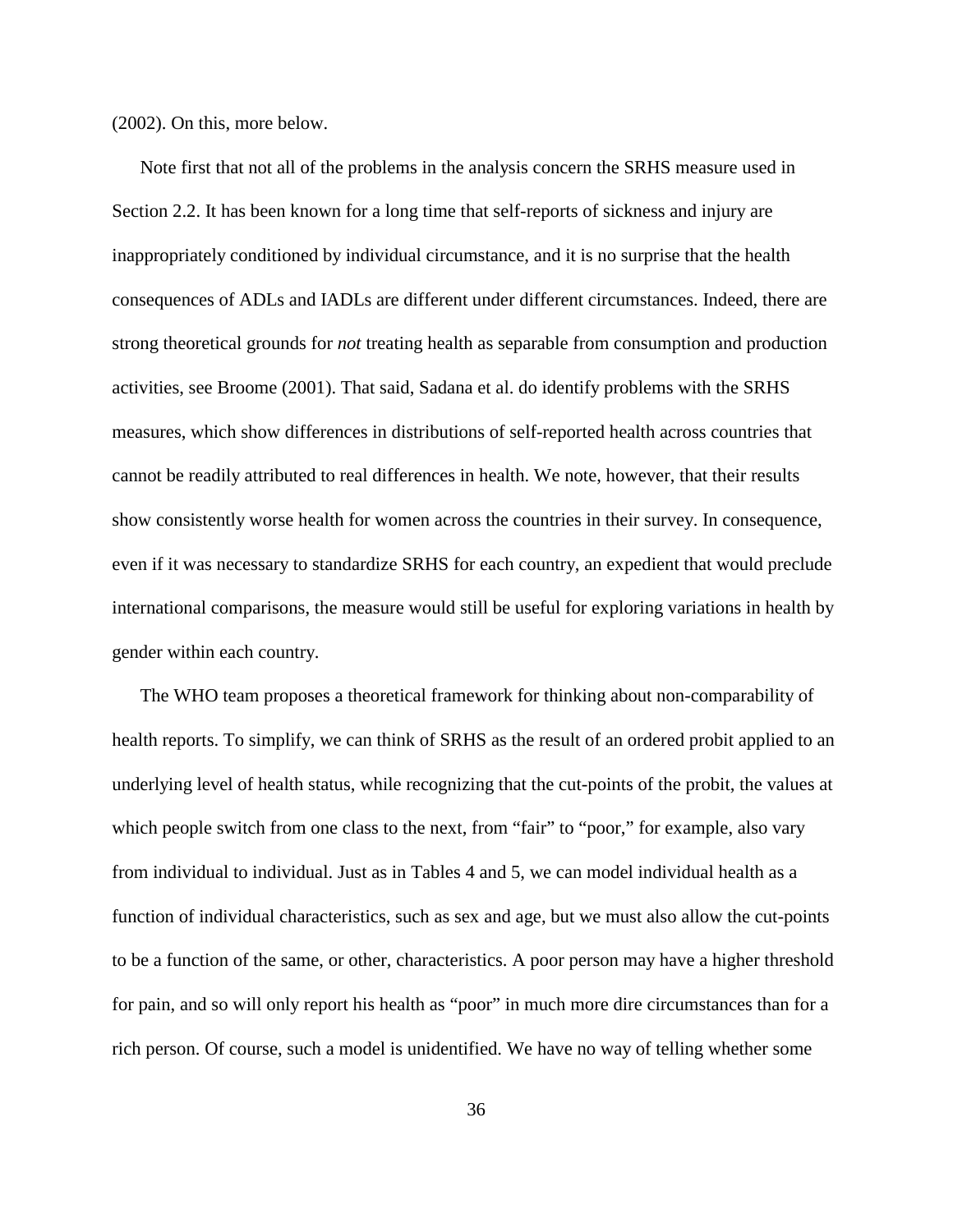individuals report that they are in pain because they are indeed in pain, or because they have a low pain threshold. To solve this problem, the WHO team introduce a series of questions that allow the respondent to identify the way he or she perceives health, independently of his or her own health status. This is done using a series of "vignettes," in each of which the respondent is presented with the description of a fictional person, whose activities, symptoms, abilities, and general appearance are described, and whose health is rated by the respondent on the standard Likert scale. These vignettes effectively establish the scale which the respondent uses, and allows the investigators to "self-standardize" each individual response.

Sadana et al (2002) presents the results of using this procedure in 66 surveys in 57 countries. Many of the evident problems of international comparability in the earlier study are now resolved or ameliorated, and certainly the new health measures appear to behave in a much more reasonable way than the old. Even so, they retain the property of the unadjusted measures that women's health is consistently poorer than men's health. Because this work is so recent, there may possibly be problems that have not yet been identified. In particular, there is relatively little experience with these kinds of vignettes, and the extent to which they solve the problems of position affecting perception. For example, it is possible that people's own health might affect their perception of the health of others, the "you cannot really sympathize unless you are sick yourself" syndrome. Nevertheless, and even if, as we believe, current SRHS measures contain valuable information on health poverty by gender, the use of vignettes in new surveys is likely to improve comparability by gender, or to least to offer some insurance against skeptics.

Even so, the new WHO surveys are not suitable for poverty analysis as they stand. Just as economic household surveys fail by not gathering health information, so do the WHO surveys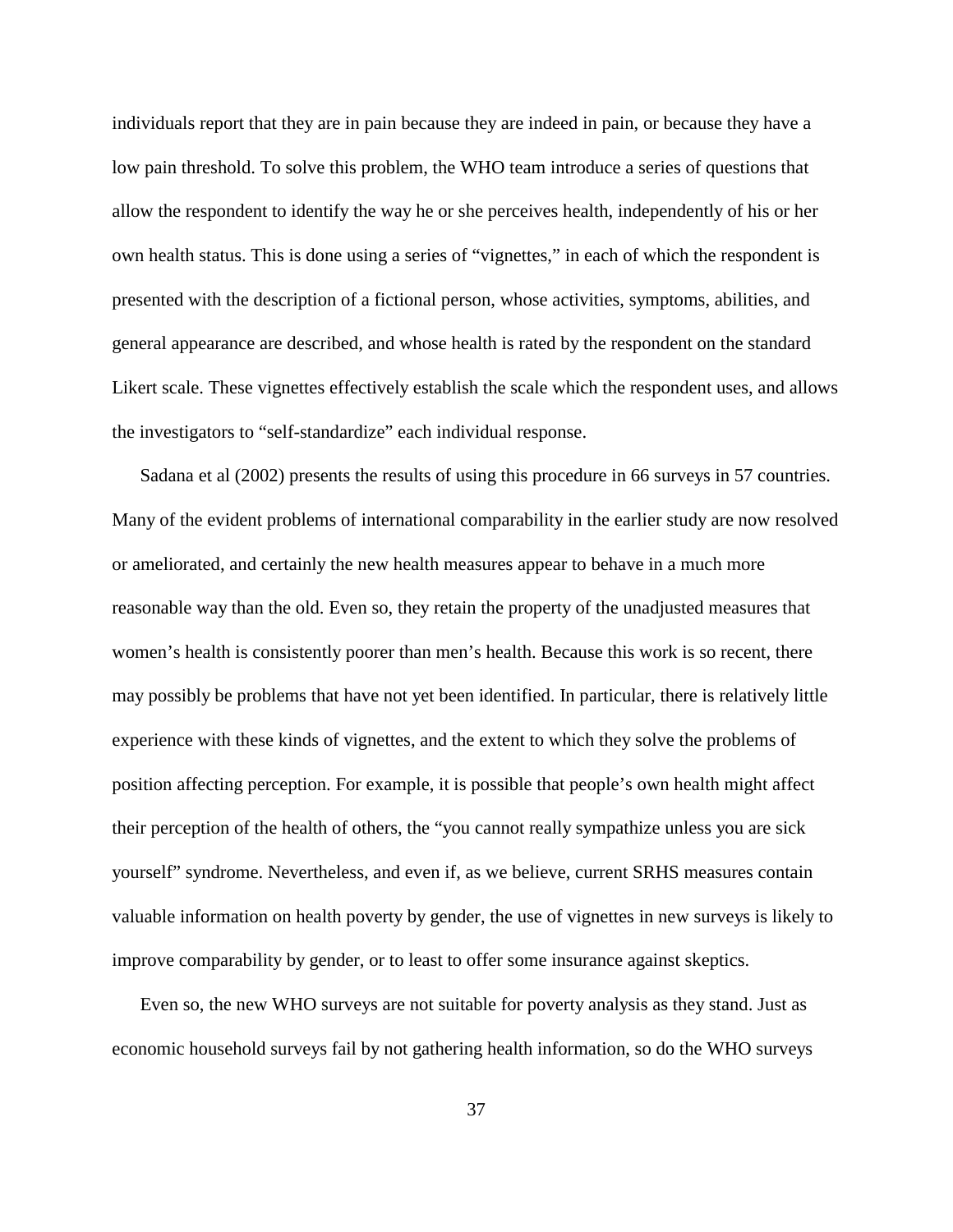fall short by not collecting economic data. Separate surveys cannot serve the purpose because the different measures of wellbeing are correlated; poor people tend to do worse on all measures, and possibly poor women worse of all. So if the World Bank is serious about measuring poverty in a broader way, it needs a new (but not necessarily very complicated nor long) survey that collects, (a) self-reported health measures, together with the WHO vignettes, (b) a minimal list of consumption items, including twenty to thirty items, and in some cases, a small number of income questions, and (c) standard questions on education and literacy. Armed with such an instrument, we would be much better able to measure poverty, including its gender dimension.

## **3. Conclusions and recommendations**

Standard poverty measures, used by the World Bank and others, are *income* measures based on the adequacy of household income or consumption. If we are to disaggregate such measures by gender, we need some imputation method for allocating consumption, income, or wellbeing, to individual household members. While there exist a number of such methods in the literature, none has commanded the broad acceptance that would be required before it could be routinely used to measure income poverty by gender. Such a conclusion does not mean that the topic should be abandoned, just that we are still at the stage of research, not production. As far as research is concerned, there is a good case for collecting more consumption data on an individual basis. There are some private goods, such as school fees, medical expenses, or tobacco consumption, whose assignment to individuals is relatively straightforward, and where the information is of interest in its own right. Moreover, there are many countries where the consumption of some items by household members is private information that is not shared with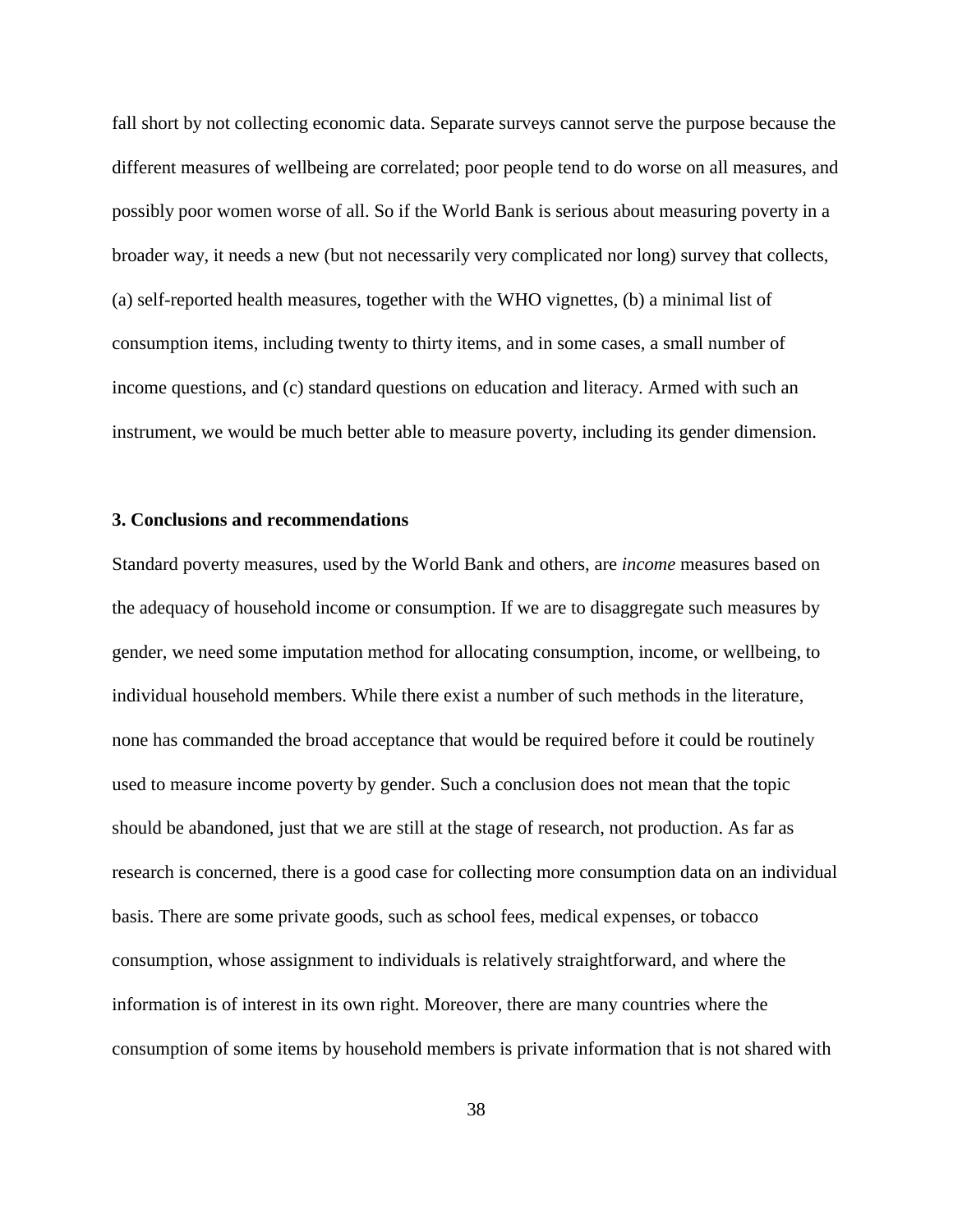other members of the household, so that interviewing individuals about their own consumption, at least for some items, would improve the accuracy of the household consumption totals that are currently of primary interest for welfare and poverty measurement. Such information will also provide a platform that will encourage researchers to develop methods for examining intrahousehold allocation.

It is also possible that income is not the right space in which to look for gender differences in poverty. Even when gender differences in consumption are identified, it is always going to be difficult to tell whether these correspond to real differences in well-being. For example, we can imagine a "traditional" family structure in which men get more than their share of food and of spending money for leisure activities, but in which they also do more than their share of the work, but where women have almost all the power in domestic arrangements. Such an arrangement might be discriminatory and unfair, but it also might not be. There is therefore everything to be said for moving away from income to measures that are broader, including health and education, and that have the further advantage of being immediately measurable on an individual basis.

To this end, we believe that the those interested in surveys of wellbeing should aggressively pursue the collection of self-reported health information. This is currently an active area of research and, although there are skeptics, our reading of the literature is that the differences in reports by men and women are sufficiently consistent across studies to suggest that they are picking up a real difference in perceived health. The WHO studies contain a great deal of information on this that is not immediately accessible, because the main focus of the reports is on international comparisons, not gender comparisons. Nevertheless, the information is presumably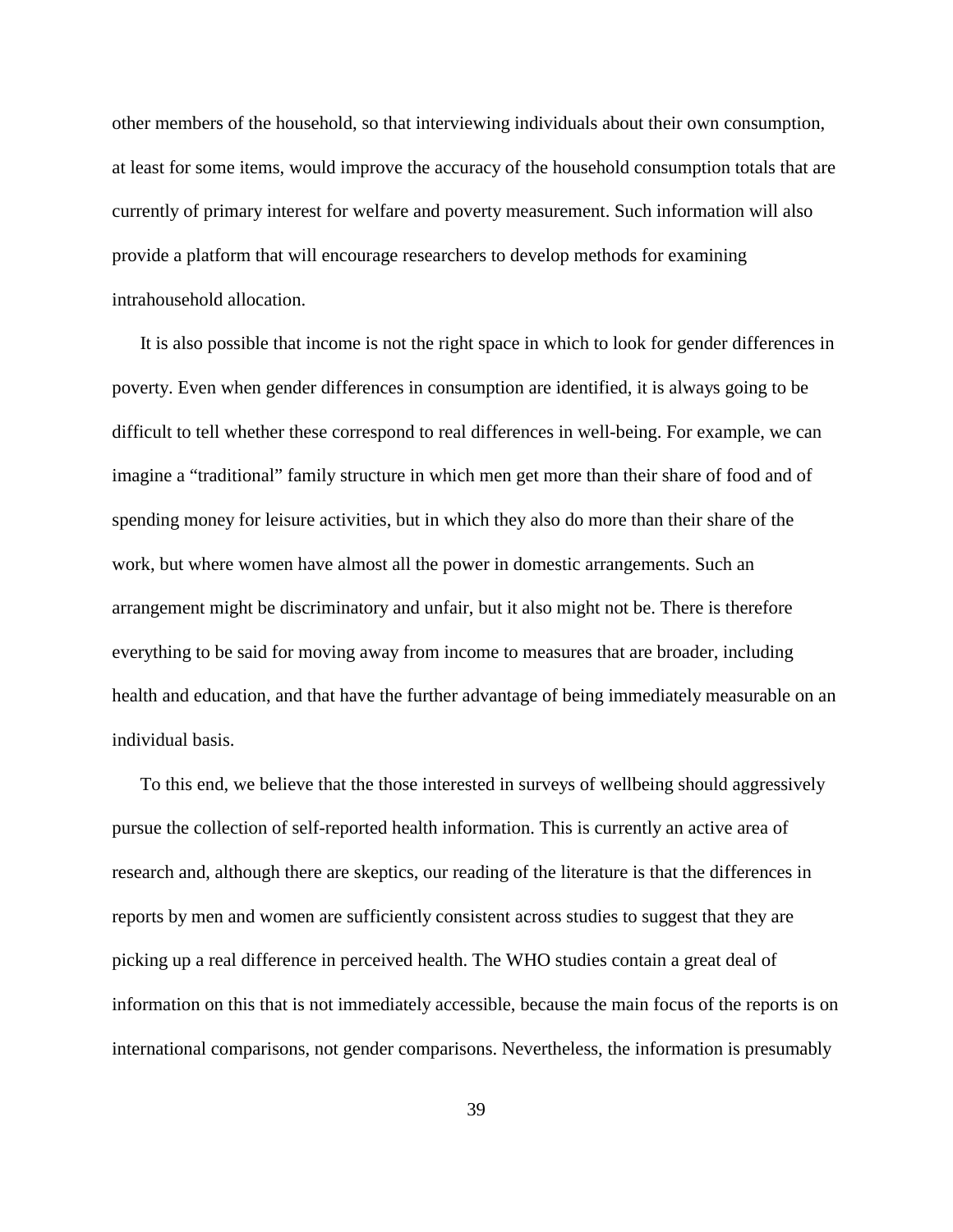available for further research. Note also that the standard self-reported health measures are quick and easy to answer, so that there is a strong case for their routine inclusion in consumption and income surveys such as the LSMS surveys. This is very much in line with other current work exploring other ordinal measures of wellbeing, particularly on poverty and on happiness.

The collection of broader measures of wellbeing does not mean the abandonment of traditional income measures. Indeed, the reverse is true. The different aspects of well-being, income, educational, and health, are not distributed independently of one another. Those who are income-deprived are typically more likely to be deprived in terms of health and education. In consequence, it is of the greatest importance that we collect data on all the dimensions of wellbeing simultaneously. Otherwise we understate the depth of poverty and understate inequalities between rich and poor. So our survey instruments must not focus on income, health, or education, but collect data on all from the same people.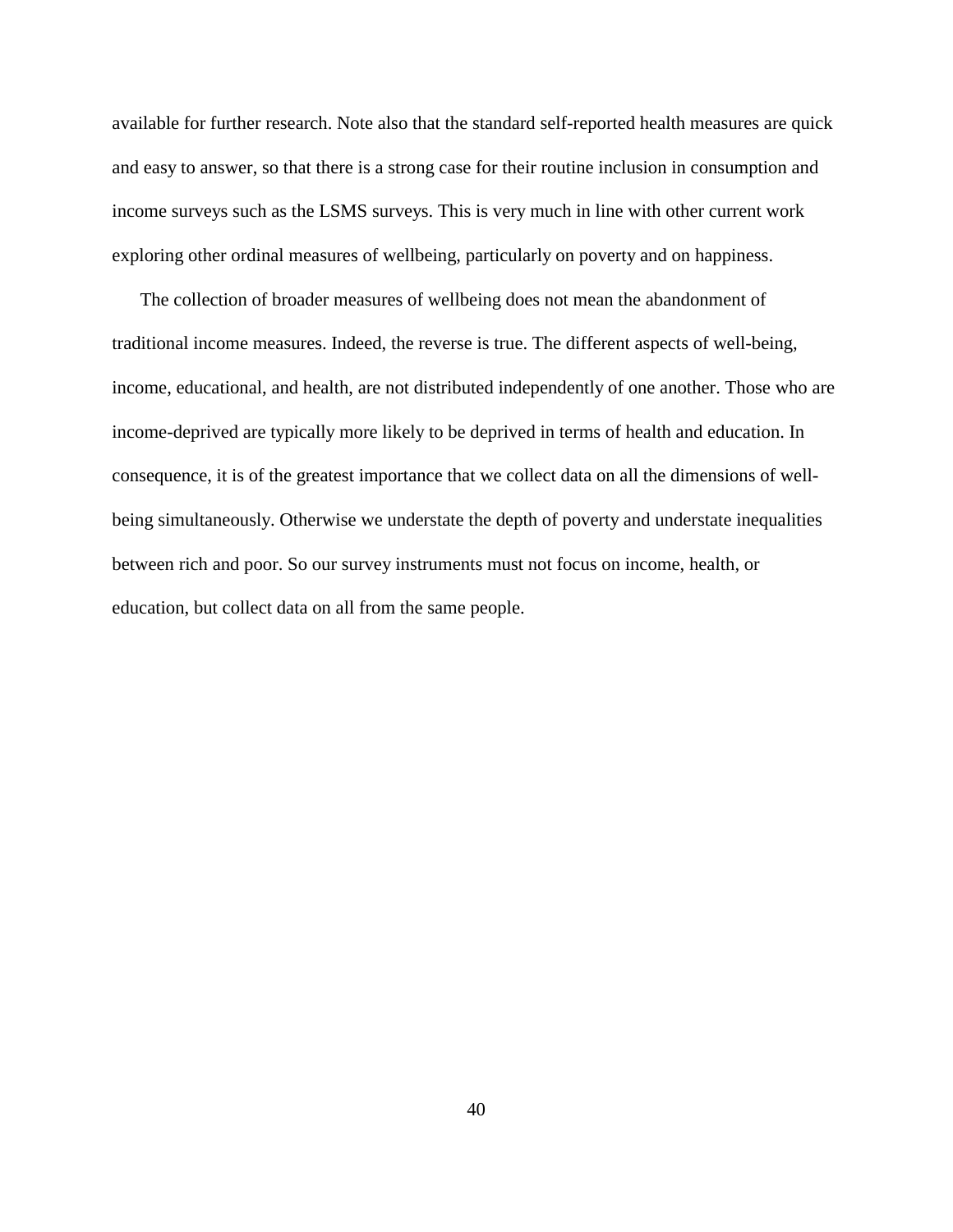# **List of works cited:**

Belcher, D. W., A. K. Neumann, F. K. Wurapa, and I. M. Lourie, 1976, "Comparison of morbidity interviews with a health examination survey in rural Africa," *American Journal of Tropical Medicine and Hygiene*, **25**(5), 751–8.

Bidani, Benu and Martin Ravallion, 1997. "Decomposing social indicators using distributional data," *Journal of Econometrics*, **77**, 125-139.

Bourguignon, François and Pierre-André Chiappori, 1992, "Collective models of household behavior: an introduction," *European Economic Review*, **36**, 355–64.

Broome, John, 2002, "Measuring the burden of disease by aggregating well-being," Chapter 3.1 in Christopher J. L. Murray, J. A. Saloman, C. D. Mathers, and A.D. Lopez, eds., *Summary measures of population health*, Geneva. World Health Organization.

Browning, Martin, François Bourguignon, Pierre-André Chiappori, and Valérie Lechene, 1994, "Income and outcomes: a structural model of intrahousehold allocation," *Journal of Political Economy*, **102**, 1067–96.

Case, Anne C., 2002, "Health, income, and economic development," *Annual World Bank Conference on Development Economics 2001/2002*, Washington, DC. The World Bank, 221–41.

Chiappori, Pierre-André, 1988, "Rational household labor supply," *Econometrica*, **56**, 63–89.

Chiappori, Pierre-André, 1992, "Collective labor supply and welfare," *Journal of Political Economy*, **100**, 437–67.

Chesher, Andrew. 1997. "Diet revealed?: semiparamatric estimation of nutrient intake-age relationships," *Journal of the Royal Statistical Society A*, **160**(3):389-428.

Clark, Shelley, 2000, "Son preference and sex composition of children: evidence from India," *Demography*, **37**, 95–108.

Das Gupta, Monica, 1987, "Selective discrimination against female children in rural Punjab, India," *Population and Development Review*, **13**, 77–100.

Deaton, Angus, 1989, "Looking for boy-girl discrimination in household expenditure data," *World Bank Economic Review*, **3**, 1–15.

Deaton, Angus, 1997, *The analysis of household surveys: a microeconometric approach to development policy*, Johns Hopkins University Press.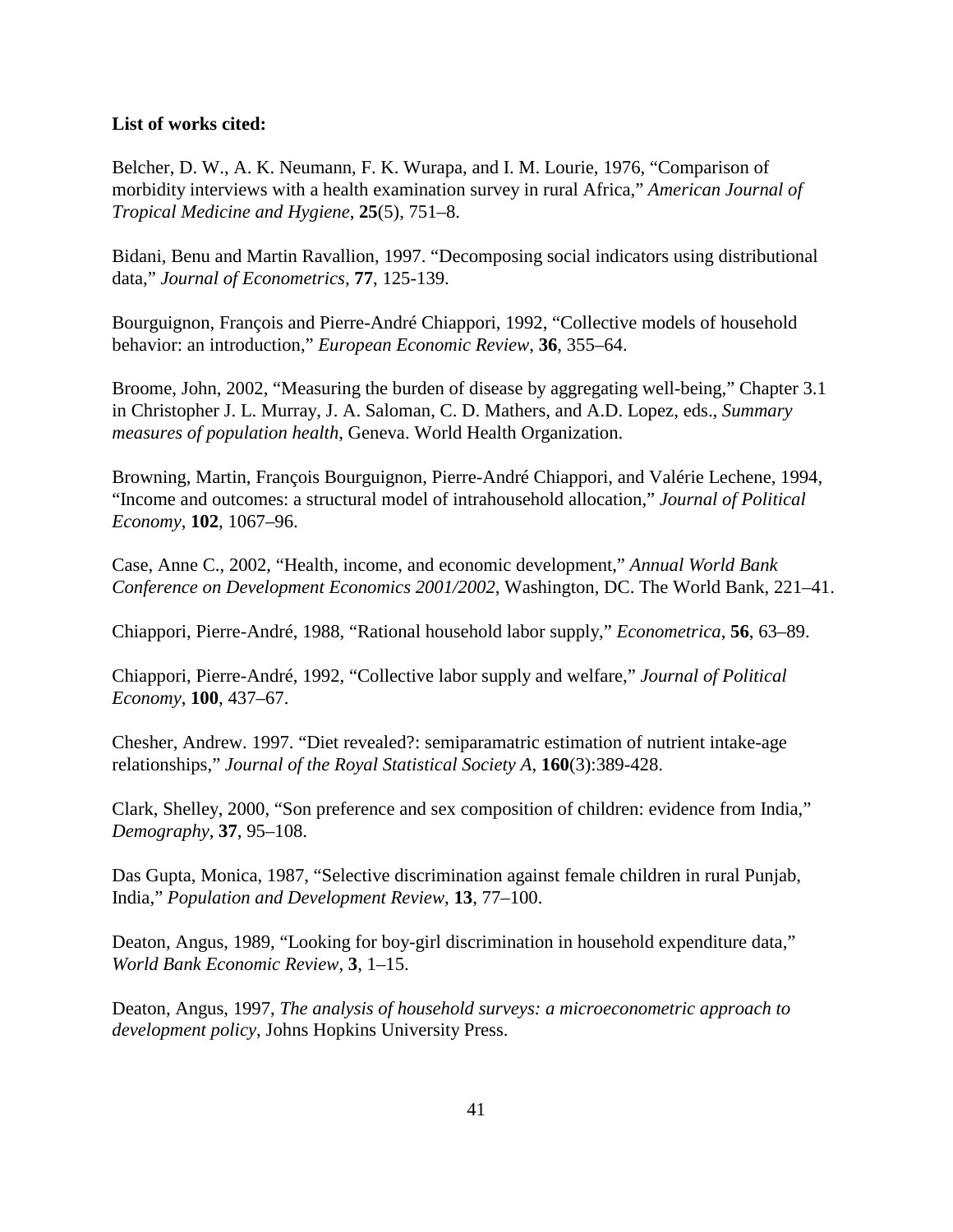Deaton, Angus and Christina Paxson, 1998, "Economies of scale, household size, and the demand for food," *Journal of Political Economy*, **106**, 897–930.

Deaton, Angus and Christina Paxson, 2000, "Growth and saving among individuals and households," *Review of Economics and Statistics*, **82**(2), 212–25.

Deaton, Angus and Christina Paxson, 2001, "Poverty among the elderly and children in developing countries," Research Program in Development Studies, Princeton University, processed.

Deaton, Angus, Javier Ruix-Castillo, and Duncan Thomas, 1989, "The influence of household composition on household expenditure patterns: theory and Spanish evidence," *Journal of Political Economy*, **97**, 197–200.

Filmer, Deon, 1999, "The structure of social disparities in education: gender and wealth," Policy Research Report on Gender and Development, Working Paper No. 5, Washington, DC, The World Bank.

Idler, E. L., and Y. Benjamini, 1997, "Self-rated health and mortality: a review of twenty-seven community studies," *Journal of Health and Social Behavior*, **38**(1), 21–37.

Mason, Andrew D., Claudia E. Montenegro, and Shahidur R. Khandker, 1999, "Can we say anything more about gender and poverty using household consumption data," Poverty Reduction and Economic Management Network, The World Bank, processed. (July.)

Murray, Christopher J. L., and Lincoln Chen, 1992, "Understanding morbidity change," *Population and Development Review*, **18**(3), 481–503.

Murthi, Mamta, Anne-Catherine Guio, and Jean Drèze, 1995, "Mortality, fertility, and gender bias in India," *Population and Development Review*, **21** (4), December.

Pollak, Robert A. and Terence J Wales, 1979, "Welfare comparisons and equivalence scales," *American Economic Review*, **69**(2), May, 216–21.

Rothbarth, Erwin, 1943, "Notes on a method of determining equivalent income for families of different composition," Appendix 4 in C. Madge, ed., *War time pattern of saving and spending* Occasional Paper No. 4, London, National Institute of Economic and Social Research.

Sadana, Ritu, Colin D. Mather, Alan D. Lopez, Cheistopher J. L. Murray, and Kim Iburg, 2000, "Comparative analysis of more than 50 household surveys on health status," GPE Discussion Paper Series, No. 15, Geneva. World Health Organization.

Sadana, Ritu, Ajay Tandon, Christopher J. L. Murray, Irina Serdobova, Yang Cao, Wan Jun Xie,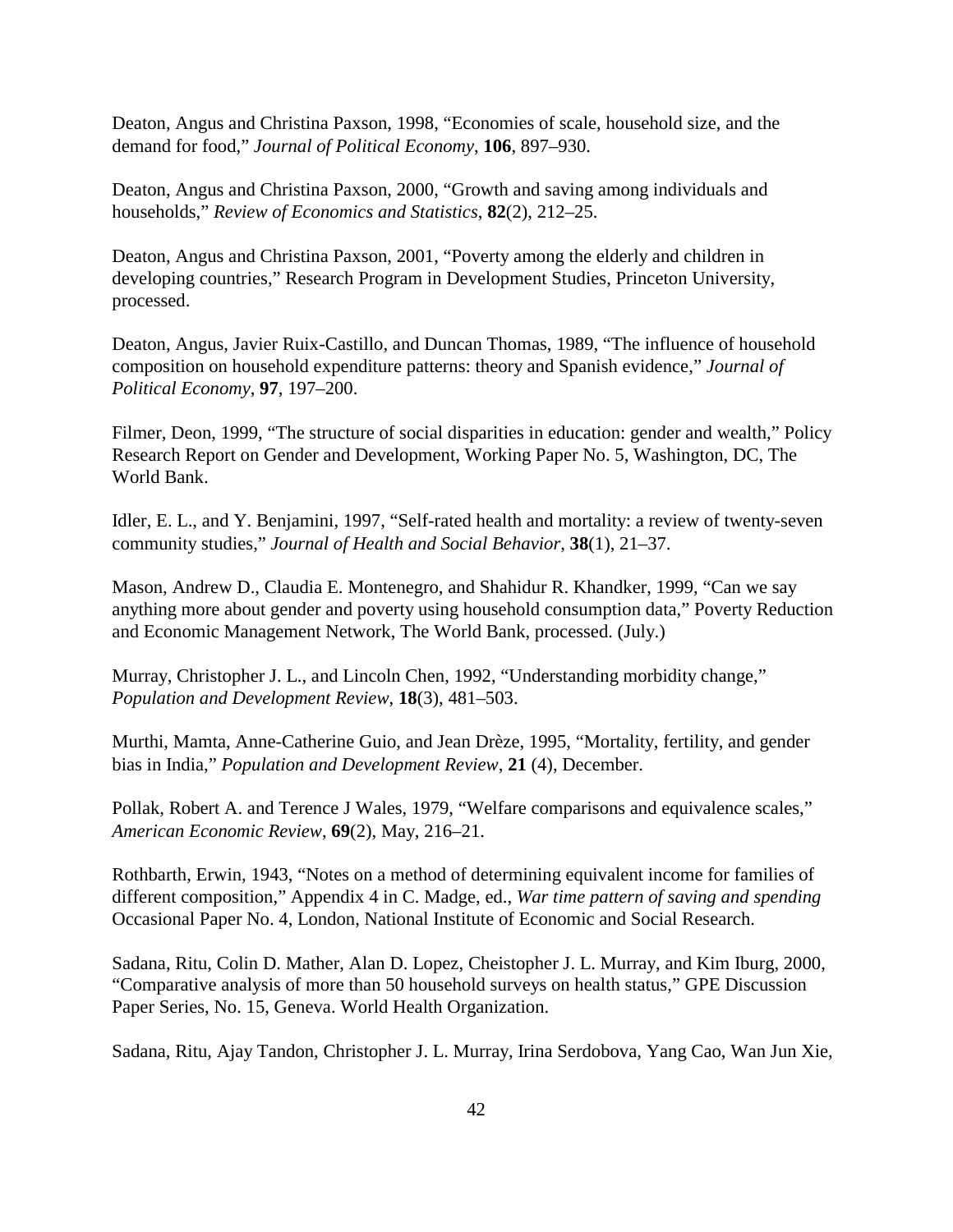Somnath Chatterji, and Bedirhan L. Ustün, 2002, "Describing population health in six domains: comparable results from 66 households surveys," GPE Discussion Paper Series, No. 43, Geneva. World Health Organization.

Sen, Amartya K., 2002, "Health: perception versus observation," *British Medical Journal*, **324**, 860–1.

Thomas, Duncan and Elizabeth Frankenberg, 2000, "The measurement and interpretation of health in social surveys," Labor and Population Program, Working Paper 1–06, Santa Monica, Ca. RAND Corporation

Van Praag, Bernard M S., and Marcel F Warnaar, 1997, "The cost of children and the use of demographic variables in consumer demand," in Mark R. Rosenzweig and Oded Stark, editors, *Handbook of Population and Family Economics*, Volume 1A. Amsterdam. Elsevier.

Yamaguchi, K., 1989, "A formal theory for male-preferring stopping rules of child-bearing," *Demography*, **26**(3), 451–65.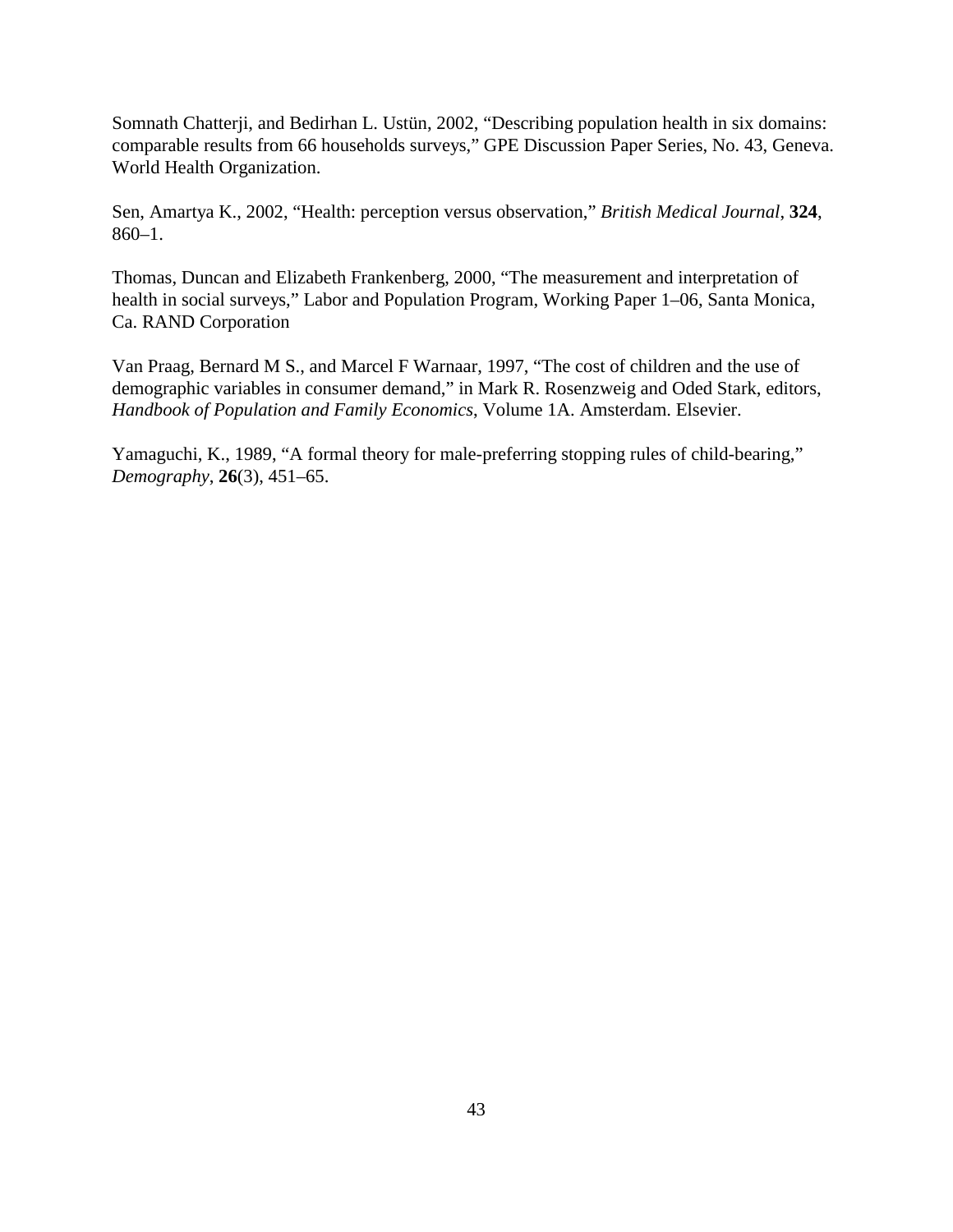|                         | Average per capita total expenditure |        |         | Head count ratios |       |         |
|-------------------------|--------------------------------------|--------|---------|-------------------|-------|---------|
|                         | All                                  | Males  | Females | All               | Males | Females |
| Andhra Pradesh          | 453.48                               | 454.53 | 452.43  | 10.53             | 10.43 | 10.63   |
| Assam                   | 425.21                               | 428.18 | 421.84  | 40.27             | 39.34 | 41.32   |
| <b>Bihar</b>            | 384.68                               | 386.67 | 382.52  | 43.98             | 43.31 | 44.70   |
| Gujarat                 | 551.24                               | 555.65 | 546.36  | 12.36             | 11.99 | 12.76   |
| Haryana                 | 714.16                               | 714.01 | 714.33  | 7.41              | 7.41  | 7.39    |
| <b>Himachal Pradesh</b> | 688.83                               | 697.71 | 680.16  | 7.47              | 7.01  | 7.92    |
| Karnataka               | 499.98                               | 504.39 | 495.27  | 16.84             | 16.60 | 17.11   |
| Kerala                  | 766.15                               | 776.33 | 756.68  | 9.37              | 8.73  | 9.97    |
| Madhya Pradesh          | 401.35                               | 407.76 | 394.60  | 37.25             | 36.36 | 38.19   |
| Maharashtra             | 496.60                               | 503.70 | 489.35  | 23.22             | 22.59 | 23.85   |
| Orissa                  | 373.94                               | 380.50 | 367.37  | 47.79             | 46.58 | 49.00   |
| Punjab                  | 742.30                               | 753.41 | 730.06  | 5.99              | 5.62  | 6.40    |
| Rajasthan               | 548.78                               | 553.36 | 543.86  | 13.47             | 12.92 | 14.07   |
| Tamil Nadu              | 513.75                               | 522.74 | 504.67  | 20.02             | 19.21 | 20.84   |
| <b>Uttar Pradesh</b>    | 466.43                               | 470.14 | 462.38  | 31.06             | 30.41 | 31.77   |
| West Bengal             | 454.27                               | 455.31 | 453.16  | 31.66             | 30.85 | 32.53   |
| All India               | 485.87                               | 490.39 | 480.05  | 26.77             | 26.22 | 27.35   |

**Table 1 Per capita total household expenditures and headcount poverty rates, rural India 1999–2000**

*Notes*: Authors' calculations from the NSS 55<sup>th</sup> Round, rural India, 1999–2000. The numbers are calculated as follows. Each person in each household is assigned the pce level of the household, as well as an indicator of whether or not the household is in poverty. These individual pce levels and poverty indicators are then averaged over males and females separately, and over all persons. Household inflation factors supplied by the NSS are used. The Planning Commission's poverty lines for the 55<sup>th</sup> Round are used, so that the headcount ratios in the "All" column correspond (up to rounding error) to the official poverty counts.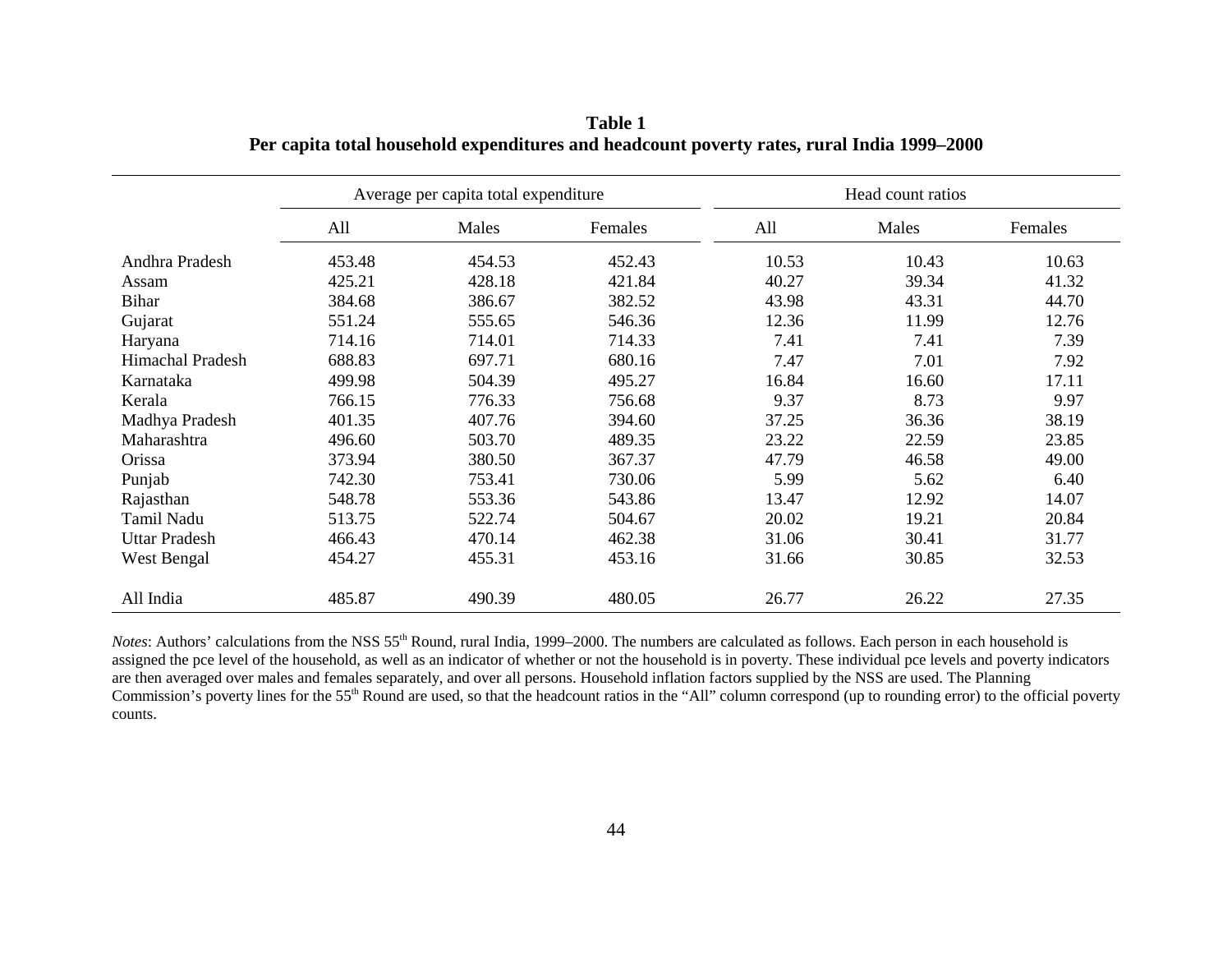|                         | Males | Females | Males $0-14$ | Females<br>$0 - 14$ |
|-------------------------|-------|---------|--------------|---------------------|
| Andhra Pradesh          | 5.07  | 5.02    | 5.36         | 5.52                |
| Assam                   | 6.48  | 6.50    | 6.65         | 6.74                |
| Bihar                   | 6.82  | 6.76    | 7.17         | 7.22                |
| Gujarat                 | 6.09  | 6.21    | 6.45         | 6.78                |
| Haryana                 | 6.49  | 6.62    | 6.55         | 6.88                |
| <b>Himachal Pradesh</b> | 5.75  | 5.88    | 6.15         | 6.40                |
| Karnataka               | 6.18  | 6.13    | 6.55         | 6.66                |
| Kerala                  | 5.43  | 5.40    | 5.80         | 5.79                |
| Madhya Pradesh          | 6.70  | 6.82    | 6.97         | 7.28                |
| Maharashtra             | 5.81  | 5.91    | 6.09         | 6.41                |
| Orissa                  | 5.75  | 5.79    | 6.07         | 6.33                |
| Punjab                  | 6.51  | 6.68    | 6.75         | 7.00                |
| Rajasthan               | 7.01  | 7.10    | 7.25         | 7.46                |
| Tamil Nadu              | 4.85  | 4.79    | 5.25         | 5.29                |
| <b>Uttar Pradesh</b>    | 7.25  | 7.33    | 7.60         | 7.72                |
| West Bengal             | 6.19  | 6.17    | 6.36         | 6.59                |
| All India               | 6.33  | 6.35    | 6.72         | 6.88                |

# **Table 2 Average household size by gender and age** Rural India, 1999–2000

*Notes:* The table shows the average number of people who share a household with the reference person, including him or herself, distinguished by sex and age in the columns. The numbers are computed by assigning to each person in the survey his or her household size, and then averaging over all males, females, boys, and girls. Note that these numbers are larger than average household size, because they are computed on an individual, not a household basis; the individual basis numbers can be obtained as household averages if the latter are weighted by household size.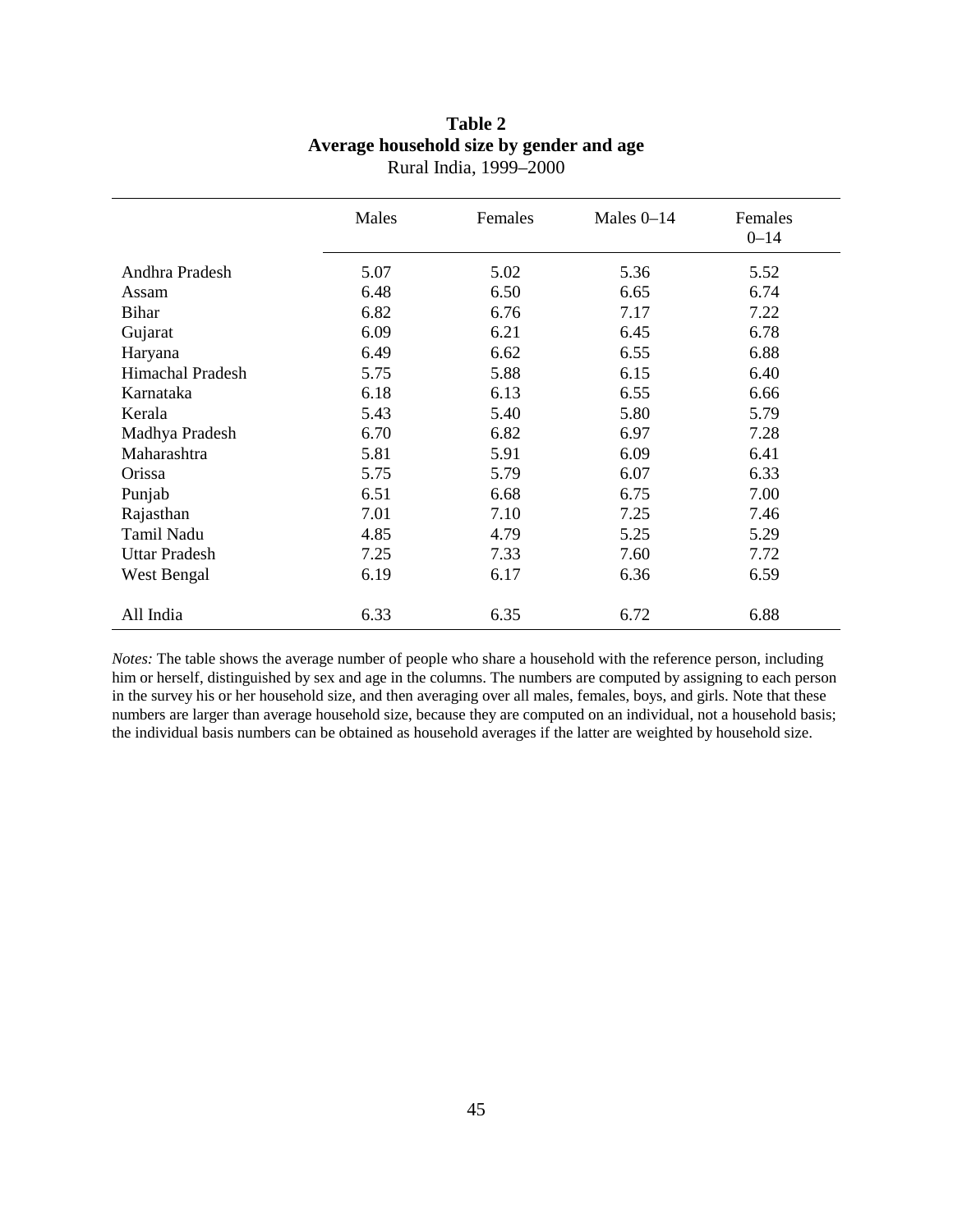|                             | <b>ALL</b><br><b>ADULT</b><br><b>GOODS</b> | <b>TOBACCO</b> | <b>PAN</b> | <b>INTOXI-</b><br><b>CANTS</b> |
|-----------------------------|--------------------------------------------|----------------|------------|--------------------------------|
| In per capita expenditure   | 0.330                                      | $-0.083$       | $-0.042$   | 0.456                          |
|                             | (8.9)                                      | (3.9)          | (3.0)      | (18.2)                         |
| In household size           | $-0.030$                                   | $-0.120$       | 0.021      | 0.069                          |
|                             | (0.9)                                      | (6.4)          | (1.7)      | (3.1)                          |
| ratio of males aged 0-2     | $-0.227$                                   | 0.767          | $-1.278$   | 0.284                          |
|                             | (1.0)                                      | (5.7)          | (14.5)     | (1.8)                          |
| ratio of males aged 3-4     | 0.035                                      | 0.791          | $-1.256$   | 0.501                          |
|                             | (0.1)                                      | (5.5)          | (13.2)     | (3.0)                          |
| ratio of males aged 5-14    | $-0.377$                                   | 0.441          | $-1.191$   | 0.374                          |
|                             | (2.8)                                      | (5.7)          | (23.6)     | (4.2)                          |
| ratio of males aged 15-55   | 1.556                                      | 1.650          | $-0.853$   | 0.760                          |
|                             | (13.0)                                     | (23.9)         | (18.8)     | (9.4)                          |
| ratio of males 56 plus      | 2.276                                      | 2.352          | $-0.864$   | 0.788                          |
|                             | (13.8)                                     | (24.9)         | (13.8)     | (7.1)                          |
| ratio of females aged 0-2   | $-0.109$                                   | 0.923          | $-1.213$   | 0.182                          |
|                             | (0.5)                                      | (6.8)          | (13.5)     | (1.1)                          |
| ratio of females aged 3-4   | 0.469                                      | 1.101          | $-1.271$   | 0.639                          |
|                             | (1.8)                                      | (7.4)          | (12.9)     | (3.7)                          |
| ratio of females aged 5-14  | $-0.195$                                   | 0.547          | $-1.178$   | 0.436                          |
|                             | (1.3)                                      | (6.6)          | (21.4)     | (4.5)                          |
| ratio of females aged 15–55 | 0.612                                      | $-0.208$       | $-0.727$   | 0.323                          |
|                             | (5.2)                                      | (3.1)          | (16.4)     | (4.1)                          |

**Table 3 Adult goods regressions: rural India, 1999–2000**

*Notes*: Controls are also included (but not shown) for household type (self-employed outside of agriculture, agricultural laborer, non-agricultural laborer, self-employed in agriculture, and other), caste (schedule tribe, scheduled caste, other backward caste, other), and religion (hindu versus other). The sex and age variables are entered as ratios relative to total household size, so that, for example, females 5–14 is the ratio of the number of females aged 5 to 14 to total household size. Females aged 55 and above are the omitted category. The budget shares are the dependent variables and are expressed as percentages. *pce* is total household expenditure per capita, and *hhsize* is household size; households with zero budget shares are included in the regressions. The figures in parentheses are (absolute) *t*-values. There are 71,182 observations in each regression.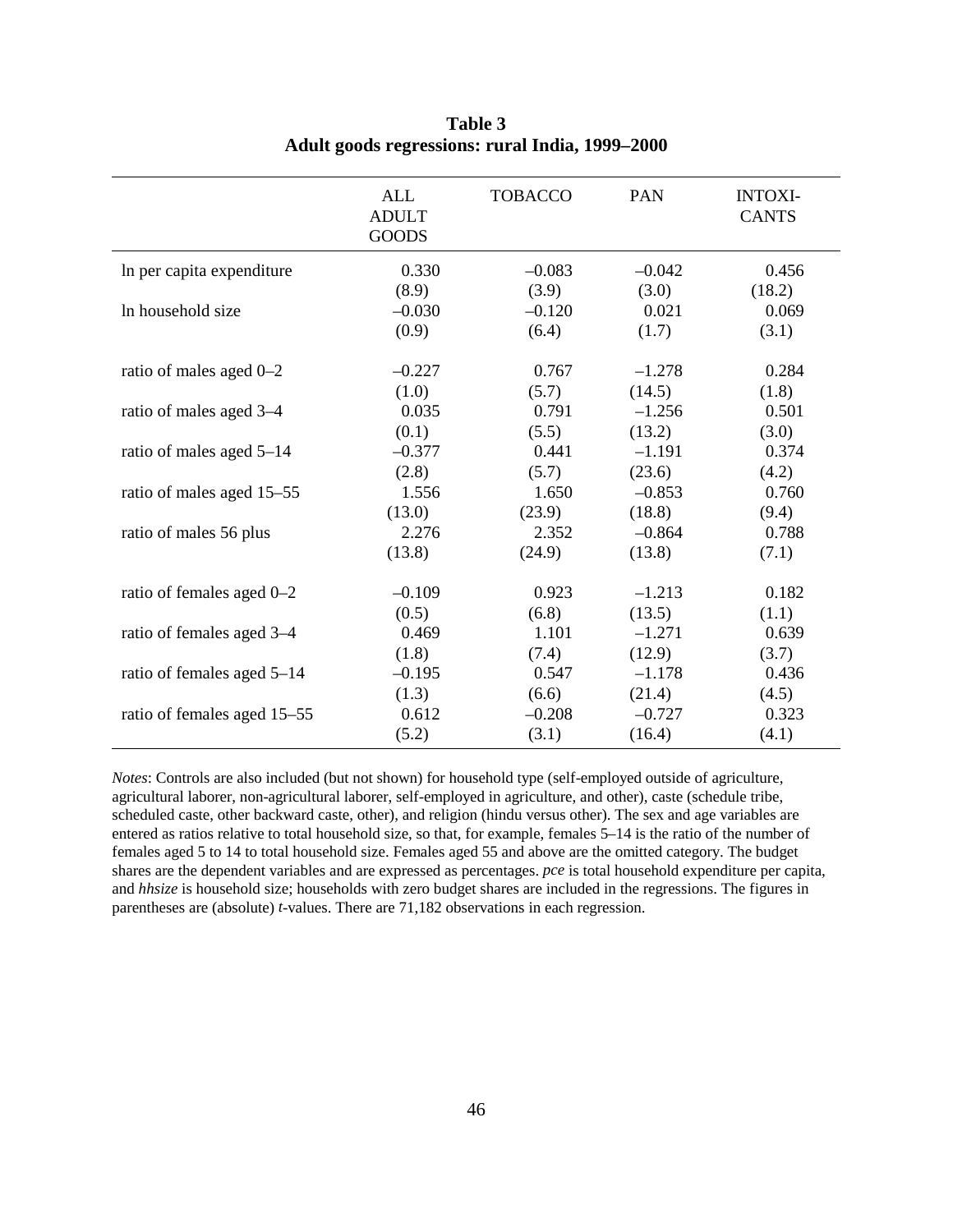|                                  | US 1986-95<br>All | US 1986-95<br><b>Blacks</b> only | Langeberg 1999<br><b>Blacks</b> and<br>Coloureds |
|----------------------------------|-------------------|----------------------------------|--------------------------------------------------|
| Female                           | .297              | .323                             | .818                                             |
|                                  | (.007)            | (.018)                           | (.284)                                           |
| Female×Age                       | $-.004$           | $-.004$                          | $-.016$                                          |
|                                  | (.0001)           | (.0004)                          | (.006)                                           |
| Age                              | .022              | .024                             | .040                                             |
|                                  | (.0001)           | (.0003)                          | (.005)                                           |
| Indicator: Black                 | .395<br>(.004)    |                                  |                                                  |
| Indicator: Coloured              |                   | --                               | $-.721$<br>(.152)                                |
| Number of<br><b>Observations</b> | 796294            | 107085                           | 519                                              |

**Table 4. Health Status of Women and Men by Age, South Africa and US Data**

*Notes:* Ordered probit estimates, with standard errors in parentheses. Estimation of standard errors in the Langeberg survey allows for correlation in unobservables for individuals drawn from the same cluster. Data for the U.S. is taken from annual National Health Interview Surveys 1986-1995.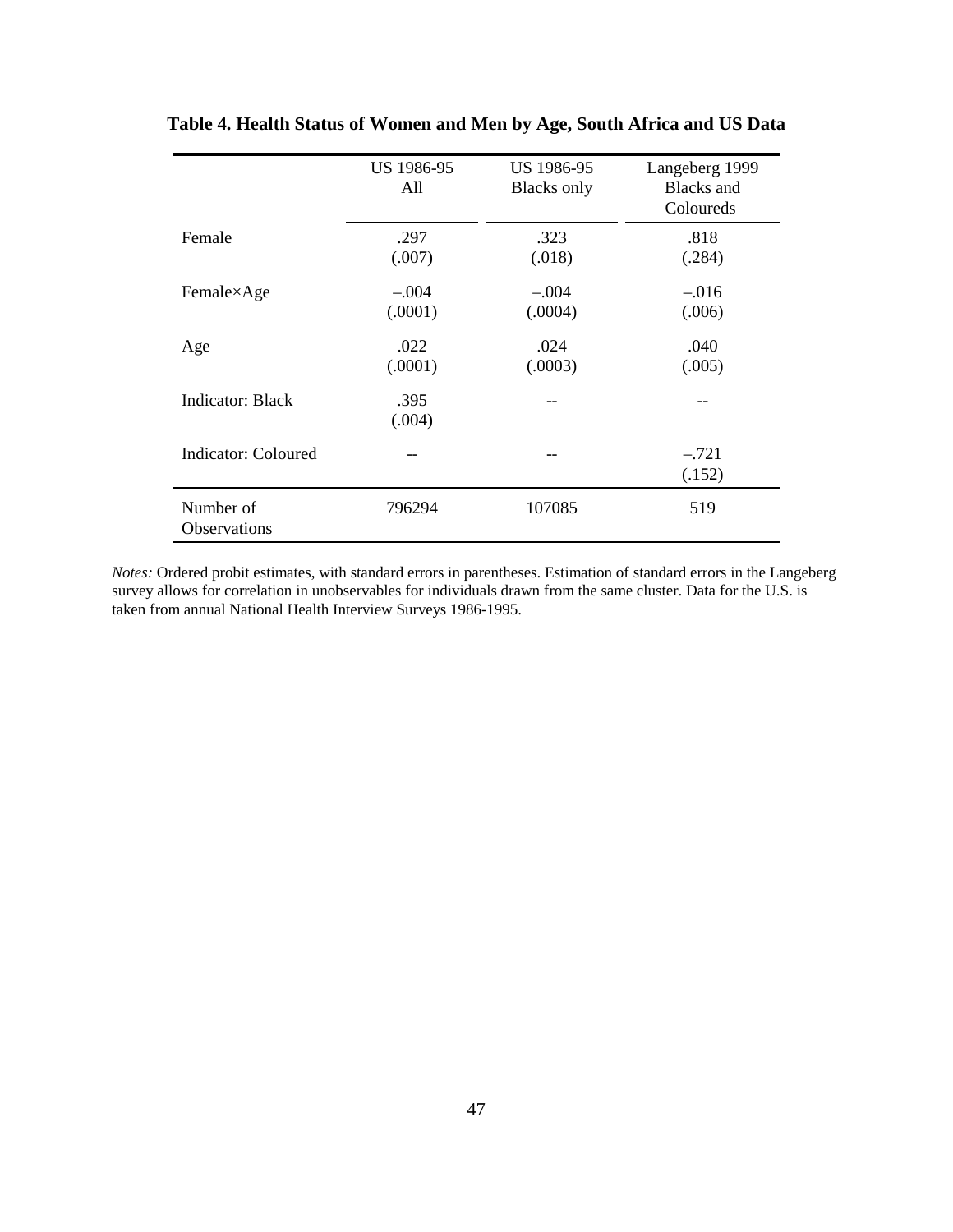|                                                      |                   | Probit<br>coefficient on<br>Males:                                         | Probit<br>coefficient on<br>Females                                          | Chi-square test:<br>coefficients for<br>$males = females$ |
|------------------------------------------------------|-------------------|----------------------------------------------------------------------------|------------------------------------------------------------------------------|-----------------------------------------------------------|
| Female                                               | .714<br>(.326)    |                                                                            |                                                                              |                                                           |
| Female×Age                                           | $-.015$<br>(.008) |                                                                            |                                                                              |                                                           |
| Age                                                  | .030<br>(.005)    |                                                                            |                                                                              |                                                           |
| Condition:                                           |                   |                                                                            |                                                                              |                                                           |
| Asthma                                               |                   | .820<br>(.317)                                                             | .772<br>(.208)                                                               | 0.02<br>(.9004)                                           |
| TB                                                   |                   | .709<br>(.411)                                                             | .842<br>(.300)                                                               | 0.23<br>(.6298)                                           |
| Cancer                                               |                   | $-.525$<br>(.398)                                                          | .373<br>(.297)                                                               | 3.90<br>(.0482)                                           |
| <b>Heart Trouble</b>                                 |                   | .579<br>(.184)                                                             | .491<br>(.226)                                                               | 0.07<br>(.7986)                                           |
| <b>Stroke</b>                                        |                   | $-.830$<br>(.532)                                                          | $-.069$<br>(.254)                                                            | 1.68<br>(.1951)                                           |
| <b>High Cholesterol</b>                              |                   | .618<br>(.141)                                                             | .574<br>(.196)                                                               | 0.06<br>(.8116)                                           |
| Diabetes                                             |                   | .254<br>(.116)                                                             | .500<br>(.280)                                                               | 0.80<br>(.3722)                                           |
| Emphysema                                            |                   | .368<br>(.264)                                                             | .170<br>(.305)                                                               | 0.23<br>(.6280)                                           |
|                                                      |                   | Chi-square<br>test of joint<br>significance<br>of conditions<br>for males: | Chi-square test<br>of joint<br>significance of<br>conditions for<br>females: |                                                           |
| Joint significance of conditions by sex<br>(p-value) |                   | 119.55<br>(.0000)                                                          | 606.17<br>(.0000)                                                            |                                                           |

# **Table 5. Health Status and Chronic Conditions, Black and Coloured Adults**

*Notes*: Ordered probit estimates, with standard errors in parentheses. Estimation of standard errors allows for correlation in unobservables for individuals drawn from the same cluster. Number of observations = 501. Also included is an indicator for race.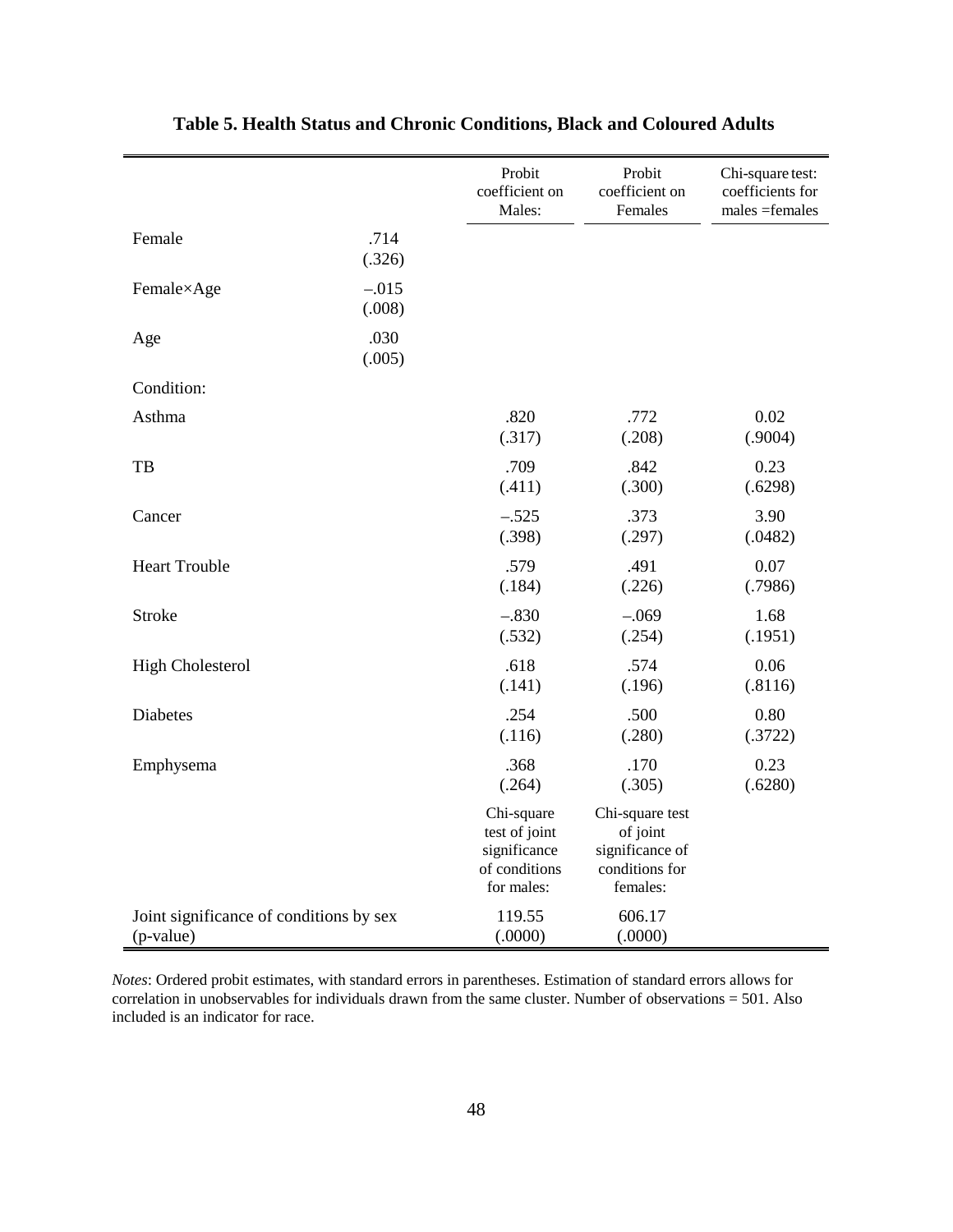|                                                      |                   | Probit<br>coefficient<br>on Males:                                         | Probit<br>coefficient on<br>Females                                          | Chi-square<br>test:<br>coefficients<br>for males<br>$=$ females |
|------------------------------------------------------|-------------------|----------------------------------------------------------------------------|------------------------------------------------------------------------------|-----------------------------------------------------------------|
| Female                                               | 7.64<br>(4.60)    |                                                                            |                                                                              |                                                                 |
| Female×Age                                           | $-.144$<br>(.067) |                                                                            |                                                                              |                                                                 |
| Age                                                  | .086<br>(.049)    |                                                                            |                                                                              |                                                                 |
| Individual reports<br>difficulty:                    |                   |                                                                            |                                                                              |                                                                 |
| Dressing                                             |                   | 2.72<br>(.733)                                                             | $-2.09$<br>(.785)                                                            | 14.80<br>(.0001)                                                |
| <b>Bathing</b>                                       |                   | .911<br>(.262)                                                             | 1.46<br>(.373)                                                               | 1.79<br>(.1804)                                                 |
| Taking a bus alone                                   |                   | .028<br>(.579)                                                             | $-1.42$<br>(.761)                                                            | 1.89<br>(.1690)                                                 |
| Walking                                              |                   | 1.33<br>(.545)                                                             | $-.103$<br>(.390)                                                            | 4.59<br>(.0321)                                                 |
| Climbing stairs                                      |                   | $-2.30$<br>(.818)                                                          | .541<br>(.476)                                                               | 6.36<br>(.0117)                                                 |
| Lifting heavy objects                                |                   | .865<br>(.733)                                                             | 1.60<br>(.526)                                                               | 0.96<br>(.3282)                                                 |
| Light housework                                      |                   | $-1.52$<br>(.602)                                                          | 2.01<br>(.607)                                                               | 13.83<br>(.0002)                                                |
| Managing money                                       |                   | .242<br>(368)                                                              | $-.012$<br>(.674)                                                            | 0.13<br>(.7236)                                                 |
|                                                      |                   | Chi-square<br>test of joint<br>significance<br>of conditions<br>for males: | Chi-square test<br>of joint<br>significance of<br>conditions for<br>females: |                                                                 |
| Joint significance of conditions by sex<br>(p-value) |                   | 58.57<br>(.0000)                                                           | 123.77<br>(.0000)                                                            |                                                                 |

**Table 6. Health Status and Activities of Daily Living, Black and Coloured Elderly Adults** 

*Notes:* Ordered probit estimates, with standard errors in parentheses. Estimation of standard errors allows for correlation in unobservables for individuals drawn from the same cluster. Number of observations = 67. Also included is an indicator for race.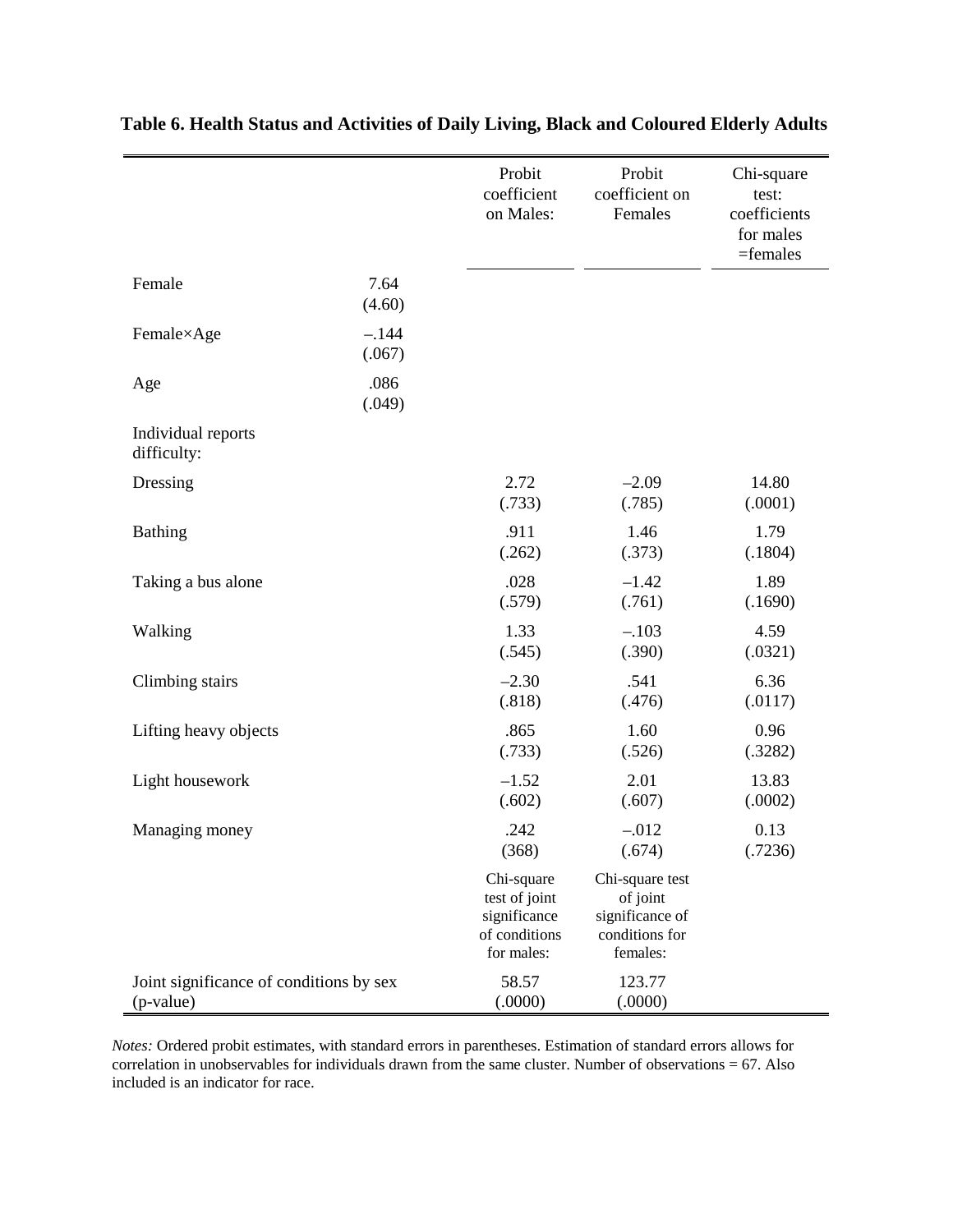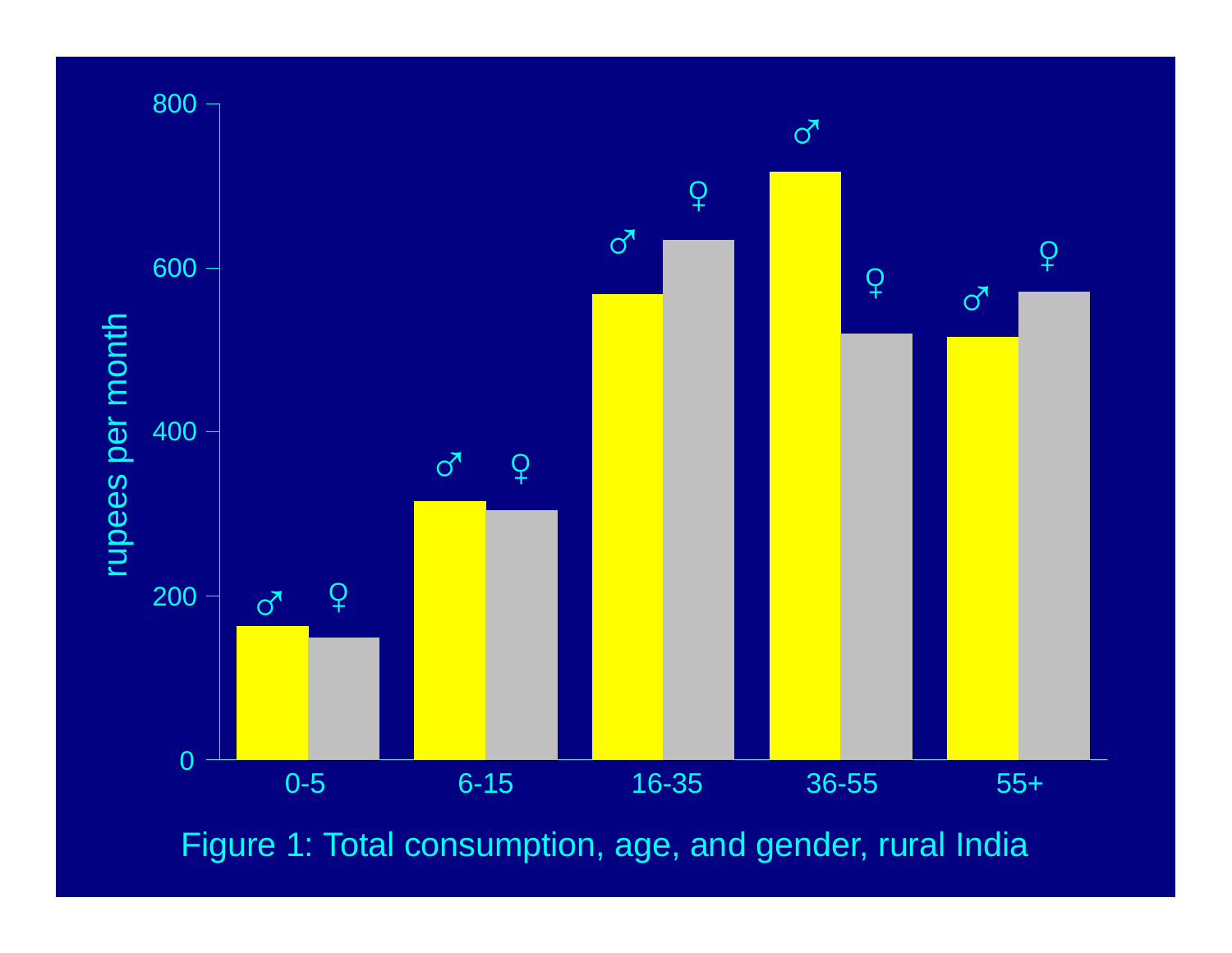

Figure 2: Total consumption, age, and gender, rural India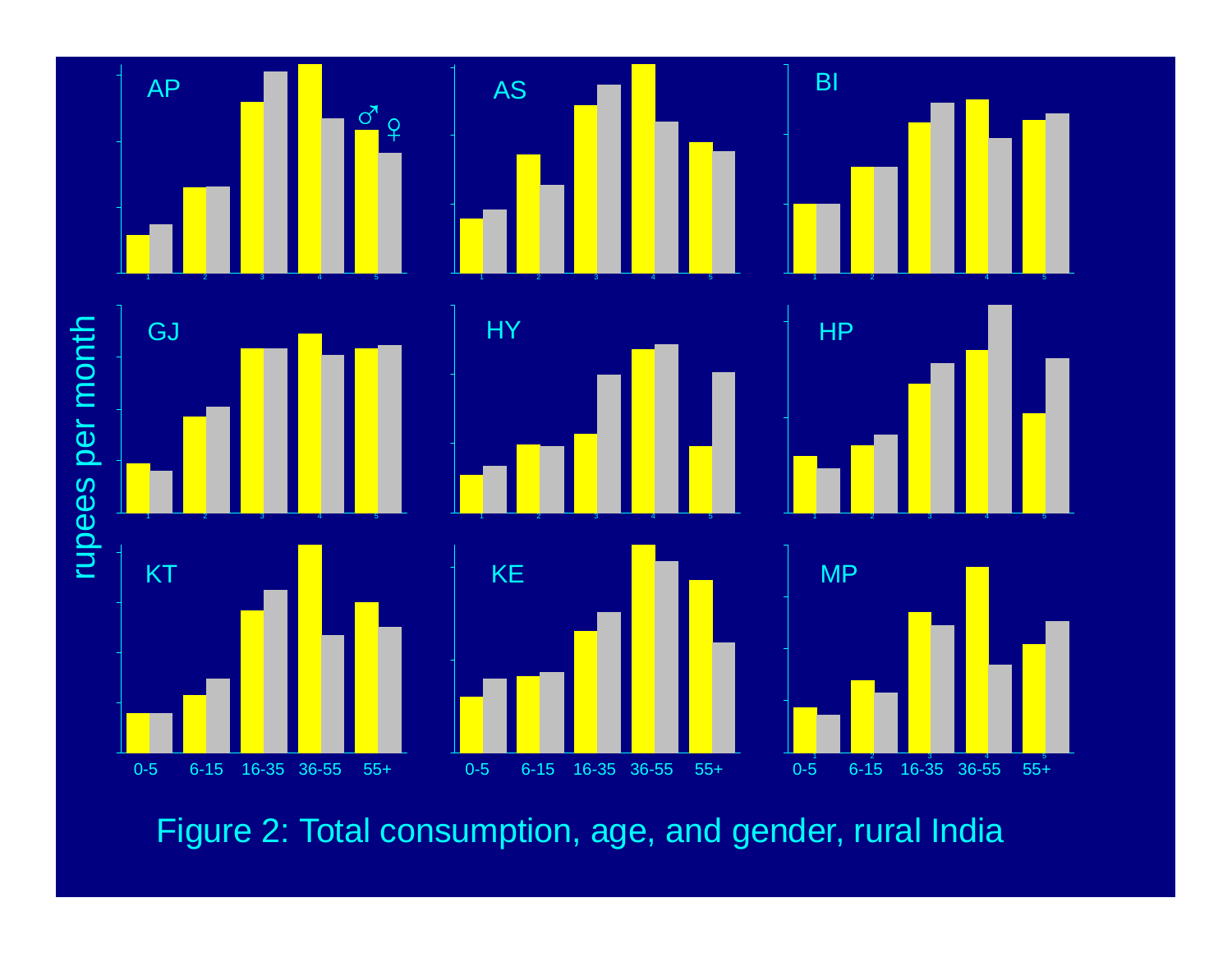![](_page_53_Figure_0.jpeg)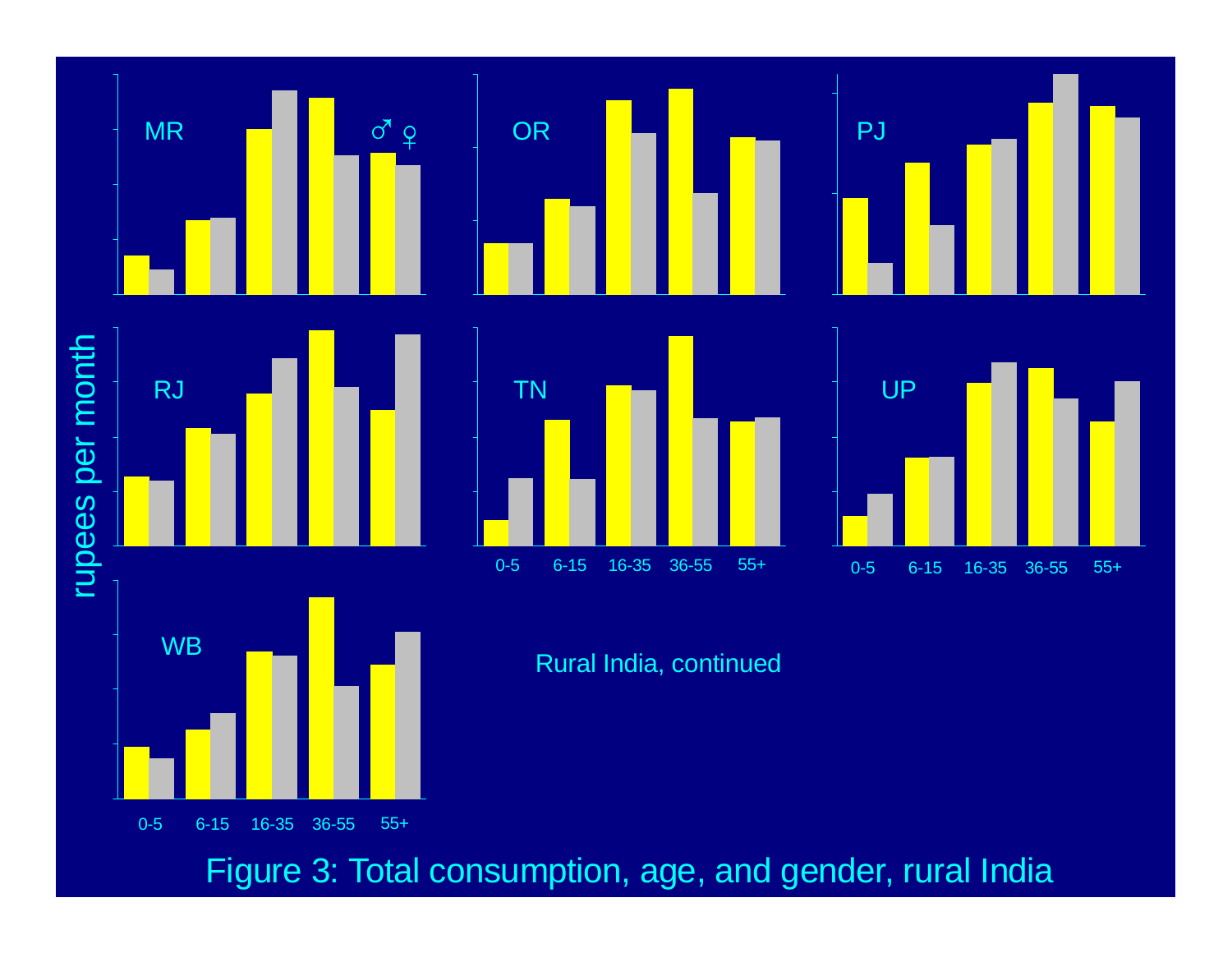![](_page_54_Figure_0.jpeg)

total expenditures and the state of the state of the state of the state of the state of the state of the state o

South Africa

Figure 4: Total household and total food expenditure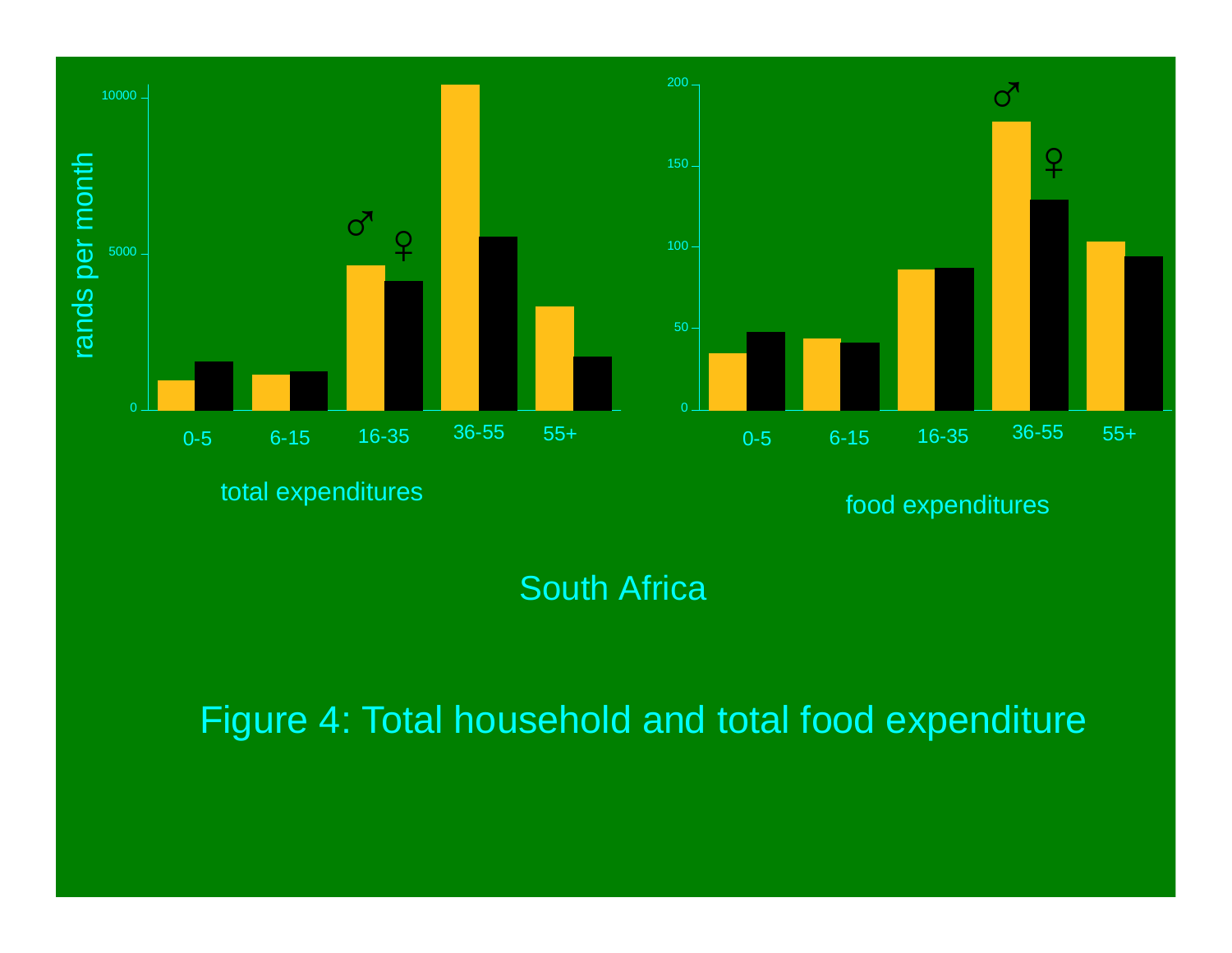![](_page_55_Figure_0.jpeg)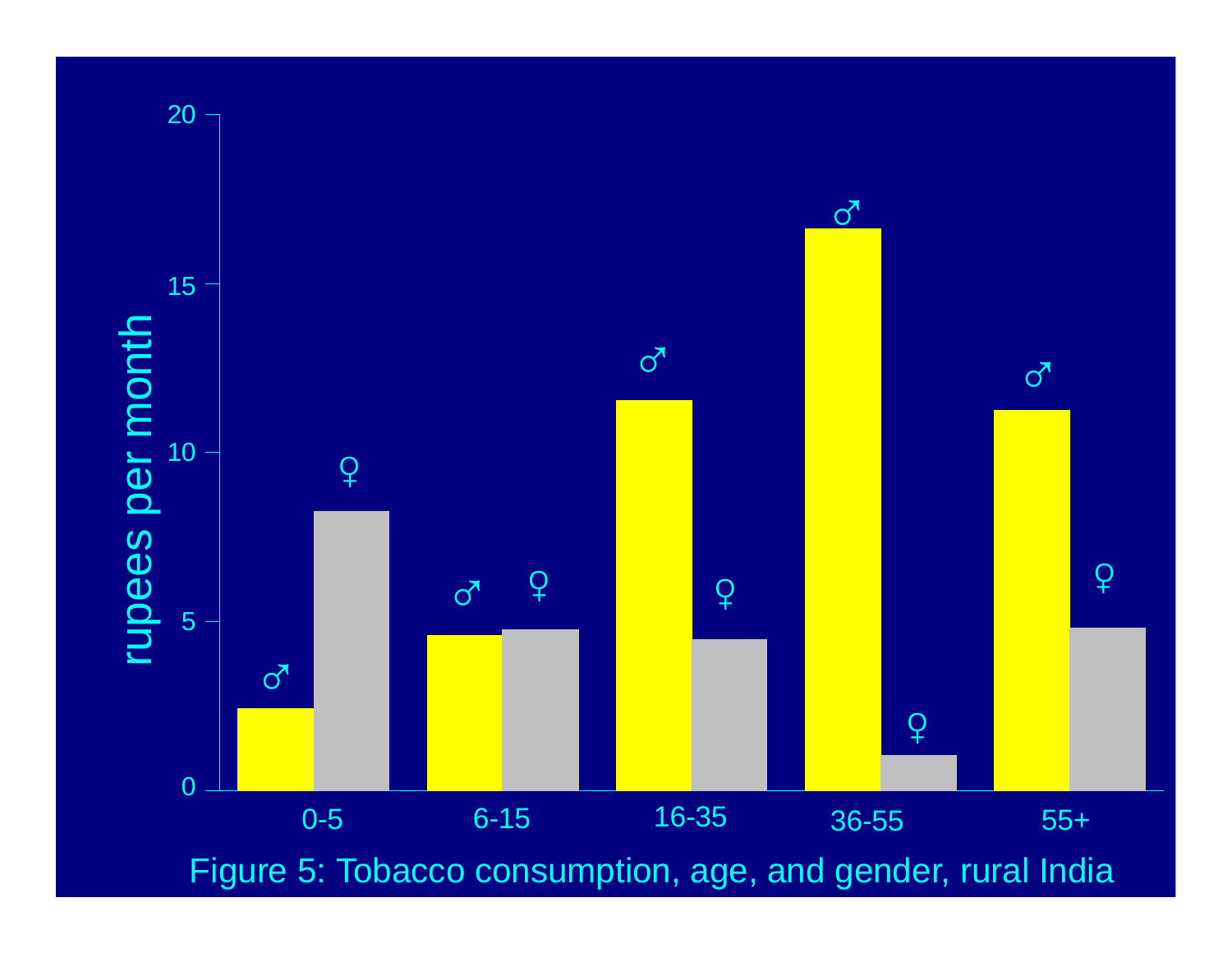![](_page_56_Figure_0.jpeg)

55+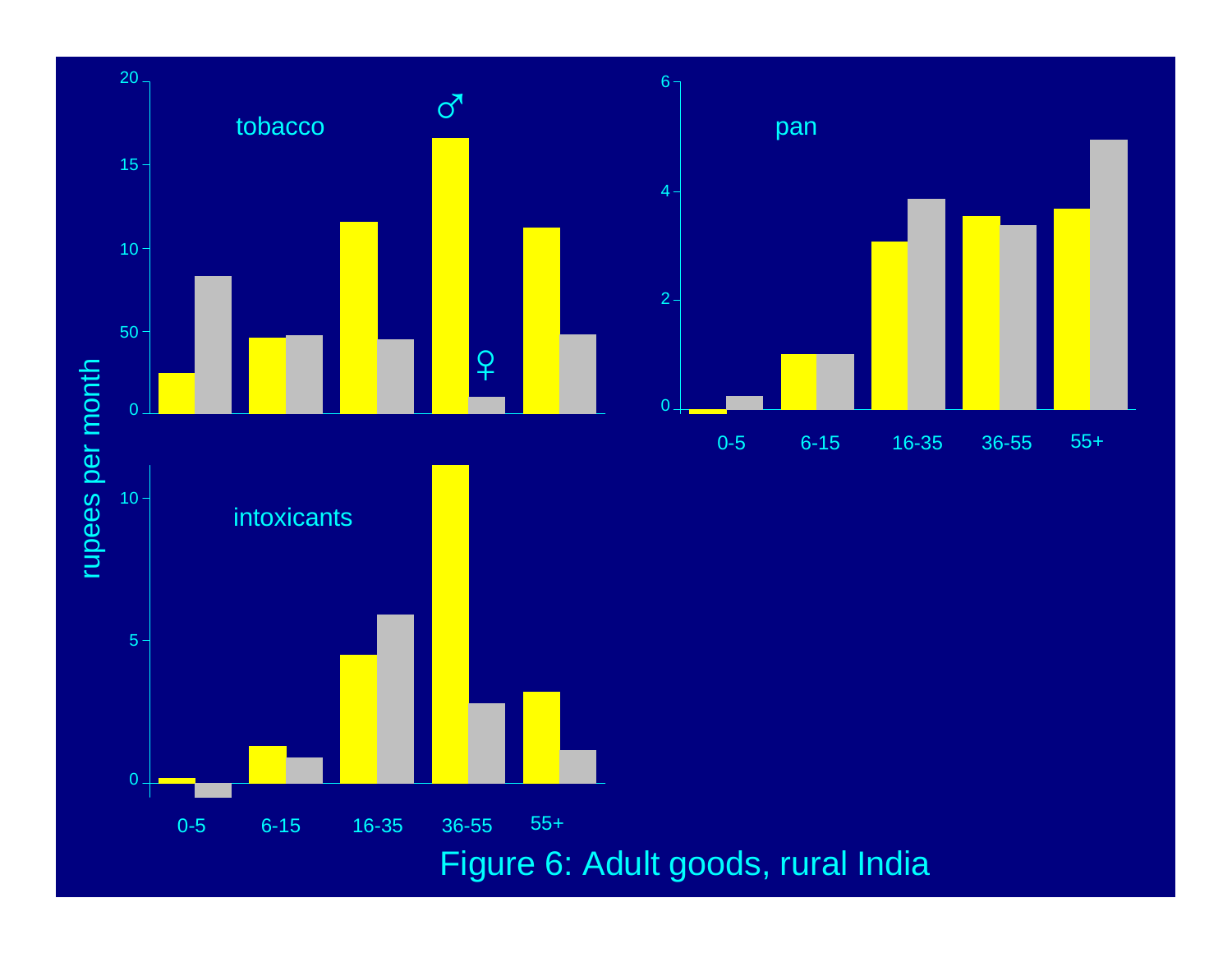![](_page_57_Figure_0.jpeg)

![](_page_57_Figure_1.jpeg)

South Africa

Figure 7: Tobacco, alcohol and personal expenditures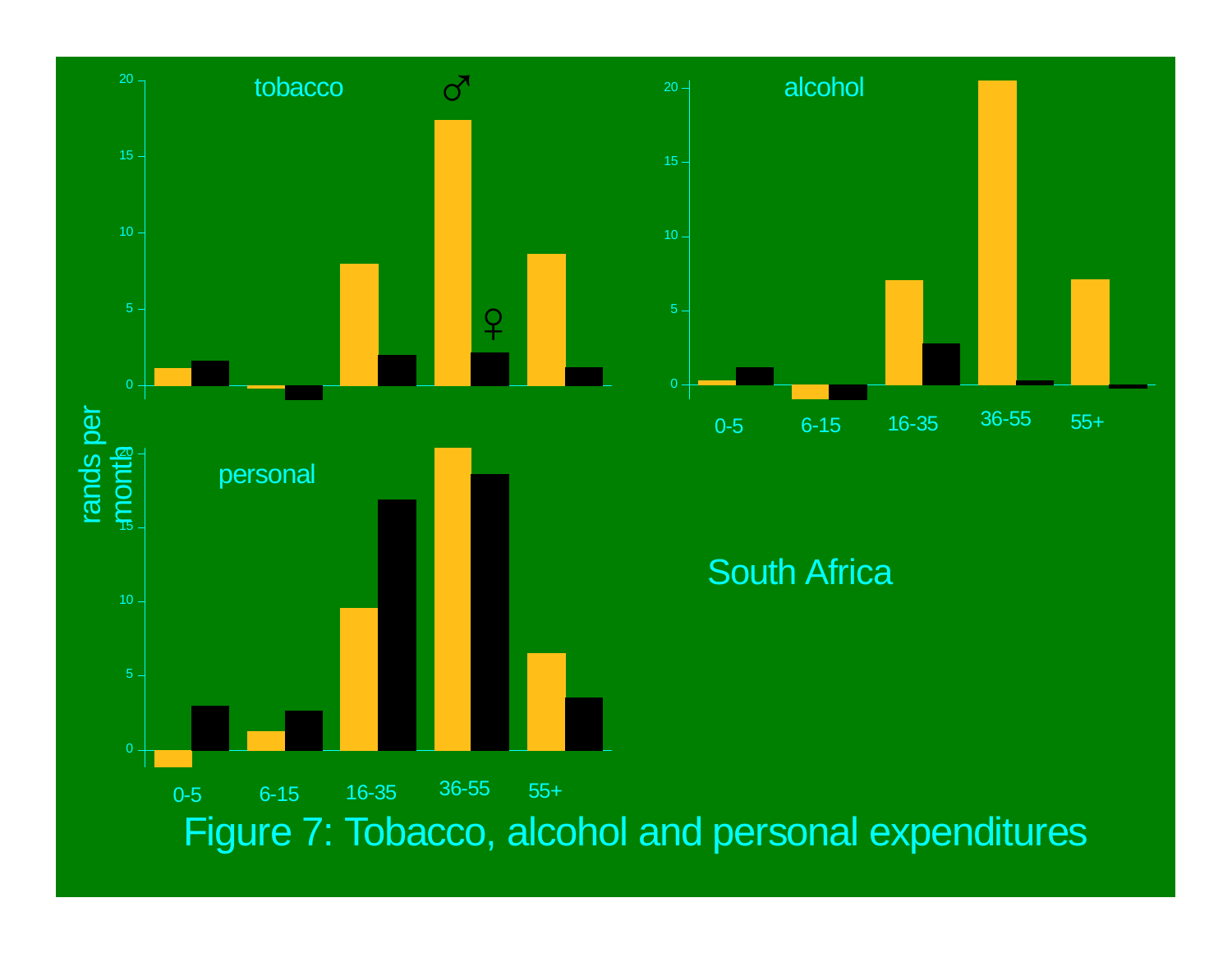![](_page_58_Figure_0.jpeg)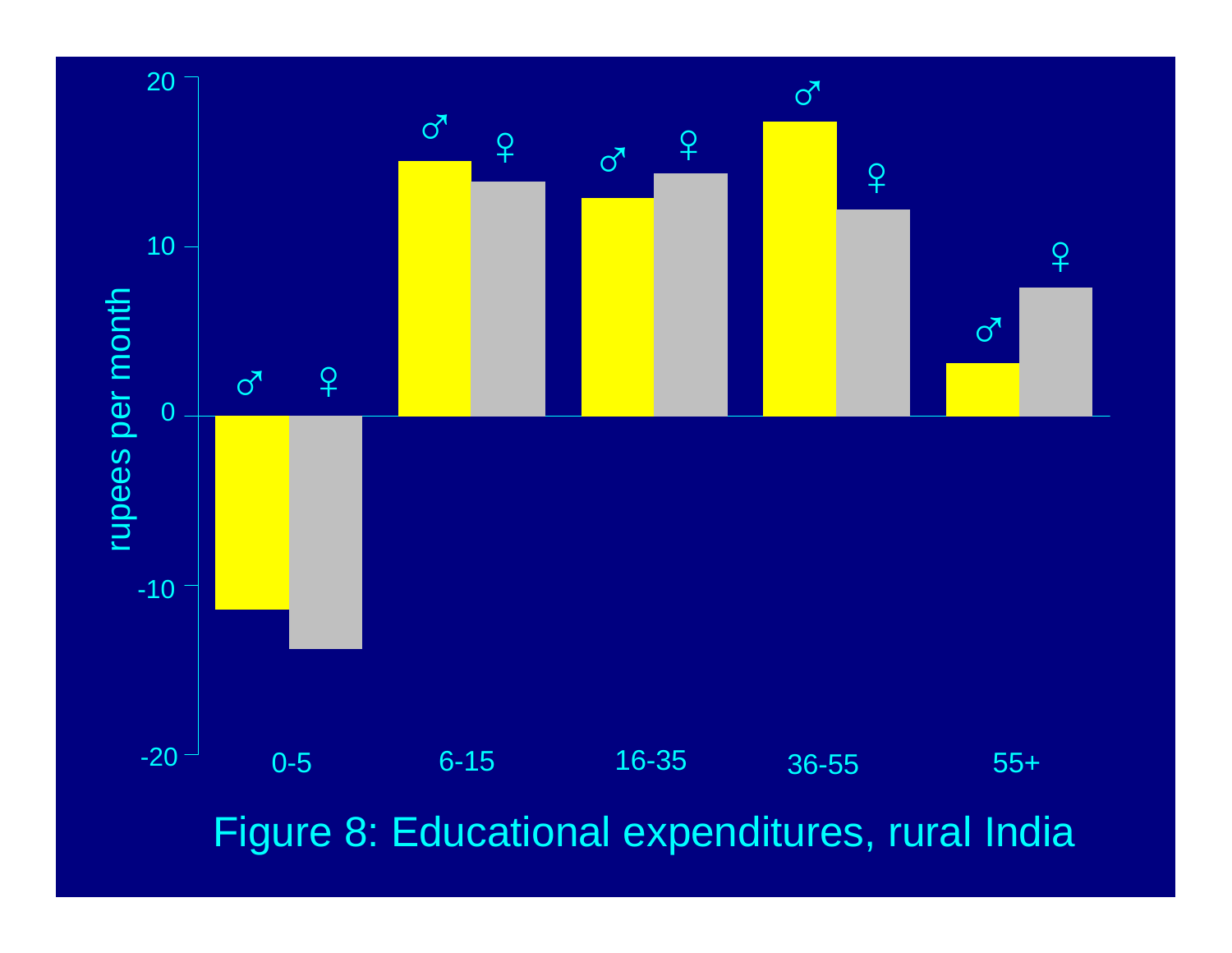![](_page_59_Figure_0.jpeg)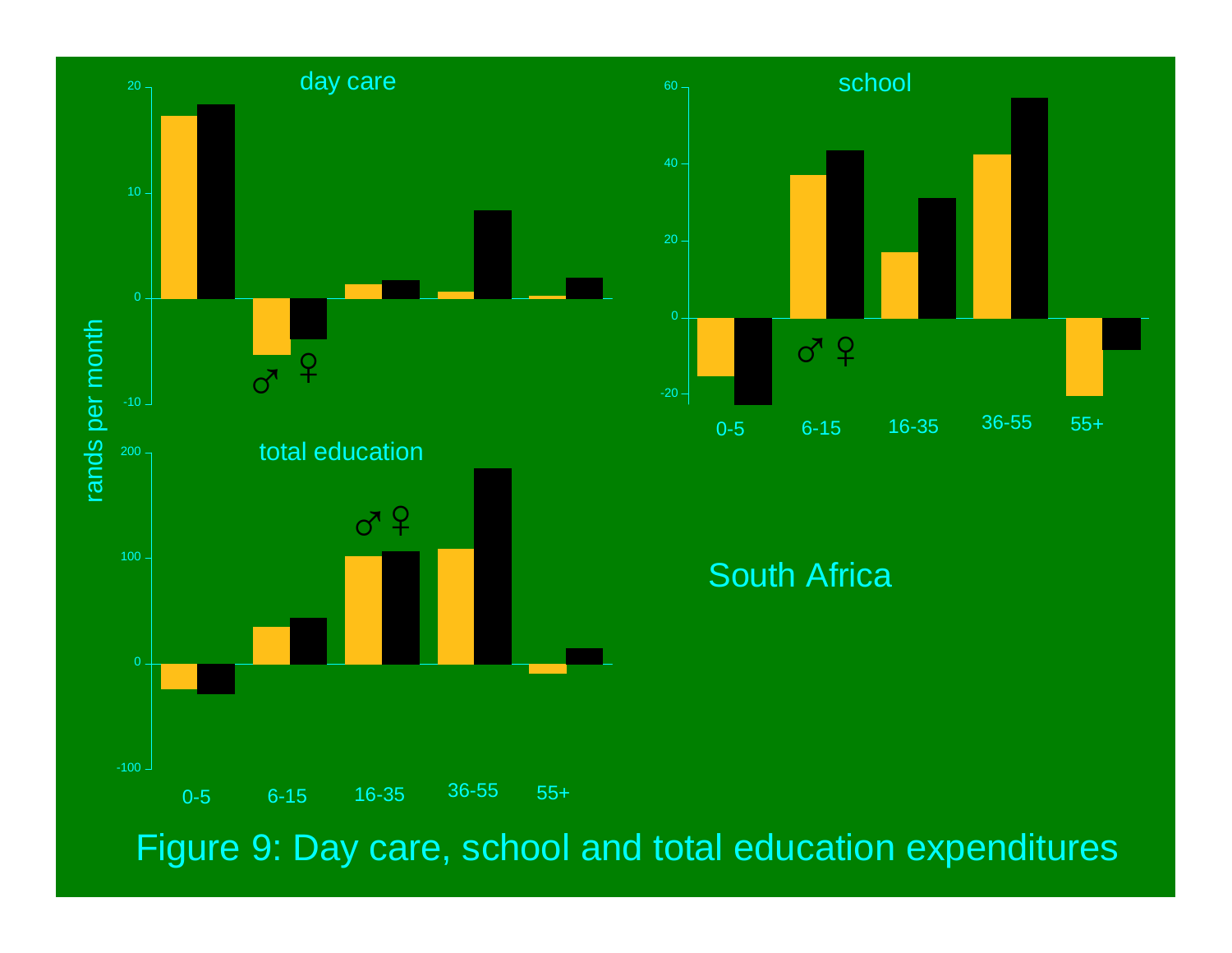![](_page_60_Figure_0.jpeg)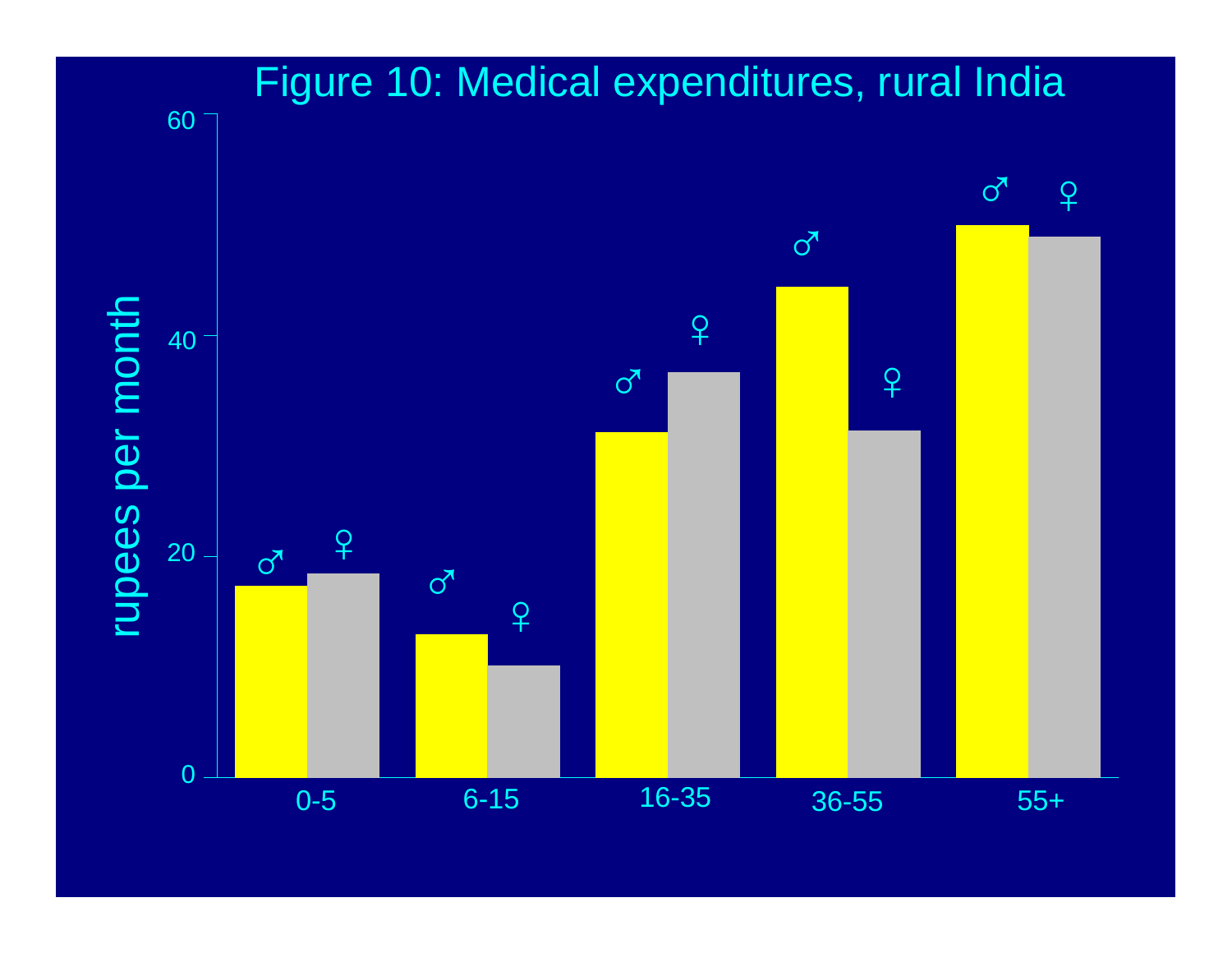![](_page_61_Figure_0.jpeg)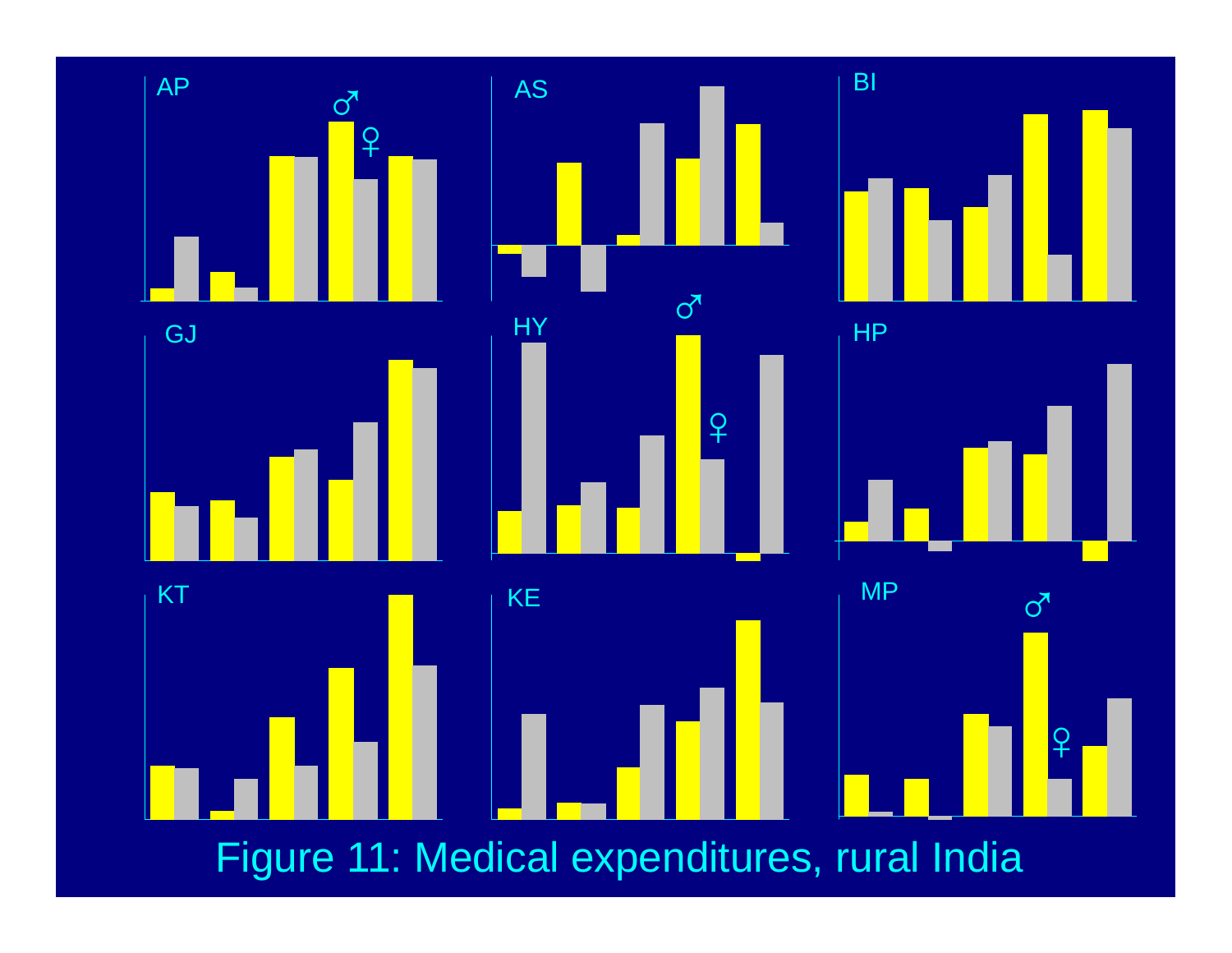![](_page_62_Figure_0.jpeg)

Figure 12: Medical expenditures, rural India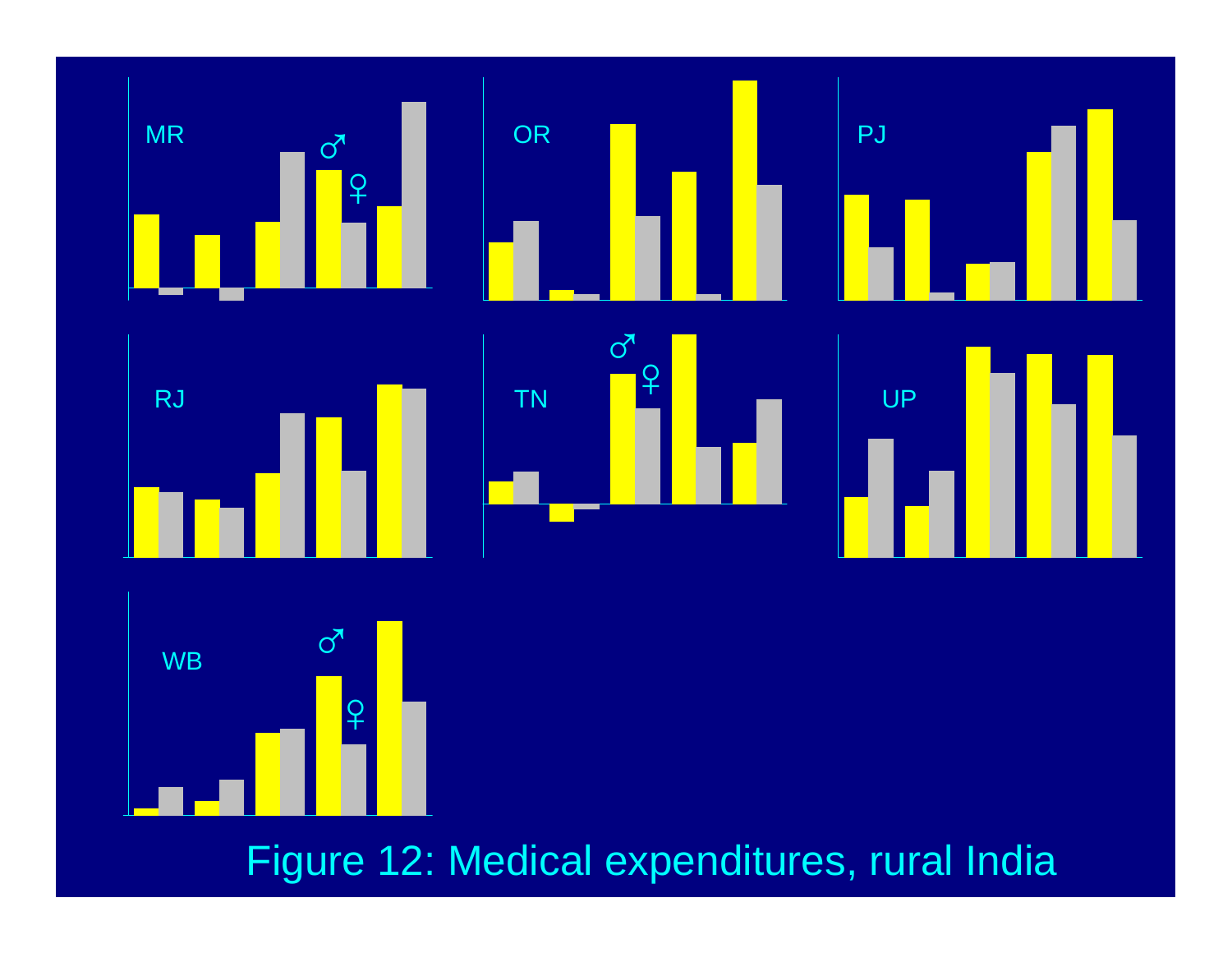![](_page_63_Figure_0.jpeg)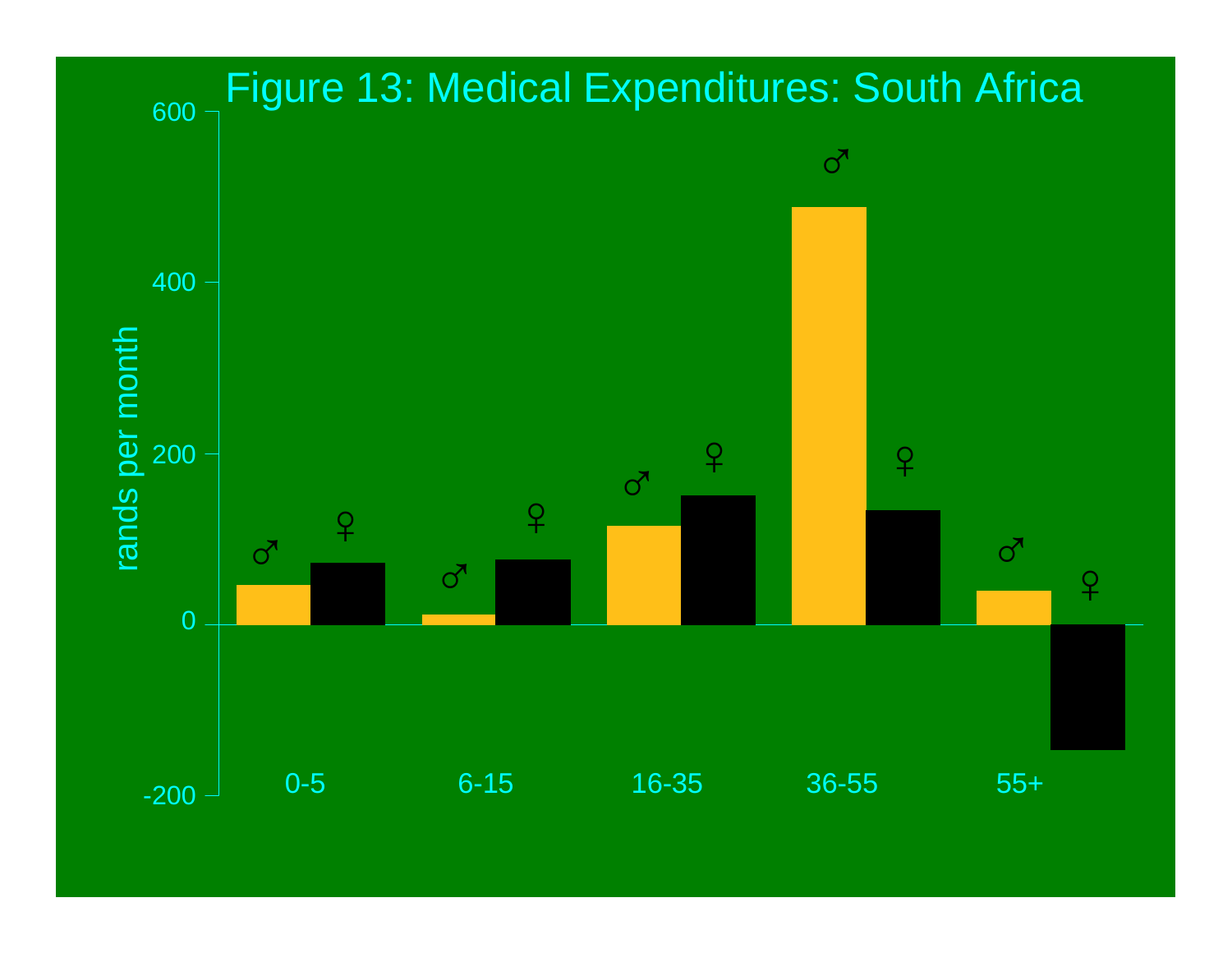![](_page_64_Figure_0.jpeg)

Figure 14: Infant, child and adult footwear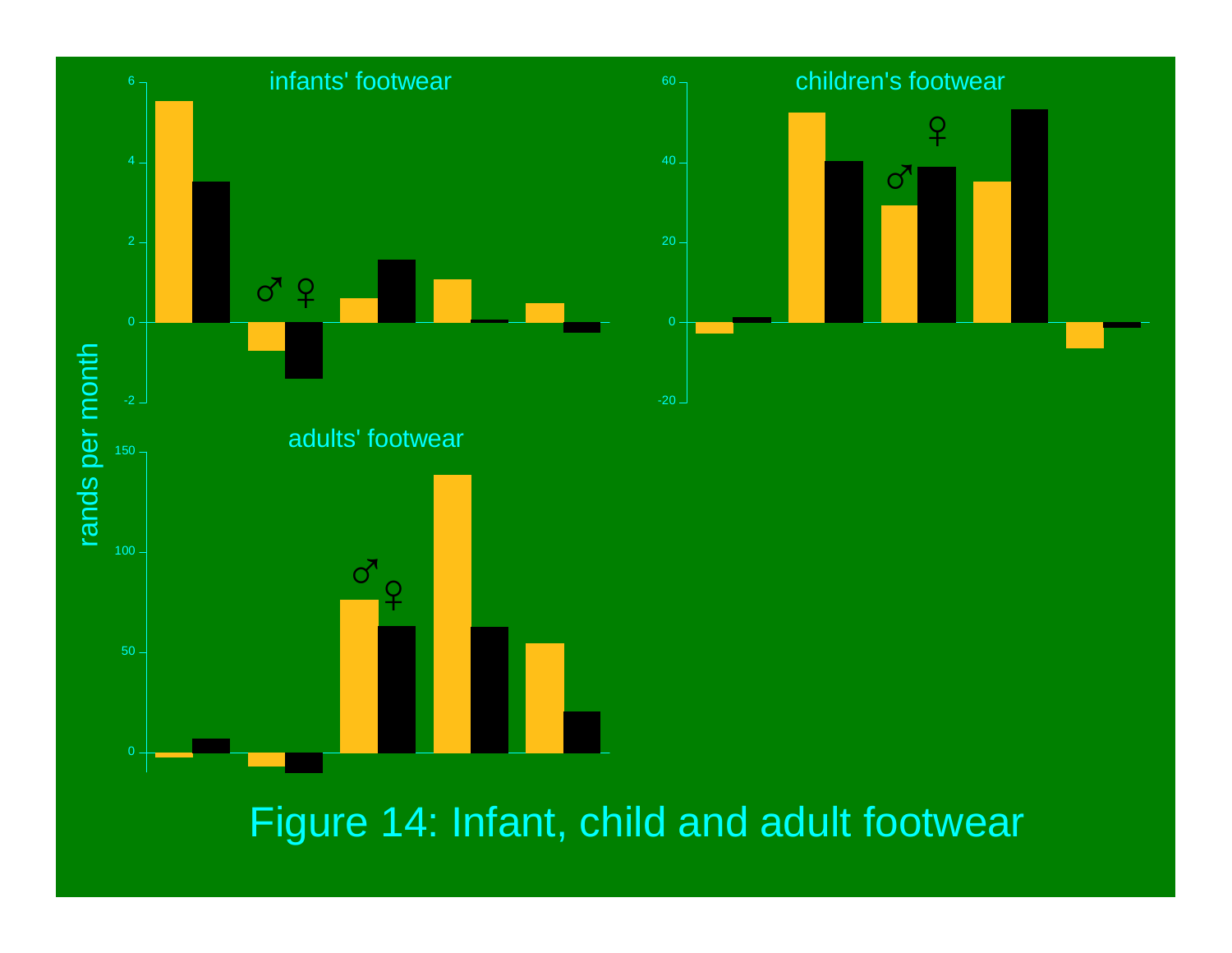![](_page_65_Figure_0.jpeg)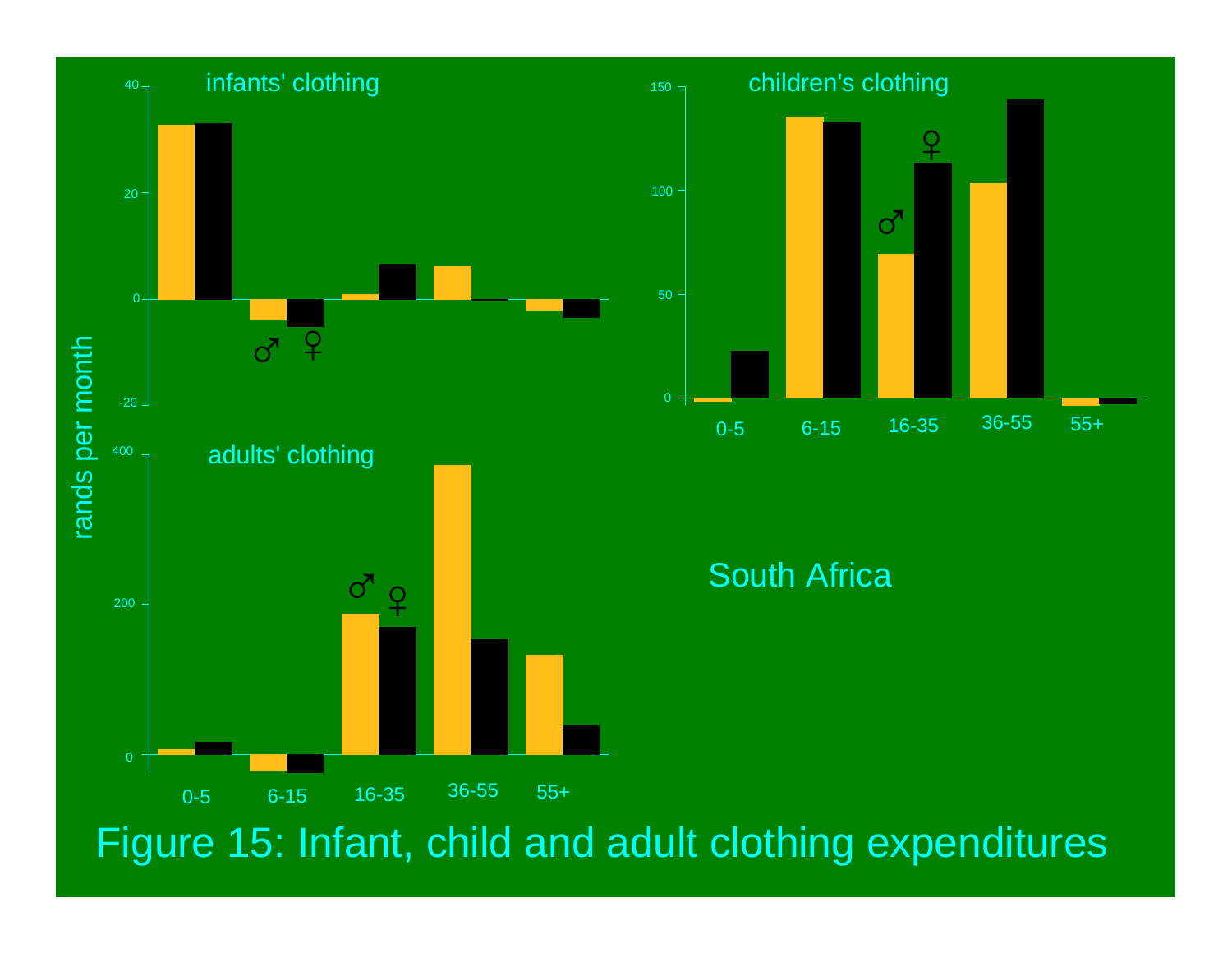![](_page_66_Figure_0.jpeg)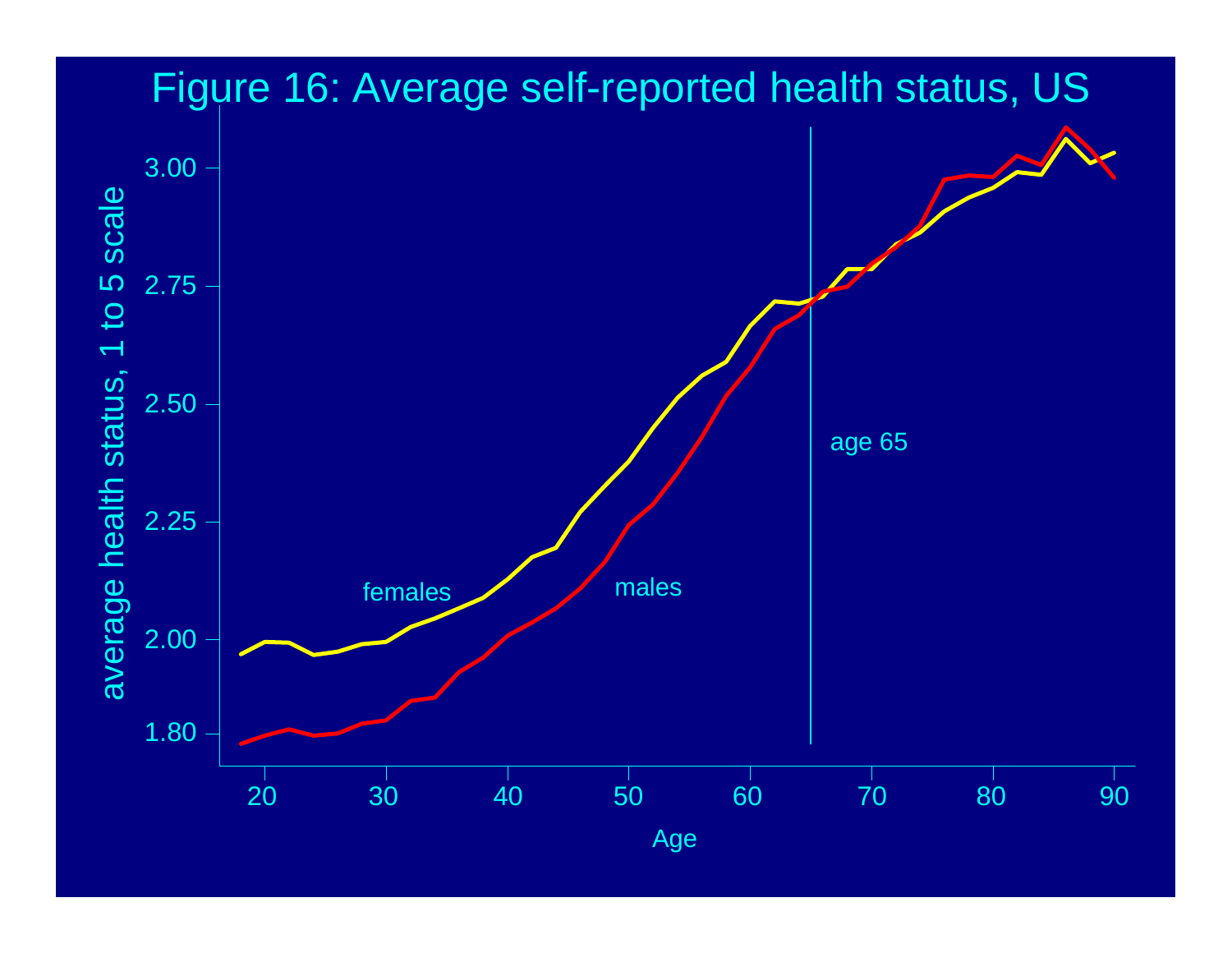![](_page_67_Figure_0.jpeg)

Figure 17: Self-reported health status, South Africa